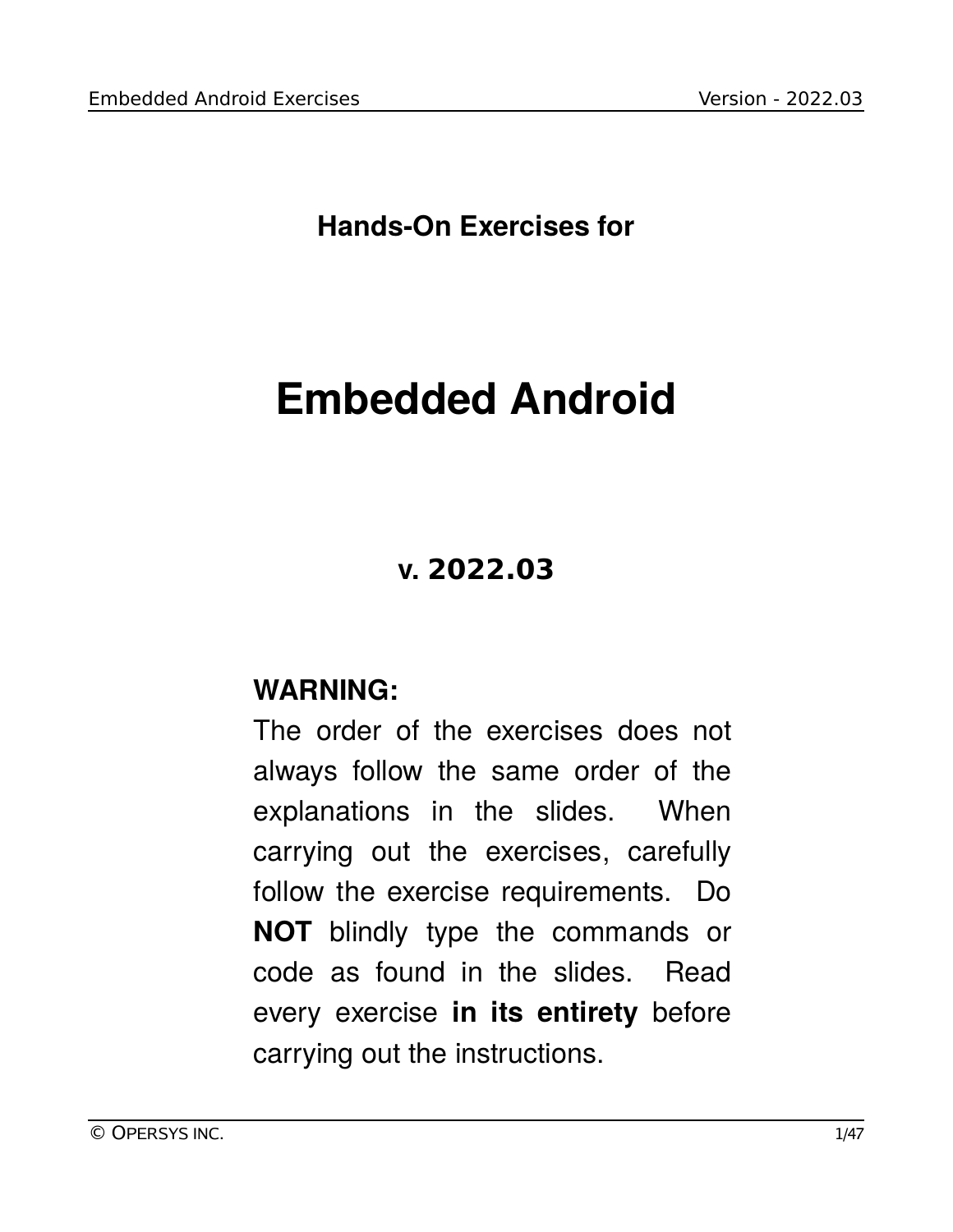

These exercises are made available to you under a Creative Commons Share-Alike 3.0 license. The full terms of this license are here:

https://creativecommons.org/licenses/by-sa/3.0/

Attribution requirements and misc.:

- This page must remain as-is in this specific location (page #2), everything else you are free to change; including the logo :-)
- Use of figures in other documents must feature the below "Originals at" URL immediately under that figure and the below copyright notice where appropriate.
- You are free to fill in the space in the below "Delivered and/or customized by" section as you see fit.

(C) Copyright 2010-2022, Opersys inc.

These exercises created by: Karim Yaghmour

Originals at: www.opersys.com/community/docs

Delivered and/or customized by: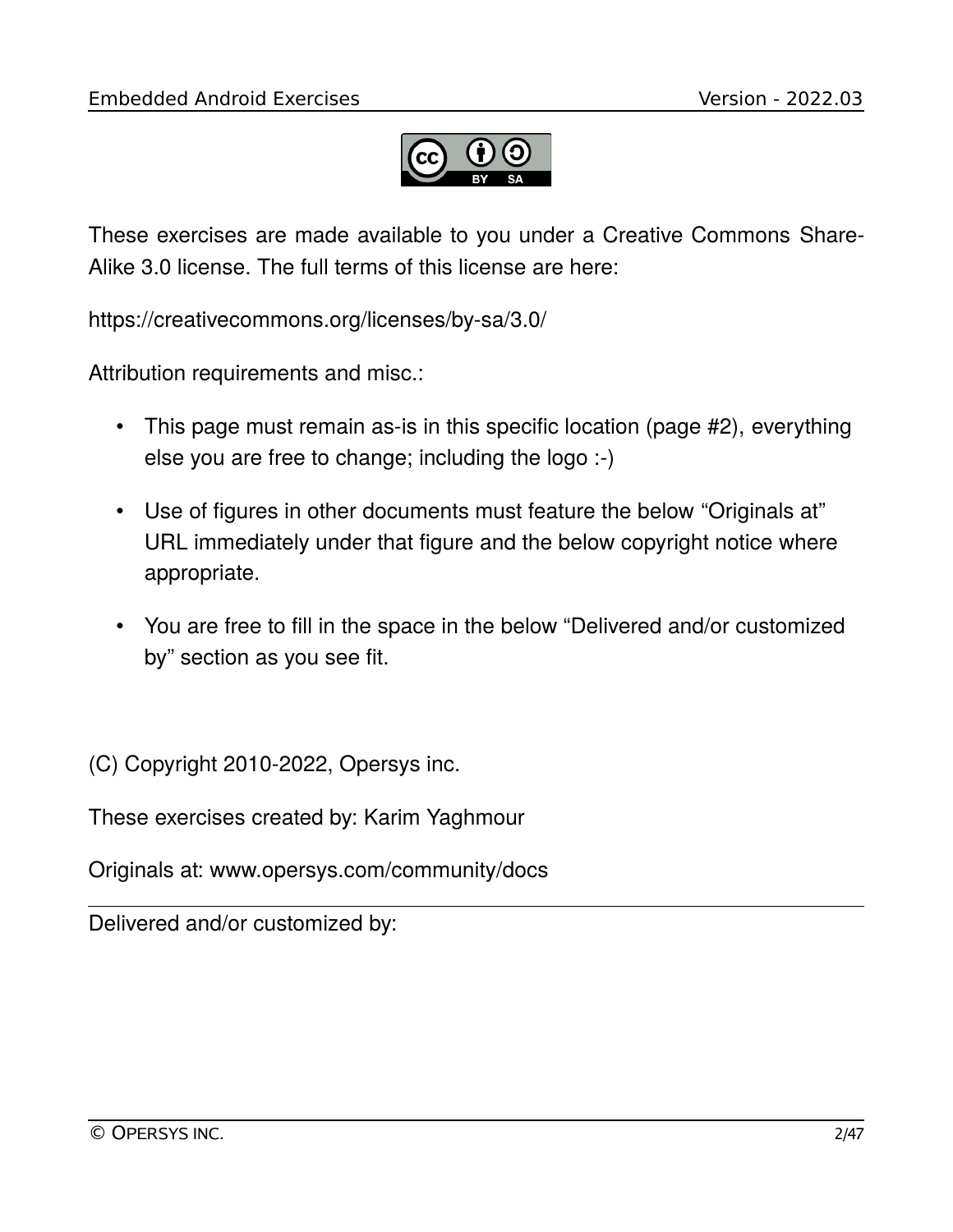# **Class Preparation Reference / Reminder**

This section contains material that should have been used prior to class to prepare ahead of time. It's provided here as a reference/reminder.

#### **Class Preparation for Cuttlefish**

1. Install Android Studio:

https://developer.android.com/tools/studio/index.html

This URL should give you access to all the instructions needed to get this installed and working.

2. Install the required packages to build Android:

See the "Installing required packages" instructions for the relevant Ubuntu version here: http://source.android.com/source/initializing.html

3. Make sure you have the "repo" tool available:

See the "Installing Repo" here: https://source.android.com/setup/develop You may need to log out and back in if the "~/bin" directory wasn't already in your path.

### 4. Fetch the AOSP:

We'll be using 12.0.0 Note that the new lines that start with ">" are printed by the shell. **Adding a ">" to the input you type will break the following commands.** Assuming you have a directory called "android" in your home directory: \$ cd ~/android \$ mkdir android-12.0.0\_r2 \$ cd android-12.0.0\_r2 \$ repo init -u https://android.googlesource.com/platform/manifest \ > -b android-12.0.0\_r2

```
$ repo sync
```
Note that fetching the sources is a fairly lengthy process.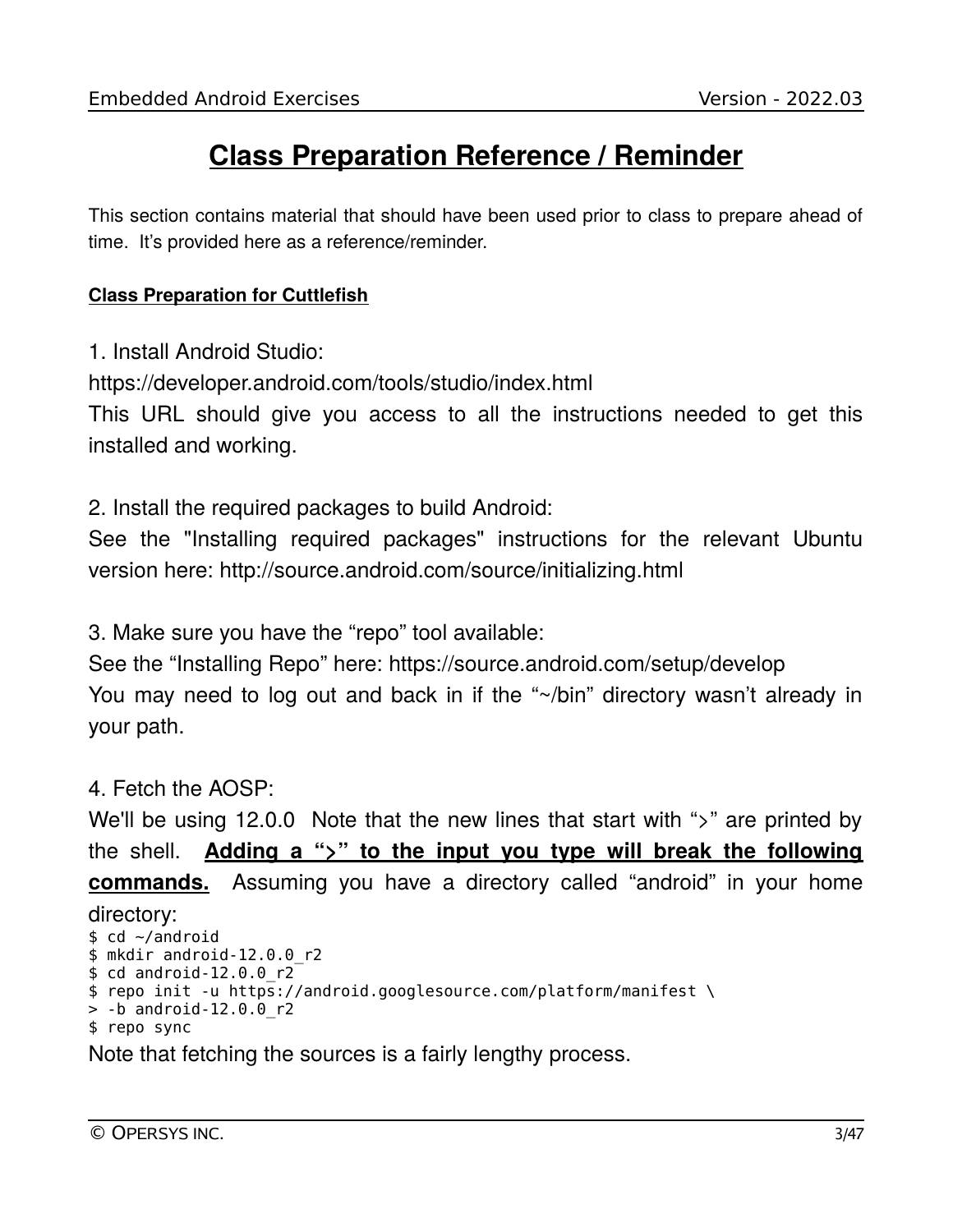- 5. Check that you got the right AOSP version:
- \$ cat .repo/manifests/default.xml | grep revision <default revision="refs/tags/android-12.0.0\_r2"
- Make sure it says "android-12.0.0\_r2" in this output.

#### 6. Download the Android GKI kernel:

Note that we're just downloading the kernel for now, we aren't building it.

a. Create directory for working on kernel – assuming this is outside your the top-level of the AOSP:

```
$ cd ~/android/
$ mkdir android12-5.10-kernel
$ cd android12-5.10-kernel
b. Get the kernel itself and its tools:
$ repo init -u https://android.googlesource.com/kernel/manifest \
> -b common-android12-5.10
$ repo sync
```
7. Download and setup the Cuttlefish tools. Follow the instructions at the following URL to install the tools needed to control Cuttlefish instances: https://android.googlesource.com/device/google/cuttlefish/

#### 8. Build the AOSP:

Return to the AOSP directory and build it. We use "-j32" as 2X the number of CPUs (assumed 16 here as seen by typing "nproc" on the command line). Generally on a modern AOSP, you shouldn't need to specify "-jX", it'll be automatically figured out.

```
$ cd ~/android/android-12.0.0 r2
$ . build/envsetup.sh
$ lunch aosp_cf_x86_64_phone-eng
$ make -j32
```
You **MUST** check that the build completed successfully. Generally, you'll see this at the end of a successful build in the output (typically in green):

```
#### build completed successfully (...) ####
```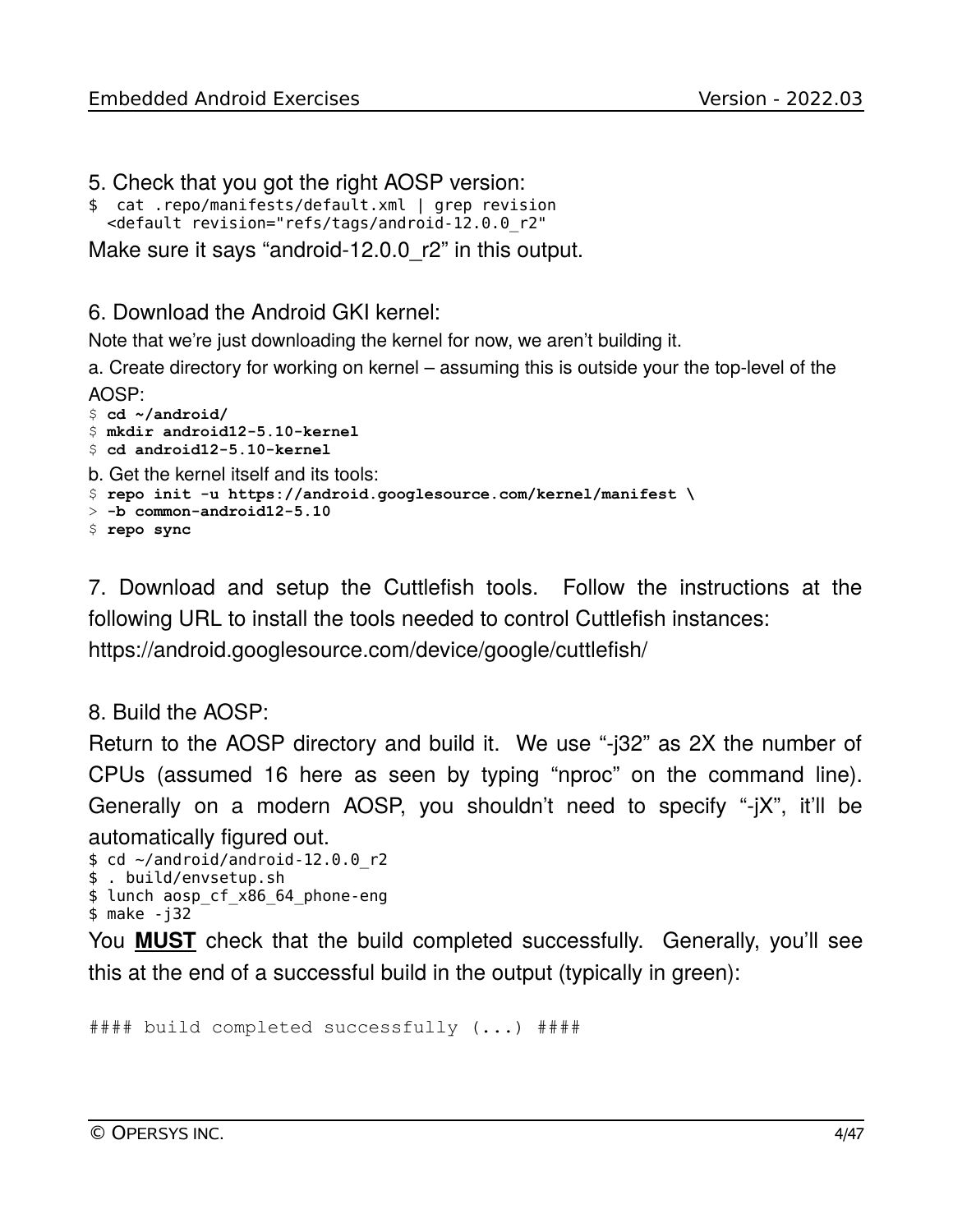### 9. Give the AOSP a spin:

From the same directory where you build the AOSP, start the Cuttlefish target: \$ HOME=\${PWD}/out launch\_cvd &

At this point, the Cuttlefish target will start with your custom-built Android running inside and print messages to the command line<sup>[1](#page-4-0)</sup>. However Cuttlefish itself won't be visible. You'll need to use a Chrome-based browser (Firefox will NOT work) and direct it to localhost:8443. You will likely need to accept some security exceptions to access the web page on which you'll see a device listed since it doesn't have a proper certificate. Once you click on the device you'll then see the Cuttlefish device interface.



<span id="page-4-0"></span>1 If you are seeing errors regarding "kvm" then see the next section.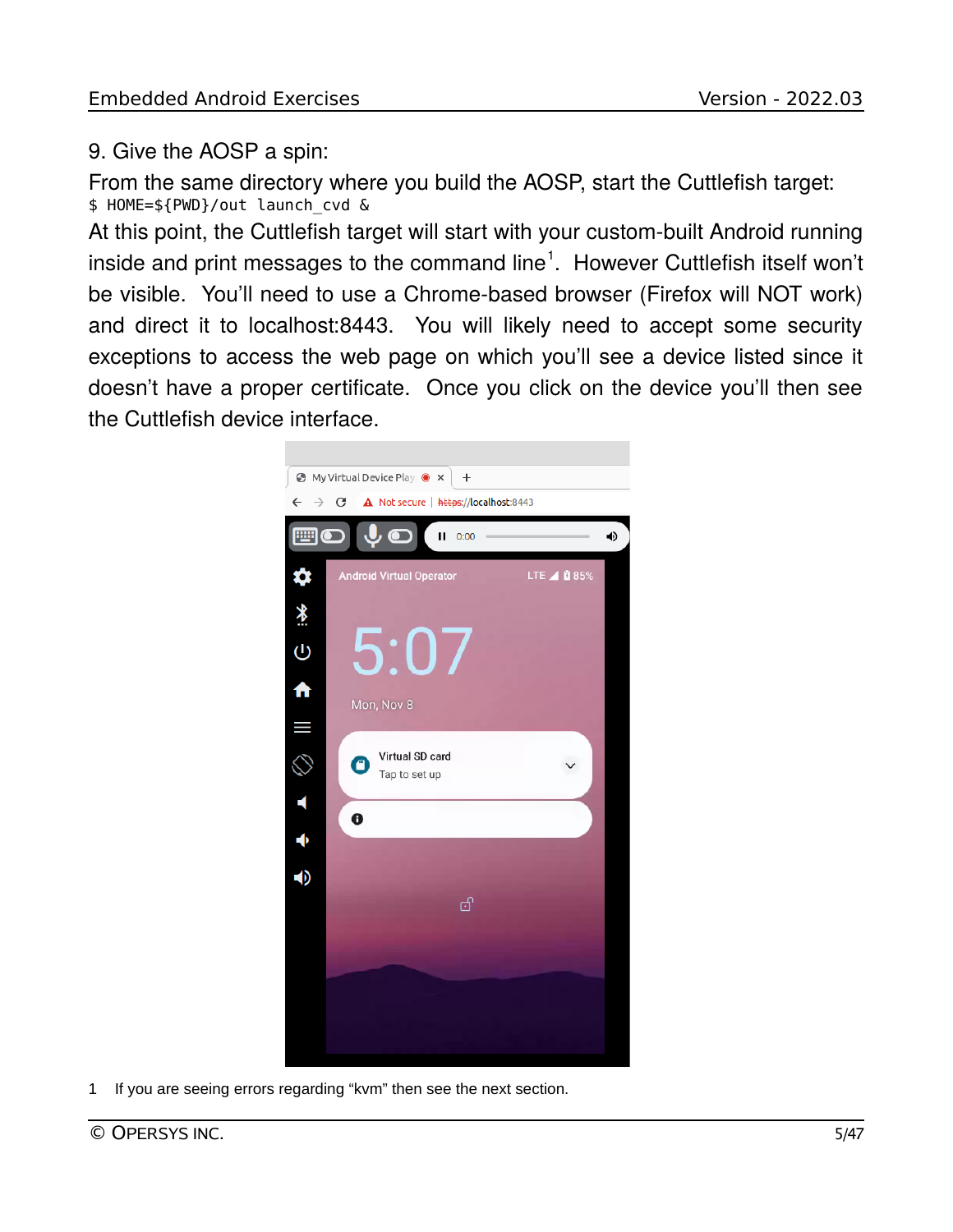You can stop Cuttlefish on the command line as well: \$ HOME=\${PWD}/out stop\_cvd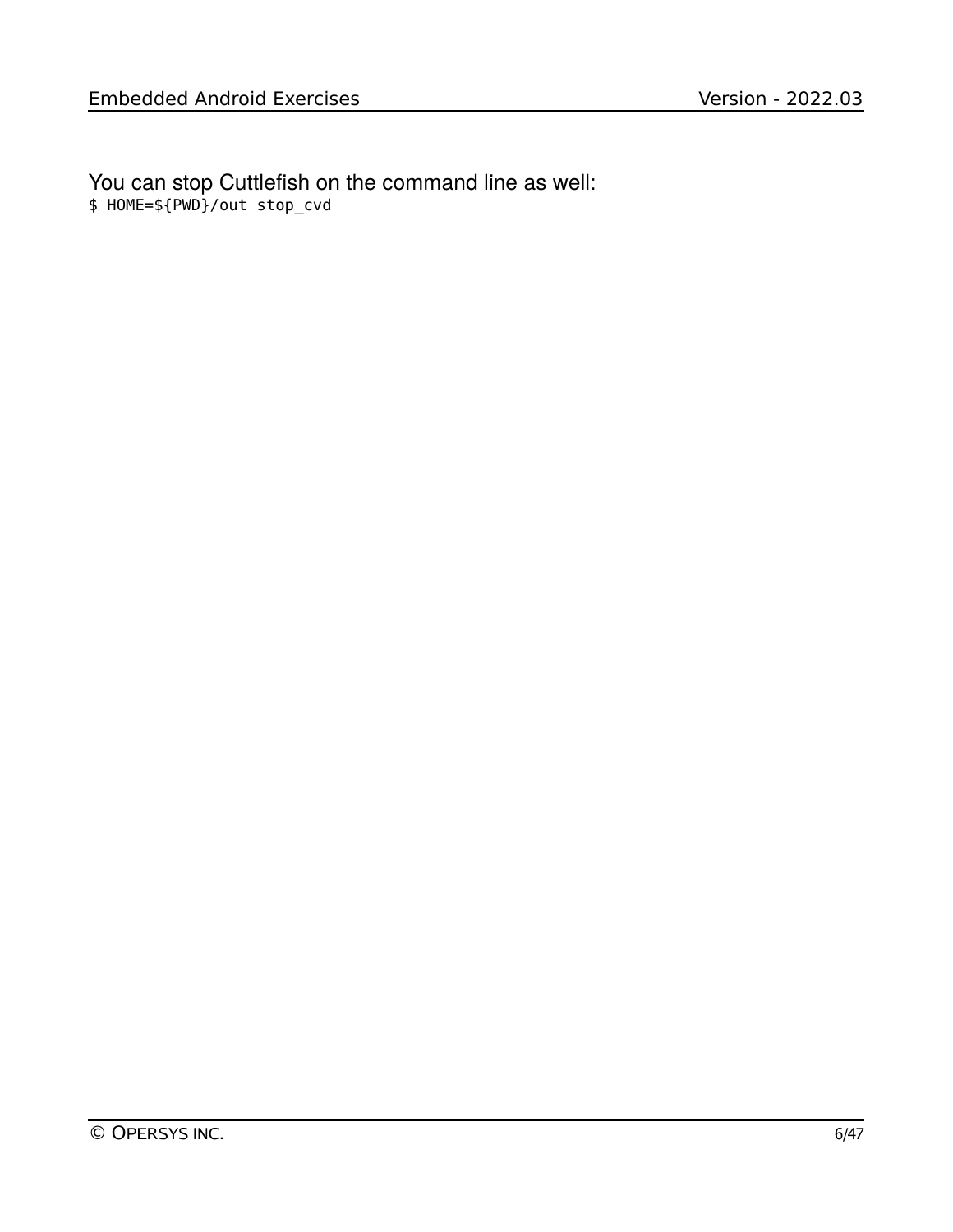# **AOSP Fix Ups**

This section contains fixes that are required for future exercises. The significance, impact and necessity of these will be explained later. The reason we do these changes ahead of taking the time to explain them is that they incur a significant amount of build time. Hence, by the time we need them their addition would slow us down significantly.

In short, you are expected to conduct these changes "as is" for the moment. The reasons for these changes will be discussed later in class.

1. There is a file you need to download and put at a very specific location in your AOSP. The file to be retrieved is http://www.opersys.com/downloads/IOpersysService.aidl and it needs to be copied to this specific location in your AOSP: [aosp]/frameworks/base/core/java/android/os/

2. Modify your [aosp]/system/core/libcutils/fs\_config.cpp to add the highlighted lines:

|  | { 00755, AID ROOT,<br>{ 00640, AID ROOT, | AID ROOT,<br>AID SHELL,  | 0, " $bin/*"$ },<br>$0, "fstab.*"$ |
|--|------------------------------------------|--------------------------|------------------------------------|
|  | { 00755, AID ROOT,                       | AID ROOT,                | $0$ , "system/qlibc/lib/*" },      |
|  | { 00755, AID ROOT,                       | AID ROOT,                | $0$ , "system/qlibc/bin/*" },      |
|  | { 00750, AID ROOT,<br>{ 00755, AID ROOT, | AID SHELL,<br>AID SHELL, | 0, "init*" },<br>0, "odm/bin/*" }, |

WARNING: There are 2 data structures in that file that look fairly similar. You are modifying the one declared as follows:

static const struct fs\_path\_config android\_files[] = {

3. Rebuild your AOSP from the toplevel using "make -j32" or equivalent. We will discuss the need for these changes later in class. Again, we're doing them in advance to avoid having to wait for the builds to finish during class.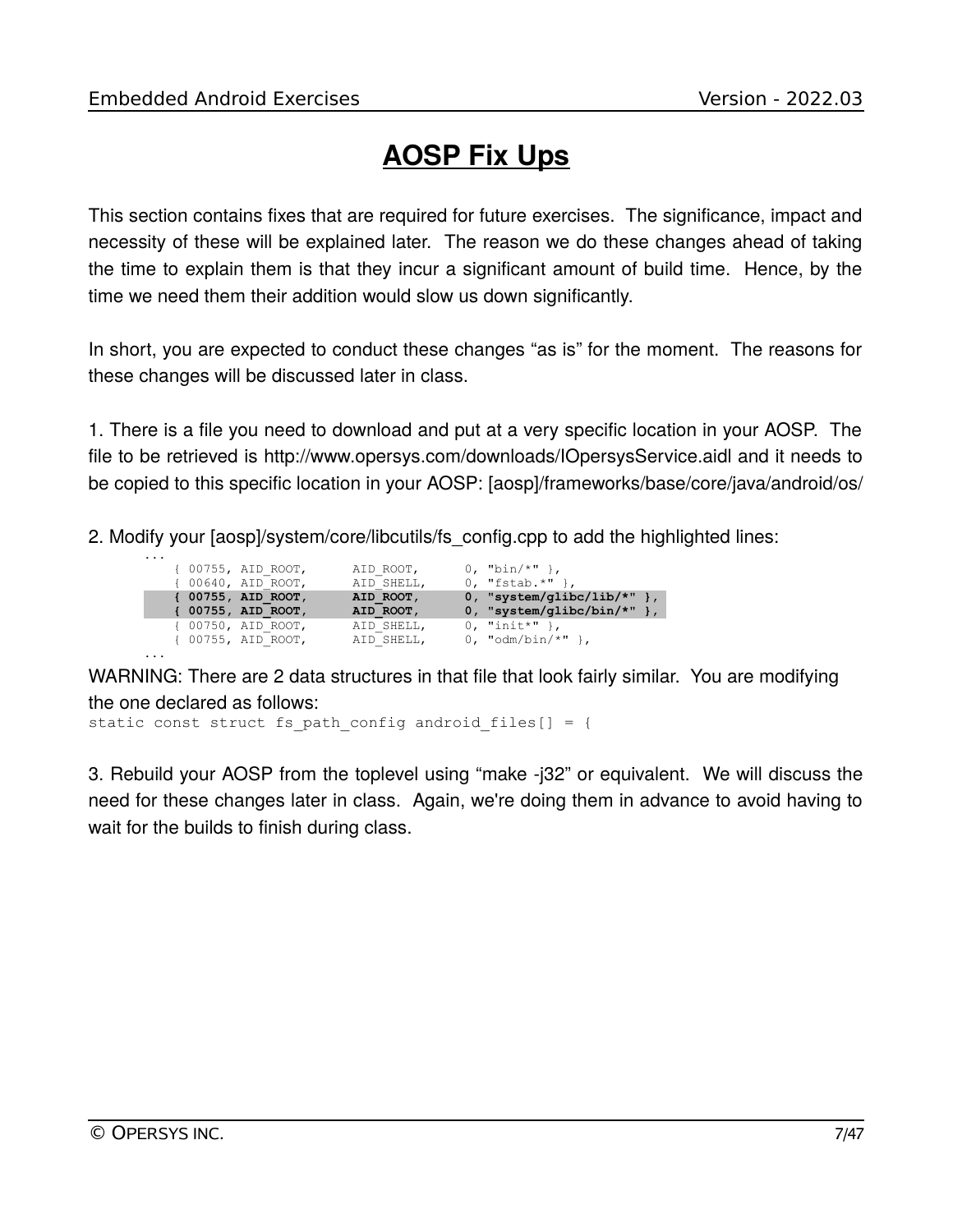### **System Server**

In this section you will learn how to:

- Monitor system services
- Add your own system service to the core set of system services
- Check system services as part of system startup
- Communicate with a system service using "service call"
- Implement and retrieve the status of a running system service using "dumpsys"

1. There are several tools that can be used to monitor and interact with system services. We suggest you give some a try to see the sort of information you can obtain at runtime about the system services running on your system (all these assume you've run "adb shell" to first log into Cuttlefish):

- Listing the main system services:
	- # **service list**
- Listing vendor system services (may not be built by default on Cuttlefish):
	- # **vndservice list**
- Finding out what process is running the main system server process:
	- # **ps -A | grep system\_server**
- Dumping the internal state of all system services:
	- # **dumpsys**
- Dumping the internal state of a single system service (Activity Manager in this case): # **dumpsys activity**
- Checking the logs for the system server process' PID (replace [] value):
	- # **logcat --pid=***[PID RETURBED BY PS COMMAND ABOVE]*
- Checking the logs for output from a given system service WindowManager for ex: # **logcat** *|* **grep -i windowmanager**
- Communicate with the activity manager: # **am**
- Communicate with the package manager:
	- # **pm**
- Communicate with the window manager:
	- # **wm**

2. If you want to push the investigation further, you can use the strace command to check the various commands that communicate with system services. strace relies on the ptrace() kernel system call to monitor another command and print out what it does. For example, if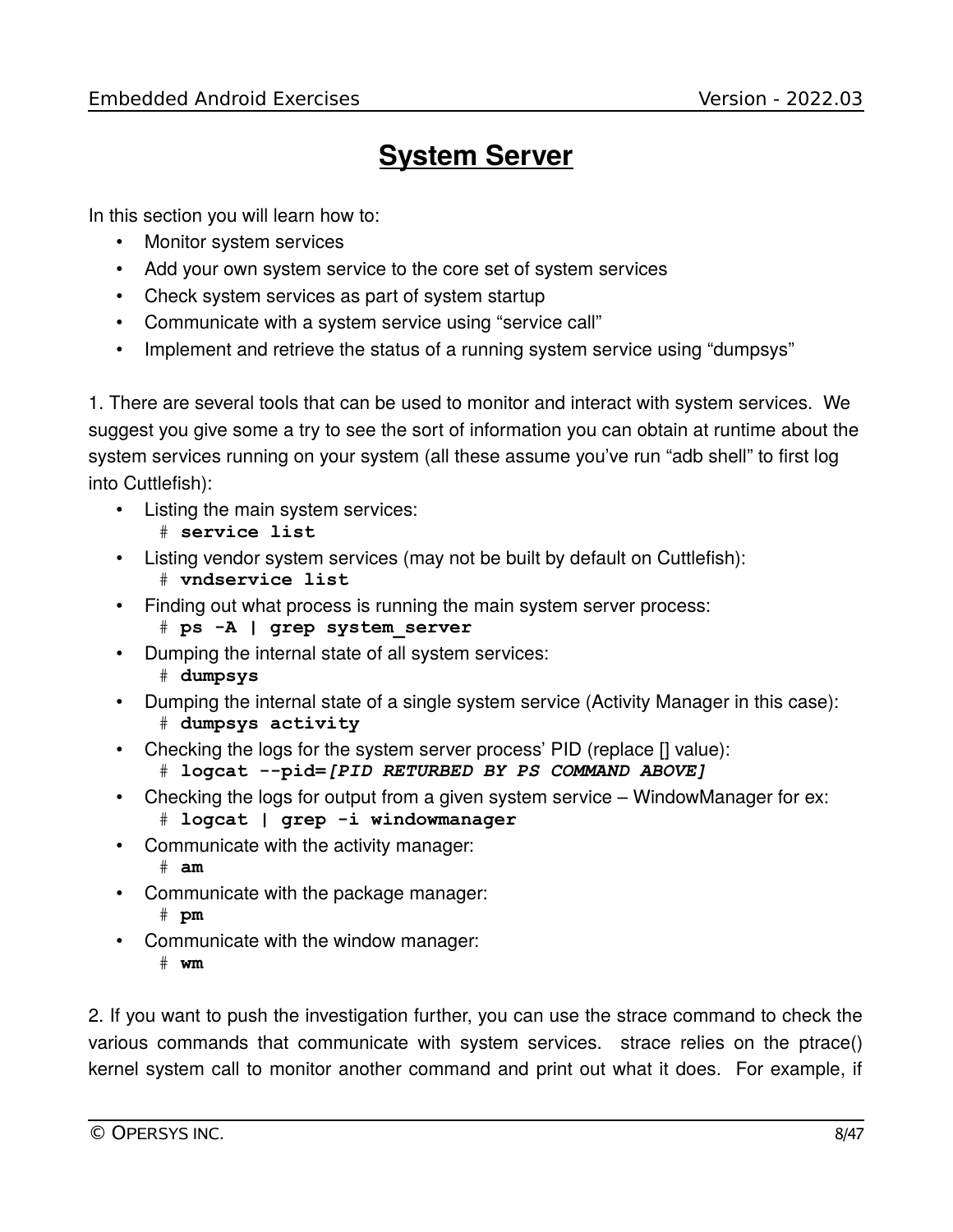you use strace on the dumpsys command, you'll notice that dumpsys uses ioctl() system calls to communicate with the binder driver (/dev/binder). We suggest giving strace a short spin if you've never used it before.

vsoc\_x86\_64:/ # **strace -o /data/local/tmp/strace.out dumpsys** vsoc\_x86\_64:/ # **cat /data/local/tmp/strace.out | grep ioctl**

3. In this exercise, we'll have you add your own system service that prints out a message to the logs when one of its functions is called. There are several steps to carry out to do so:

a) Download and extract the following tarball, it contains samples we will use to get you started: http://opersys.com/downloads/systemserver-samples-201019.tar.bz2

Note regarding the suffixes to the files in tarballs we provide you – not all tarballs have all such files, but some other tarballs below may use these suffixes:

- Any file without one of the following suffixes: You can use that file as-is
- file-ALREADY COPIED:

This is a file that you were presumably asked to copy already. It's being provided here to you to reinforce its relevance in the present context, but we highly suggest you don't copy it again.

• file-DONOTCOPY:

This is a file that you have to inspect to understand why we're asking you not to copy it as-is. Maybe it contains just a sample, maybe it's just an example. Context and instructor explanations will guide you here.

• file-EXISTS:

This file exists in your tree, but the one we're providing you has some differences. You can use the "meld" tool to compare our version with the one in your AOSP to understand what we're adding and why we're adding it.

Make sure you "touch" any file you copy to update its timestamp, otherwise it's likely to get ignored at the next "make".

b) You need to place the OpersysService.java file from the tarball at exactly the following location in your AOSP – double-check to make sure this is the proper path as the wrong path will cause your build some serious issues:

[aosp]/frameworks/base/services/core/java/com/android/server/

OpersysService.java contains a very basic custom system service that, at this point, doesn't really do much. You can check the code to see what it does. Primarily it prints a message to logcat when it starts and responds to calls to its test() call.

WARNING: When you first build this system service, the build will fail and the compiler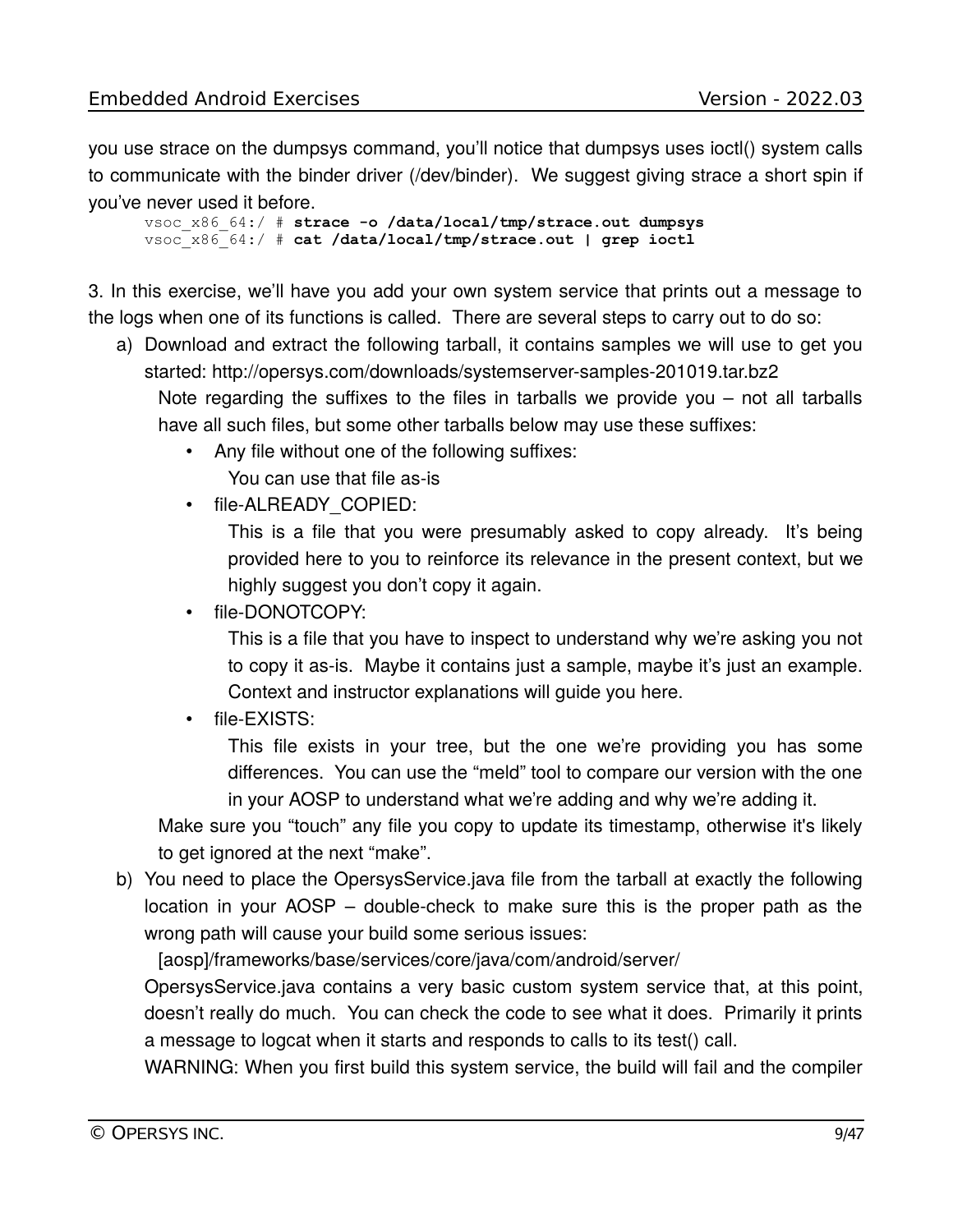will complain about a problem with OpersysService.java. The resolution of this error is part of the exercise. You need to try to understand what the issue is and try to fix the code correspondingly. The goal here is not to code anything substantial but rather to "keep the compiler happy". So look at the error and try to add just enough code to get the compiler to compile the class. You shouldn't need more than a handful of lines of code.

- c) You need to modify the main system service registration routine to start the custom OpersysService system service at startup. To do so, locate the SystemServer.java file by using "godir" and open it for editing. The SystemServer.java-DONOTCOPY file contains the sample you need to add to your own SystemServer.java file in order for the OpersysService to be started and registered at startup. One easy place to add this system service is right after the registration try/catch statement for the Status Bar Manager system service. Look for a ServiceManager.addService() call with Context.STATUS\_BAR\_SERVICE as its first parameter.
- d) You will also need to modify the selinux policies in order to allow your system service to be registered at startup. If you fail to do so then even if all your code is included at build time, the system service will fail to register at startup. To allow registration, you need to modify 2 files under the "system/sepolicy" directory:
	- "private/service\_contexts"
	- "prebuilts/api/31.0/private/service\_contexts"

Both files have to be identical and must be modified to add this entry:

opersys u:object r:serial service:s0

We suggest you modify only one of the files and copy it over to the second. If there is any difference between the 2 files, including just whitespace differences, then the build will fail. You need to modify 2 files because once a version of Android is released by Google then the core security policies are supposed to be fixed in stone. Yet, here we are messing with those rules. So we need to act as if we had amended the prebuilt definitions that Google itself would have published.

Also, note that we are tagging our system service as belonging to the serial\_service domain. This is a hack to simplify SELinux rule definitions. If we wanted to do this properly, we'd need to define a new domain called "opersys\_service" and make modifications to several other SELinux files. As this isn't an SELinux exercise, we're using an existing definition that already works.

4. Build the AOSP and use "logcat" to check that your service is started upon system startup. Refer to the instructions from previous exercises on how to build your AOSP or using logcat to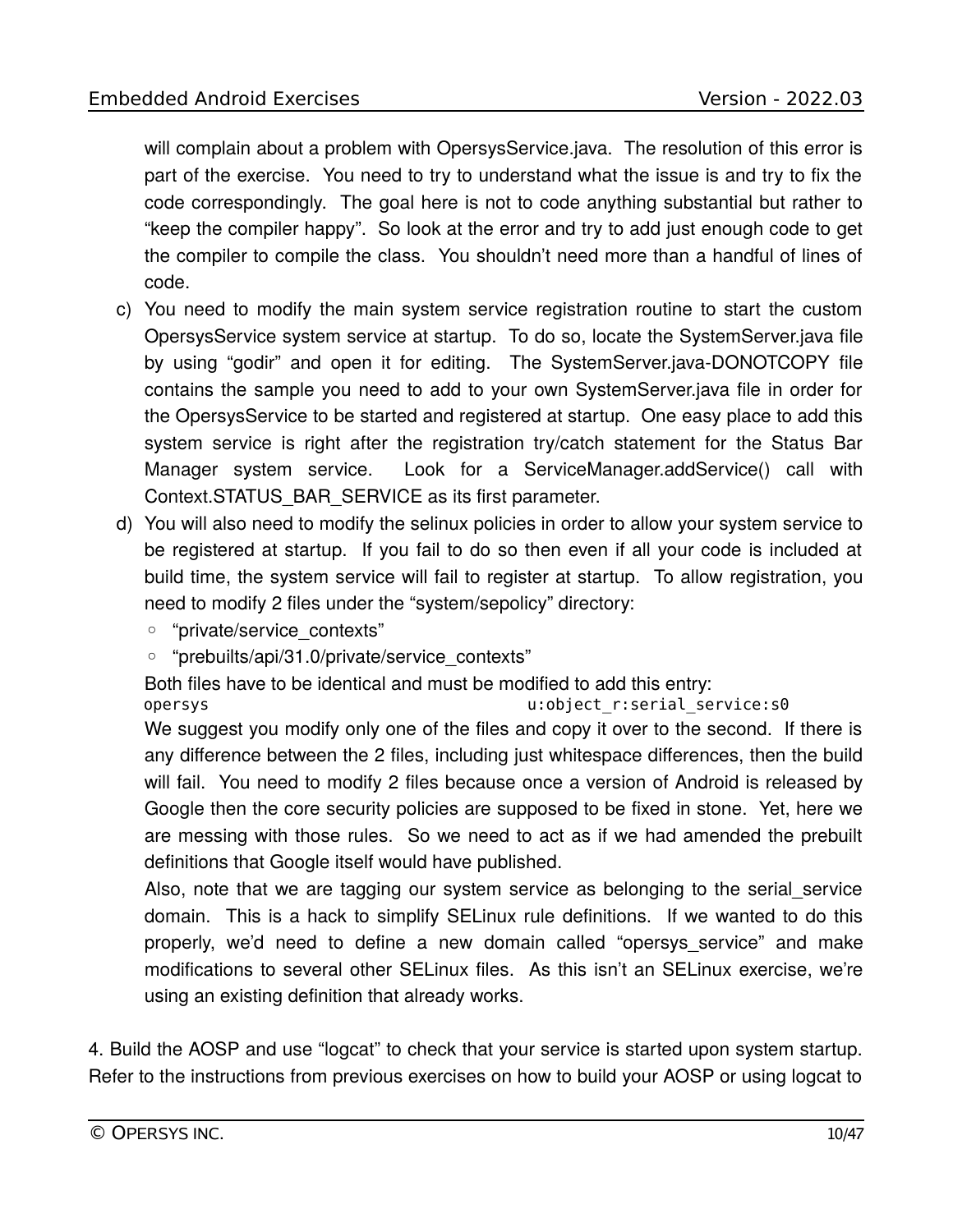monitor system services. Make sure you start Cuttlefish with the "--noresume" option, otherwise your changes may not be taken into account.

5. Use "service call" to invoke the system service we just added from the command line and check the logcat to see that it's been properly called:

a) Calling the test() call from the IOpersysService.aidl, thereby causing the test() call in OpersysService.java to be called – test() is the  $3<sup>rd</sup>$  call in the AIDL (hence the "3") and it takes an int as a parameter (hence the "i32" type for int and "412341" for the value being passed):

# **service call opersys 3 i32 412341** Result: Parcel(00000000 '....')

b) Checking logcat should yield something like this:

# **logcat | grep -i opersys** ... 10-18 20:53:12.548 474 815 I OpersysService: test 412341

6. As you saw earlier, one way to investigate the behavior of system services at runtime is to use the "dumpsys" command. In order for that command to be able to retrieve the state of system service, that system service must have a method with the following signature/prototype in its implementation:

```
 @Override
    public void dump(FileDescriptor fd, PrintWriter pw, String[] args) {
 ...
 }
```
Add such a method to the OpersysService system service you added earlier to allow it to be checked by "dumpsys" at runtime. One of the goals of the present exercise is to have you look at existing system service implementations for examples of how to do things. As such, we suggest you go to the same directory where you added OpersysService.java (i.e. [aosp]/frameworks/base/services/core/java/com/android/server/) and look at other classes to see how the other system services implement the "dump()" method. A few recommendations while you're doing that:

- The simplest thing to do in your dump() implementation is to just print something out for the purposes of the dump command output. A "Hello World!" will be sufficient.
- You'll notice that most system services do some security checks for permissions when they receive this call. You don't have to do that for the present exercise.
- You will add at least 2 "import" statements at the top of your OpersysService.java file in order for your class to compile once you add your dump() method. Again, look at existing implementations for guidance.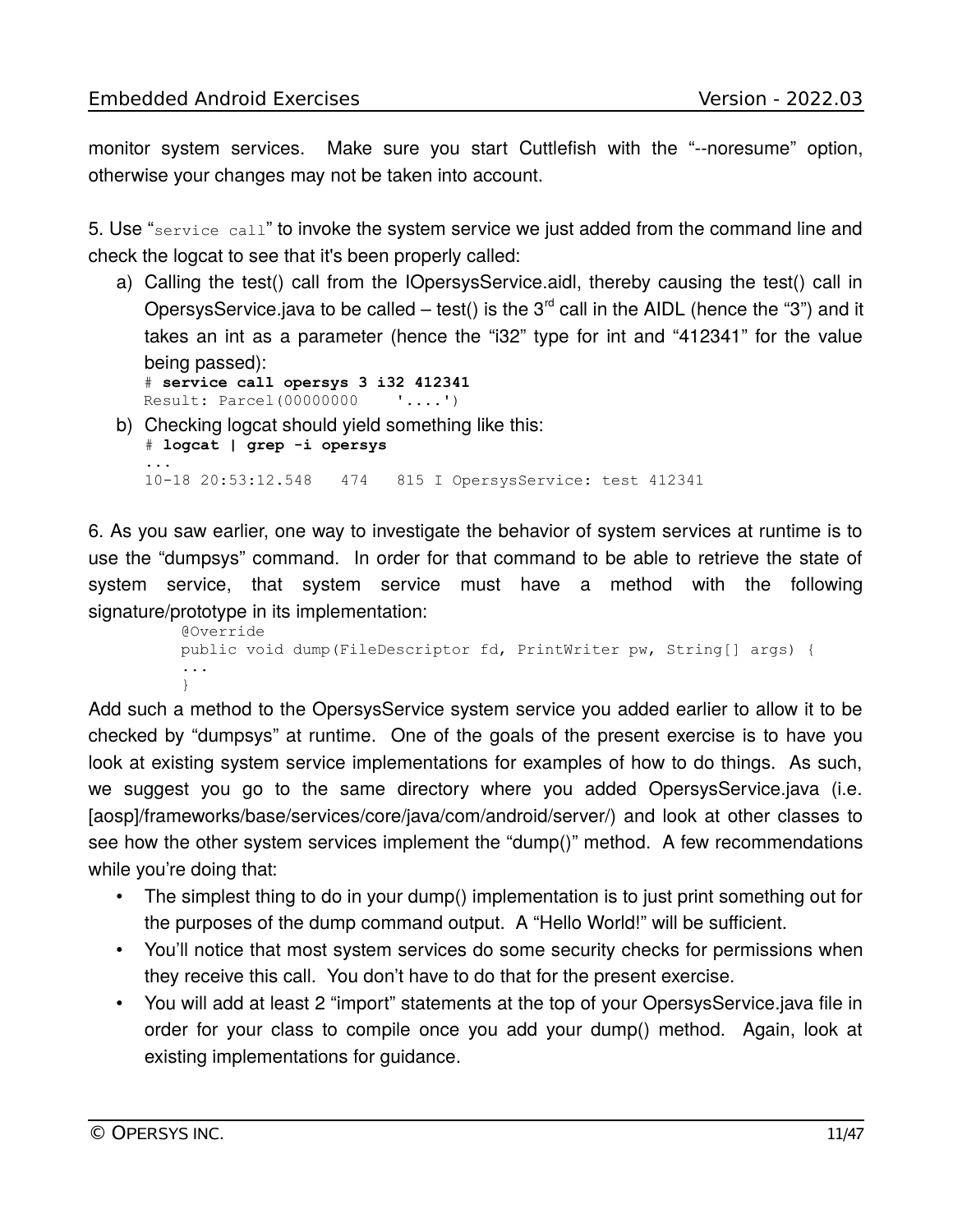# **Linux Root Filesystem**

In this section you will learn how to:

- Set up a workspace to create a custom embedded Linux root filesystem
- Create a skeleton of a root filesystem
- Add a glibc library to a root filesystem
- Configure, build and install BusyBox in a glibc-based embedded Linux root filesystem

**NOTE:** Refer to the instructor as to whether or not this exercise is conducted during class.

1. Get and install the Opersys Embedded Linux Workspace:

```
For ARM:
```
http://bit.ly/28Rz54O -- the last letter here is capital "O", not zero.

```
or
```
https://drive.google.com/file/d/0B0dp197y8Ga7ejI4ZWFIVHh0LVE

```
For x86-64:
http://bit.ly/1MPEya9
or
https://drive.google.com/file/d/0B0dp197y8Ga7VVZjSmEzak9aSFE
```
2. Customize the workspace script in the extracted directory to match your own paths. The script should be called "devbb" or "devx86", or a similar name. An easy way to set the path automatically is to set it as follows:

export PRJROOT=\${PWD}

3. Run the the environment script:

For ARM: \$ . devbb For x86: \$ . devx86

4. Create yourself a root filesystem that includes the glibc shared libraries as in slides 199 **and** 205, **except** for the "strip" command.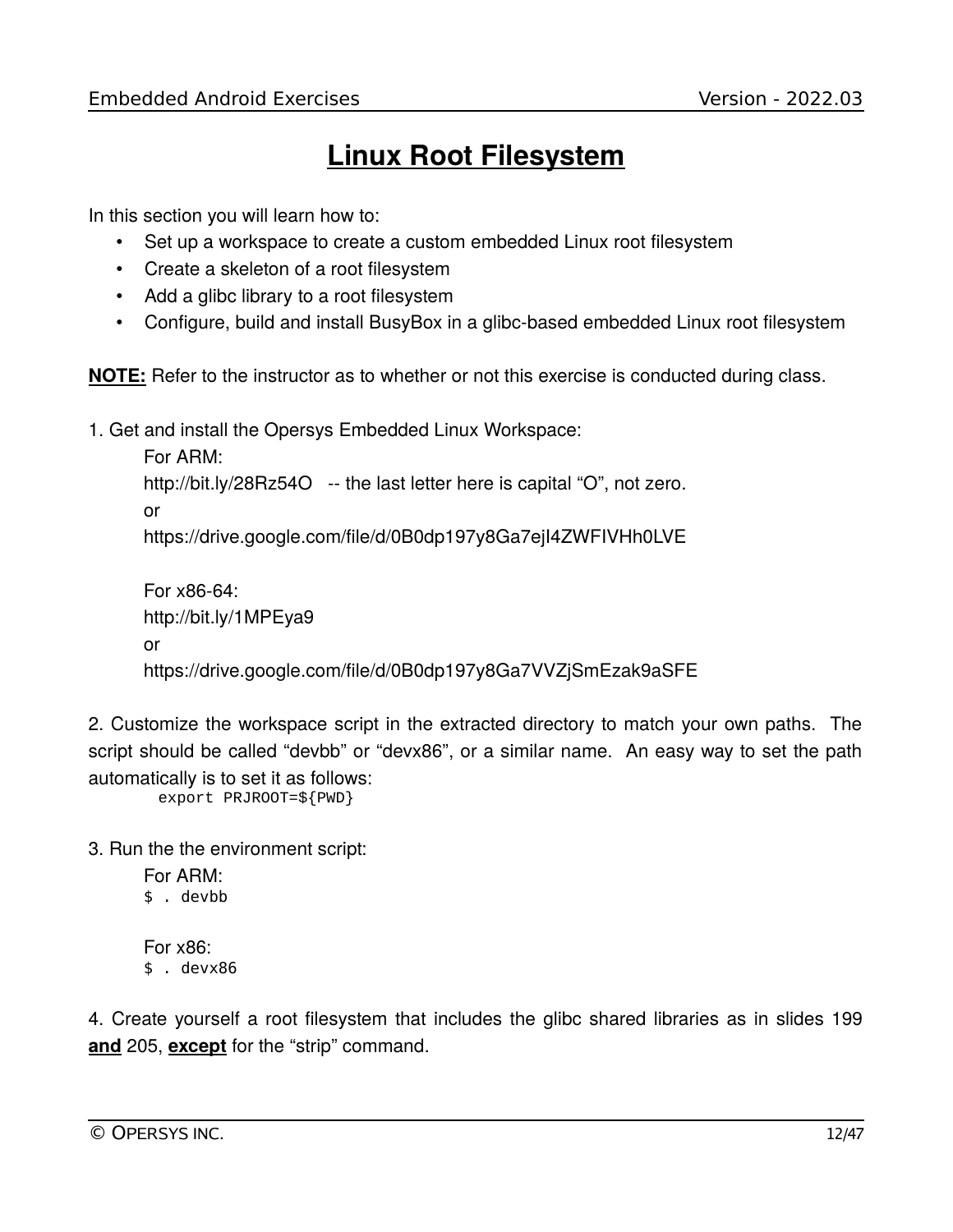- 5. Make sure you have libncurses5-dev installed:
	- \$ sudo apt-get install libncurses5-dev
- 6. For BusyBox:
	- For ARM:
		- Download BusyBox 1.20.2 from busybox.net/downloads/ into sysapps
	- For x86:
		- Download BusyBox 1.26.2 from busybox.net/downloads/ into sysapps
	- Extract BusyBox using the "tar" command
	- Configure BusyBox per the slides:
		- "Busybox Settings"->"Cross Compiler prefix" (notice the trailing dash): ▪ **\${TARGET}-**
		- "Busybox Settings"->"BusyBox installation prefix":
			- **\${PRJROOT}/rootfs**
	- Build BusyBox per the slides:
		- \$ **make -j8**
	- Install BusyBox per the slides
		- \$ **make install**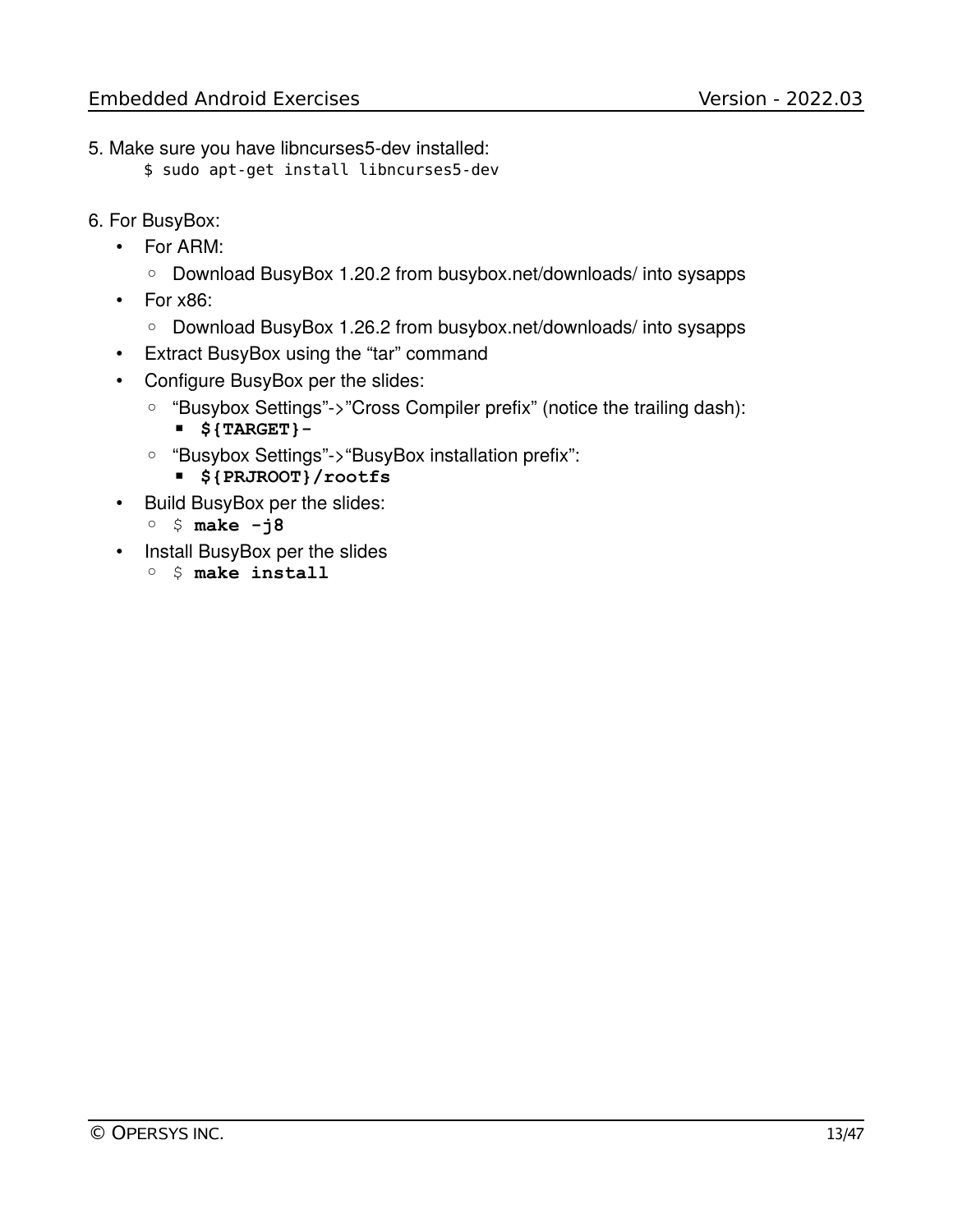# **Native Android User-Space**

In this section you will learn how to:

- Modify the AOSP build system to take into account independently-generated content
- Work with some of the AOSP's filesystem packaging/generation mechanisms
- Merge a glibc-based root filesystem into AOSP-generated filesystems
- Incorporate  $3<sup>rd</sup>$  party sources into the AOSP and have them build against Bionic
- Make programs built against different C libraries communicate through the Linux kernel

In addition to the present exercises, several exercises in subsequent sections will also require you to modify and integrate with native Android user-space components.

1. Modify the AOSP build system to copy the content of a glibc rootfs to its default system image. You will need to:

- Create [aosp]/rootfs-glibc
	- \$ **cd ~/android/android-12.0.0\_r2/**
	- \$ **mkdir rootfs-glibc**
- Create a stub file under the rootfs-glibc directory. \$ **touch rootfs-glibc/stub**

This stub file will act as the build system dependency. Every time you "touch" that file, it'll force a rebuild of this subdirectory. This is useful because we are going to put arbitrary content underneath this location which the build system will not be aware of otherwise.

- Put a prebuilt glibc-based root filesystem under the rootfs-glibc/rootfs directory in your AOSP. In the context of this class there are 2 ways to get such a root filesystem – refer to instructor directives to select which of the two to use:
	- By downloading a prebuilt tarball and extracting it under rootfs-glibc (LIKELIER):
		- \$ **cd rootfs-glibc/**
		- \$ **wget http://www.opersys.com/downloads/rootfs-200727.tar.bz2**
		- \$ **tar xvjf rootfs-200727.tar.bz2**
		- \$ **croot**
	- By copying the one generated in the previous "Linux Root Filesystem" section exercises (UNLIKELY):
		- \$ **cp -a \${PRJROOT}/rootfs rootfs-glibc/**

The content of [aosp]rootfs-glibc/rootfs is what will be merged into the images generated by the AOSP.

• You will need a specific build file to instruct the build system to copy the content of [aosp]rootfs-glibc/rootfs into the images it generates. Such a file is provided to you at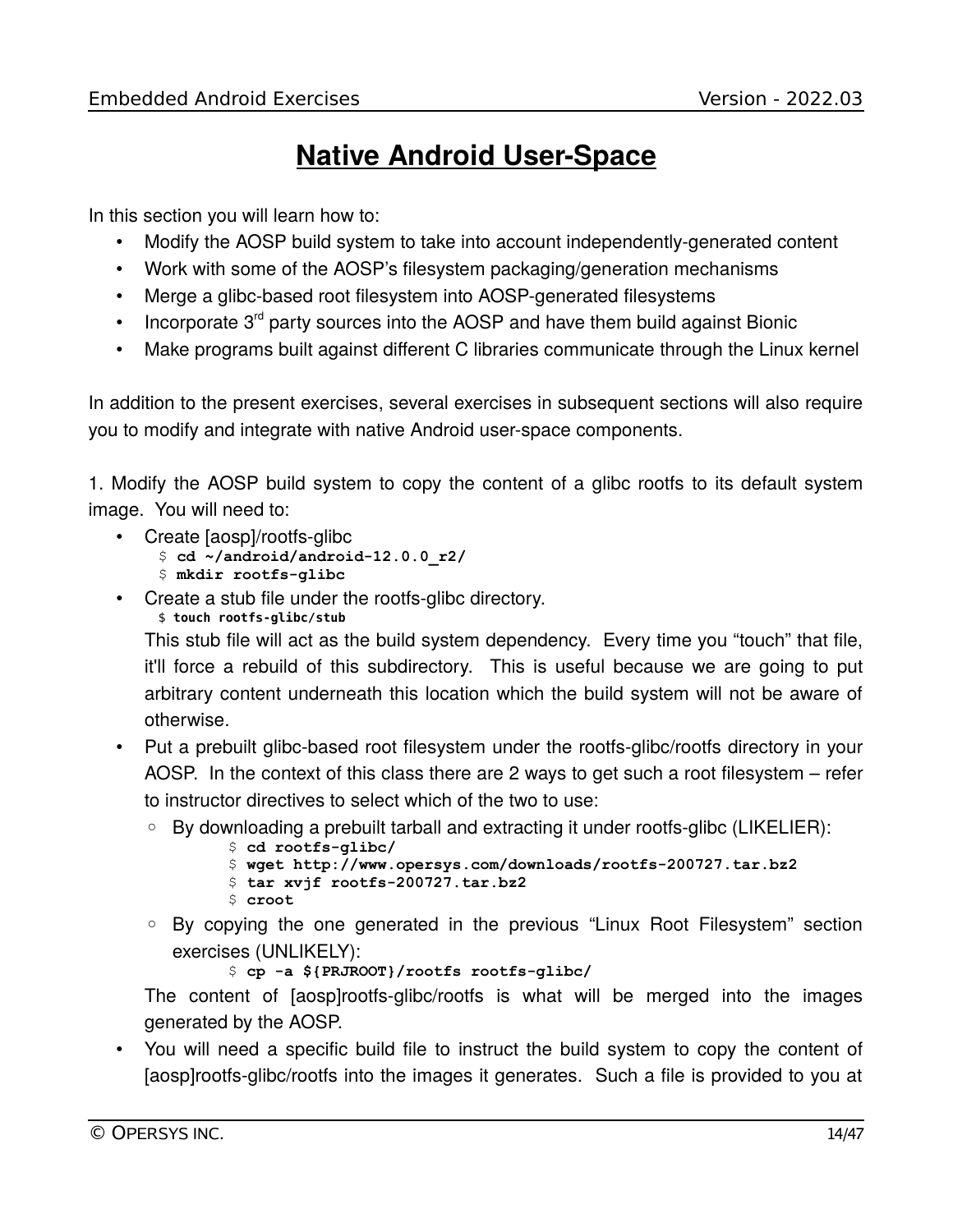http://www.opersys.com/downloads/glibcroot-Android-sys.mk and must be put into rootfs-glibc and renamed to Android.mk:

```
$ cd rootfs-glibc
```

```
$ wget http://www.opersys.com/downloads/glibcroot-Android-sys.mk
```
- \$ **mv glibcroot-Android-sys.mk Android.mk**
- \$ **croot**

The semantics and working of this file will be discussed in class.

• In order for the build system to choose to build this new "build module" that we just added, the name of this module must be added to the list of modules the build system is instructed to build. If you look in the Android.mk we just added, you'll see that the name of the module is "rootfs-glibc". Hence, we need to find a proper entry to extend the PRODUCT\_PACKAGES variable (which lists the packages to be built for the target). In this specific case, one of the easiest ways to do so for the type of artifacts we are adding is to modify the PRODUCT\_PACKAGES in [aosp]/build/target/product/base\_system.mk to add the following entry:

PRODUCT PACKAGES += rootfs-glibc

It would have of course been preferable to modify an .mk file under device/…. but the build system won't allow an .mk file under the device/ directory to add something the /system partition. If you try that you'll get an error similar to this:

```
FAILED: 
build/make/core/artifact_path_requirements.mk:26: warning:
device/google/cuttlefish/vsoc_x86_64/phone/aosp_cf.mk produces files inside
build/make/targe
t/product/generic system.mks artifact path requirement.
Offending entries:
system/glibc/rootfs-glibc
In file included from build/make/core/main.mk:1342:
build/make/core/artifact_path_requirements.mk:26: error: Build failed.
09:01:09 ckati failed with: exit status 1
```
#### failed to build some targets (42 seconds) ####

- If you look at the Android.mk we added you'll see that it copies the content of the glibcbased rootfs to the /system/glibc directory on the final filesystem layout on the target. That entry is not by default taken into account by the build system of Android and provisioned with the proper Unix execution permissions. To fix this you need to modify the [aosp]/system/core/libcutils/fs\_config.cpp file. We did this, however, earlier in the "AOSP Fix-Ups" exercise section. Hence, it's not needed here.
- Much like many other aspects of Android, you need to add SELinux rules in order for the newly-merged content to operate properly. In this specific case, here is a snippet that you need to add at the tail end of your [aosp]/device/google/cuttlefish/shared/sepolicy/vendor/file\_contexts file: # For rootfs-glibc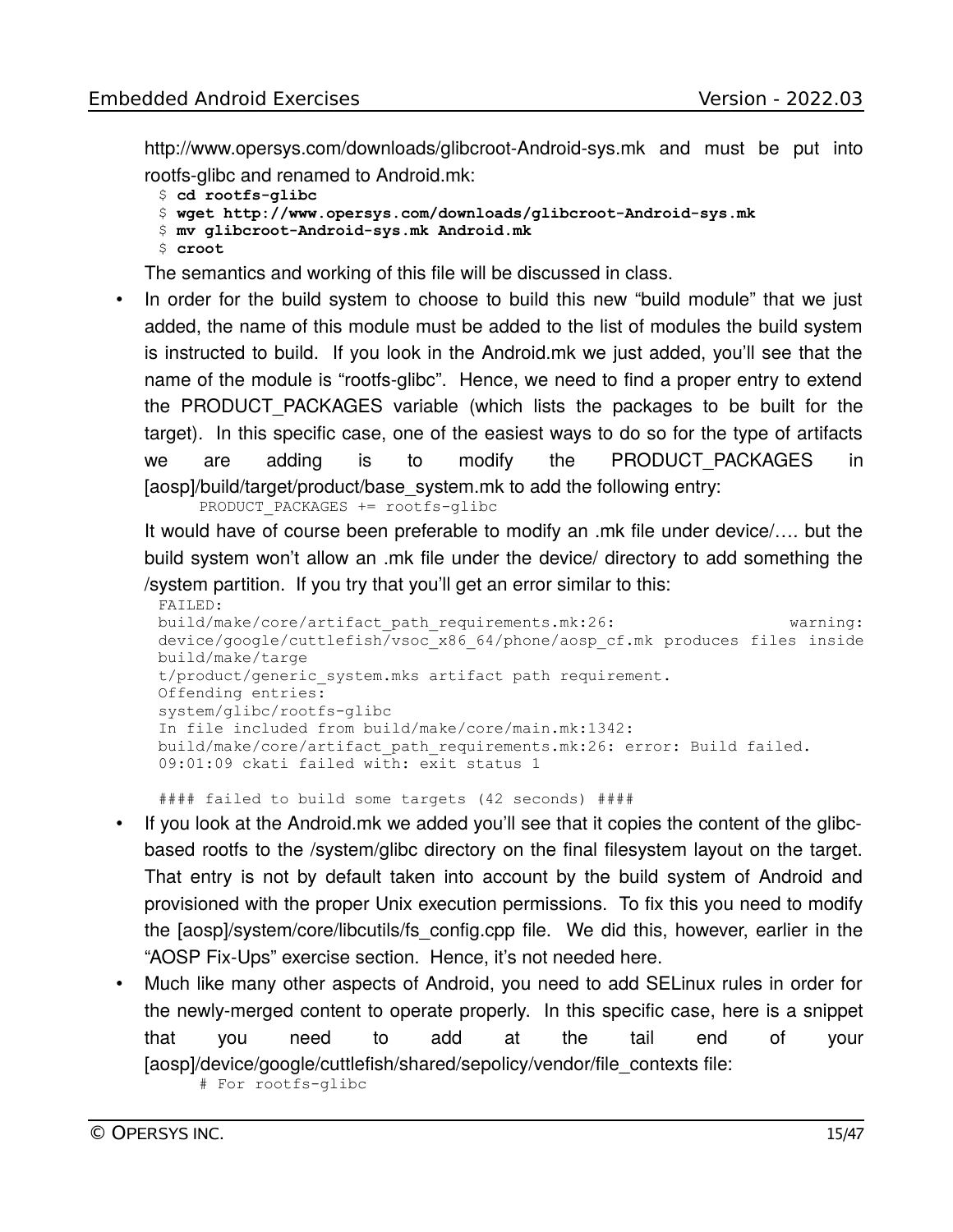```
/lib64(/.*)? u:object r:rootfs:s0
```
This file controls the device-specific SELinux access rights. This rule states that "/lib64" entries belong to the "rootfs" domain and will be accessible subject to the rules set for any process that has access to that domain.

- Once you made all the changes above, you need to rebuild your AOSP and restart Cuttlefish. Don't forget the "--noresume" option when starting Cuttlefish.
- To test your additions, shell into the restarted Cuttlefish and run one of the commands from the glibc-linked BusyBox:

```
$ adb shell
generic_x86_64:/ # /system/glibc/bin/busybox
BusyBox v1.26.2 (2020-07-27 21:12:36 EDT) multi-call binary.
BusyBox is copyrighted by many authors between 1998-2015.
...
generic_x86_64:/ # /system/glibc/bin/ls
...
generic_x86_64:/ # /system/glibc/bin/ps
...
```
2. For this exercise, you will be testing a configuration where you have a client process built against glibc communicate over TCP/IP with a server process linked against Bionic. Sample code for a client and a server are available from http://www.linuxhowtos.org/C\_C++/socket.htm.

To have the C server build against Bionic:

- Add a new subdirectory: [aosp]/vendor/server
- Add the server.c file to the just-created subdirectory
- In recent versions of Android (including 12), you need to add "#include <strings.h>" to the C file for it to build. Note that there already is a "string.h" (singular) that's present. That's not sufficient nor does it need to be removed or replaced. You really need to add "strings.h" (plural).
- Make sure "server" is added to a "PRODUCT PACKAGES" list in [aosp]/device/google/ cuttlefish/shared/phone/device\_vendor.mk.
- Make sure you have an appropriate Android.mk within [aosp]/vendor/server to get your app to build. Here's a sample: **LOCAL\_PATH:= \$(call my-dir) include \$(CLEAR\_VARS)**

```
LOCAL_SRC_FILES:= \
 server.c
LOCAL_SHARED_LIBRARIES := \
 libcutils
LOCAL_PROPRIETARY_MODULE := true
```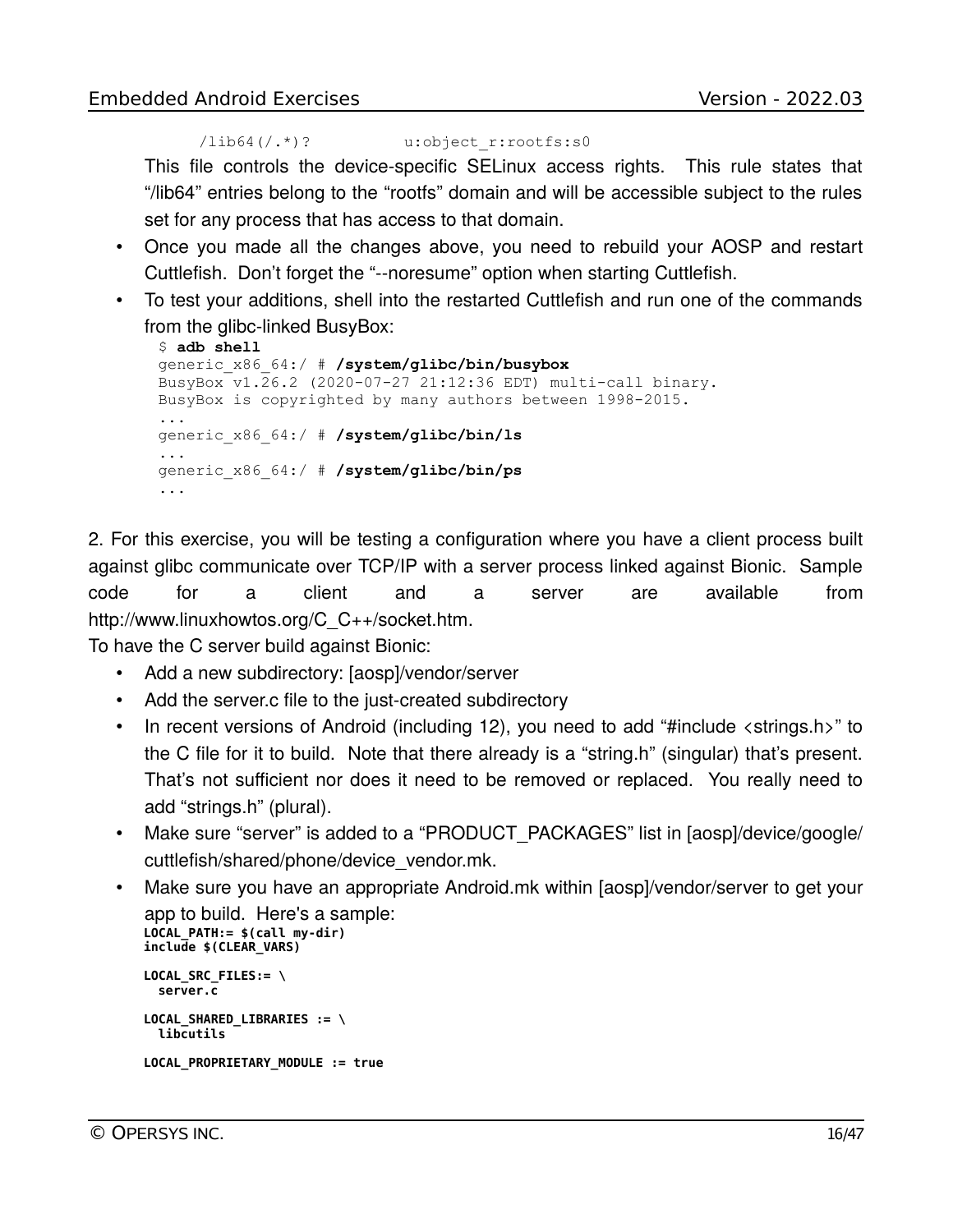```
LOCAL_MODULE:= server
include $(BUILD_EXECUTABLE)
```
If you are using the prebuilt rootfs tarball downloaded from opersys.com then the glibc-linked client is already compiled for you. If you need to manually build the client against glibc then:

- Place the C client into the [aosp]/rootfs-glibc/rootfs/bin/
- Use the toolchain that's part of the glibc-based rootfs we had earlier:

```
◦ For ARM:
${PRJROOT}/tools/arm-unknown-linux-gnueabi/bin/arm-unknown-linux-gnueabi-gcc -o client client.c 
◦ For x86
${PRJROOT}/tools/x86_64-unknown-linux-gnu/bin/x86_64-unknown-linux-gnu-gcc -o client client.c
```
As before, you need to rebuild your AOSP and restart Cuttlefish to test these changes.

To start the server (from the device's command line):

# server 4444 &

To connect to the server from the client:

```
# /system/glibc/bin/client localhost 4444
```
The client will prompt you for a message to send to the server and the server will ack reception.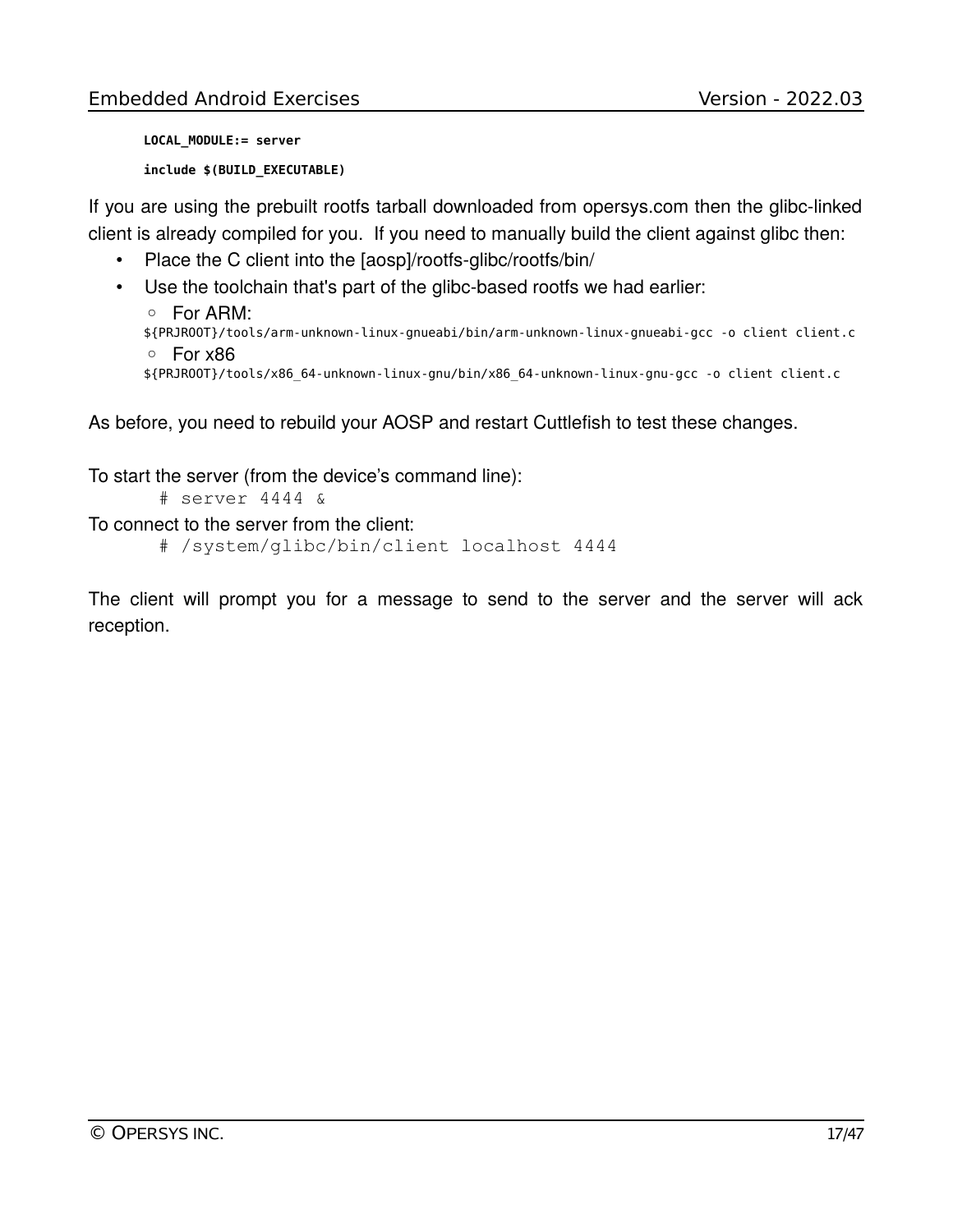## **Kernel Basics**

In this section you will learn how to:

- Check what kernel version you are using
- Fetch, build and use a set of kernel sources "the Android way"
- Replace a default AOSP-provided kernel with a custom one

1. Check kernel version on the device (Shell into the device and type "cat /proc/version"). Your output should look something like this:

```
vsoc_x86_64:/ # cat /proc/version
Linux version 5.10.43-android12-9-00031-g5b153f189546-ab7618735 (build-
user@build-host) (Android (7284624, based on r416183b) clang version 12.0.5
(https://android.googlesource.com/toolchain/llvm-project
c935d99d7cf2016289302412d708641d52d2f7ee), LLD 12.0.5 (/buildbot/src/android/
llvm-toolchain/out/llvm-project/lld
c935d99d7cf2016289302412d708641d52d2f7ee)) #1 SMP PREEMPT Fri Aug 6 17:53:30
UTC 2021
```
This information is useful to know what version of the kernel you are relying on.

2. Download the kernel and associated toolchain (Presumably this was already done as part of class preparation):

a. Create directory for working on kernel – assuming this is outside your the top-level of the AOSP:

```
$ cd ~/android/
$ mkdir android12-5.10-kernel
```
- \$ **cd android12-5.10-kernel**
- b. Get the kernel itself and its tools:

```
$ repo init -u https://android.googlesource.com/kernel/manifest \
```
- > **-b common-android12-5.10**
- \$ **repo sync**

The final command will take a bit of time to download everything that you need. Once it's done, you'll then have a set of kernel sources and the tools to build them. More information about using this technique of fetching the kernel and the following instructions on building the kernel can be found here: https://source.android.com/setup/build/building-kernels

3. Make sure you have libncurses5-dev and libssl-dev installed:

\$ **sudo apt-get install libncurses5-dev libssl-dev**

These packages are required for building the kernel. If you omit them then you will typically get errors at kernel build time.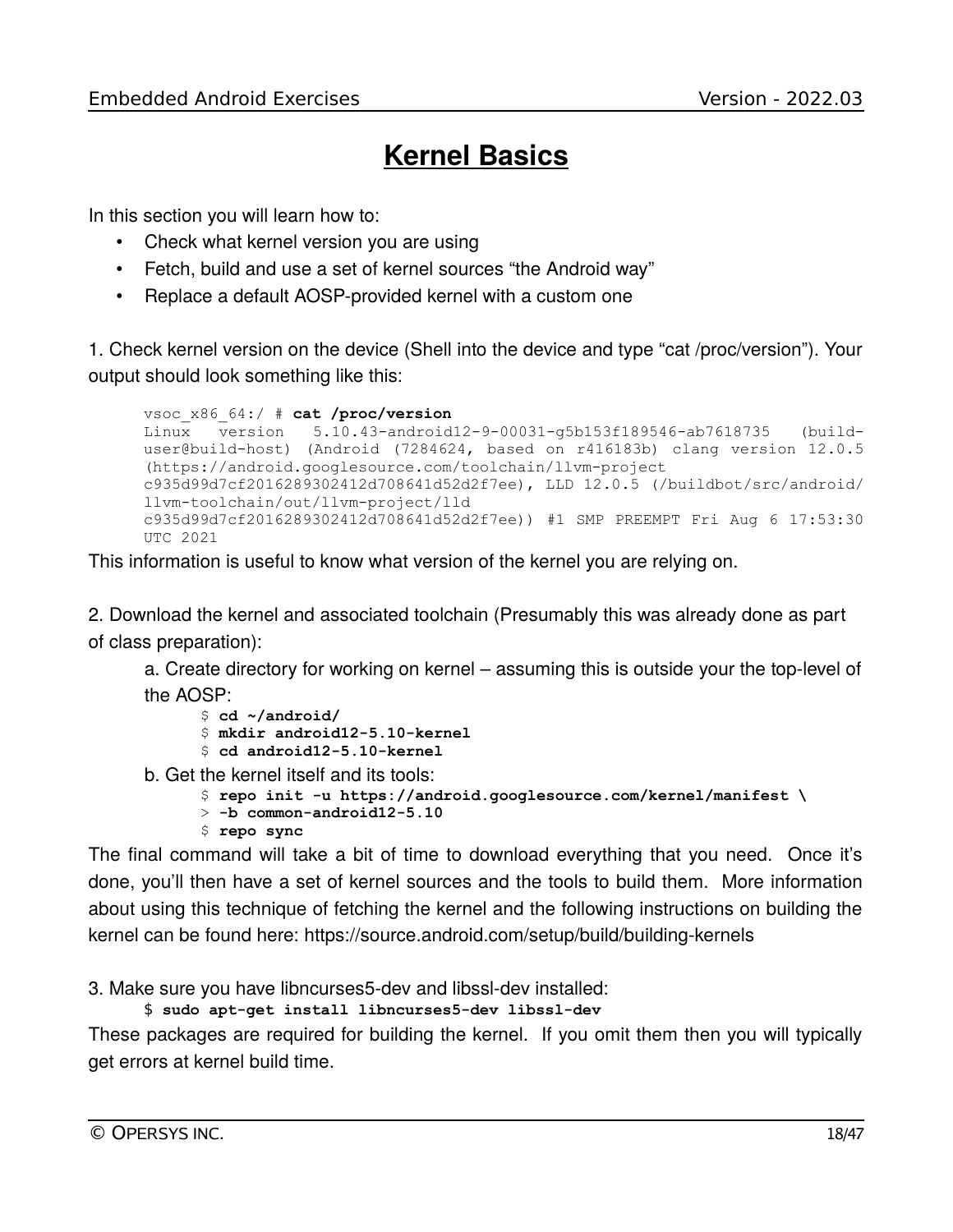4. [THIS IS LIKELY NOT NEEDED WITH Ubuntu 20.04 and Android 12] By default, the kernel build script attempts to generate an LZ4-compressed kernel image at build time. If you are using Ubuntu 18.04 or earlier, the tool for generating this image is either absent or won't work. Hence, we need to reconfigure the kernel to use BZ2 compression instead. To do so, open the "common/arch/x86/configs/gki\_defconfig" file from the toplevel of the kernel repository and replace the LZ4 configuration. Here is what a "git diff" looks like on that file once it has been modified (changes in bold):

```
diff --git --git a/arch/x86/configs/gki_defconfig
b/arch/x86/configs/gki_defconfig
index 5f6b1e4dd7f3..5ec13a27f3f1 100644
--- a/arch/x86/configs/gki defconfig
+++ b/arch/x86/configs/gki_defconfig
@@ -1,5 +1,5 @@
CONFIG UAPI HEADER TEST=y
-CONFIG_KERNEL_LZ4=y
+CONFIG_KERNEL_BZIP2=y
 # CONFIG USELIB is not set
  CONFIG_AUDIT=y
  CONFIG_NO_HZ=y
```
"CONFIG\_" variables are the means by which a kernel is configured.

5. Build the kernel and then the kernel modules required to boot Cuttlefish. To do so, issue these commands at the toplevel of the kernel repository you downloaded earlier:

\$ **cd ~/android/android12-5.10-kernel**

```
$ SKIP_MRPROPER=1 BUILD_CONFIG=common/build.config.gki.x86_64 \
```
- > **build/build.sh**
- \$ **SKIP\_MRPROPER=1 \**
- $>$  BUILD CONFIG=common-modules/virtual-device/build.config.virtual device.x86 64  $\backslash$
- > **build/build.sh**

The "build.sh" script is the primary build script for kernels and it takes parameters in the form of environment variables set prior to its execution. You can look at the script for additional options. Beware that the use of the options is not always clear and you may need to inspect the actual code to understand what's going on.

Once the build is over, you can check the "out/android12-5.10/dist/" directory for the output. It should contain a "bzImage" file, which is the kernel image, as well as many "\*.ko" files, which are the kernel modules required for this kernel.

6. Prepare the "kernel/prebuilts/" directory to copy your custom-built-kernel – this directory contains the default kernels and modules for Cuttlefish:

\$ **cd ~/android/android-12.0.0\_r2**

```
$ . build/envsetup.sh
```

```
$ lunch aosp_cf_x86_64_phone-eng
```

```
$ cd kernel/prebuilts/5.10/
```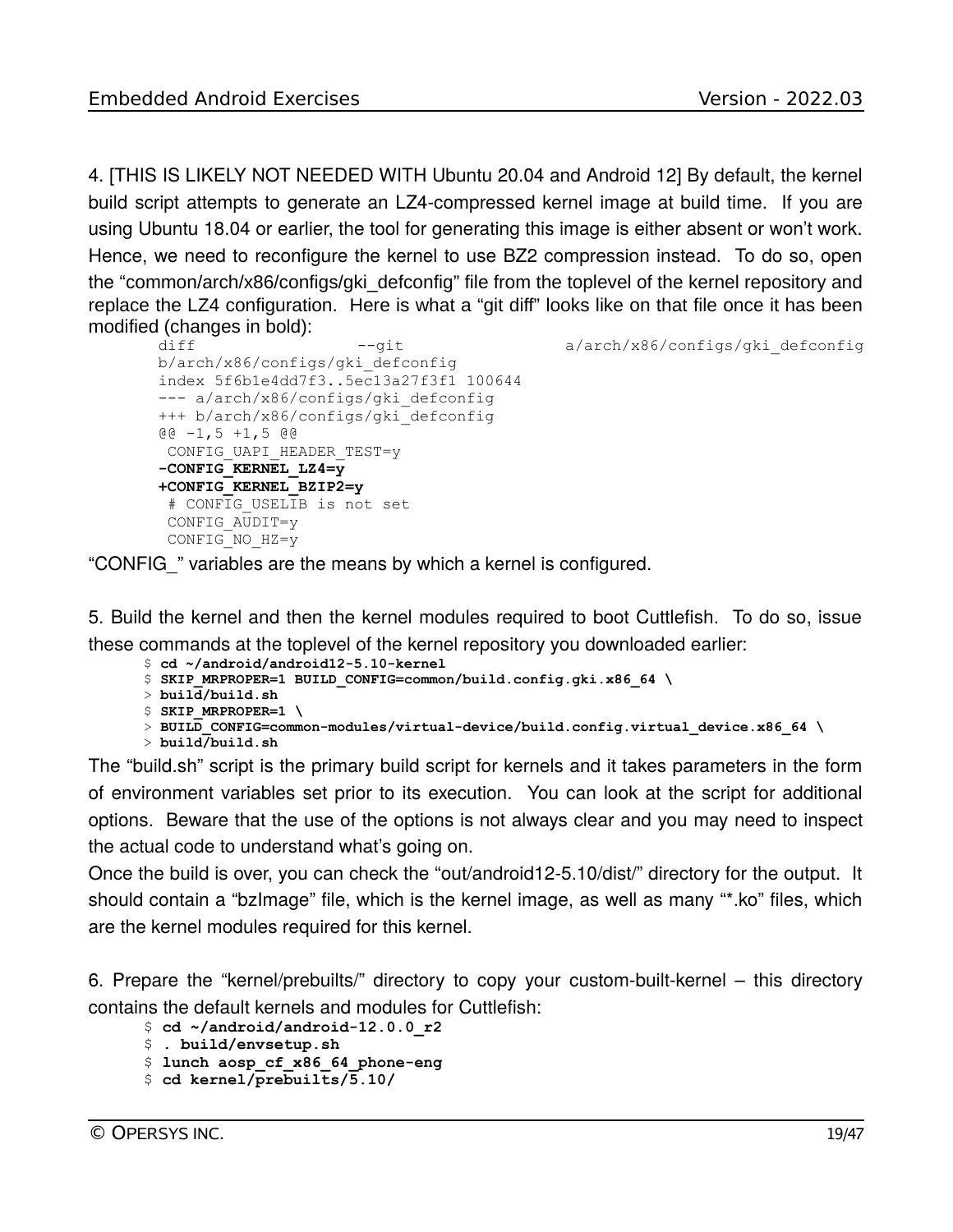```
$ mv x86_64 x86_64-orig
$ mkdir x86_64
$ git init x86_64/
$ cp x86_64-orig/Android.bp x86_64/
$ mv x86_64-orig/Android.bp x86_64-orig/Android.bp-disable
$ cd ../common-modules/virtual-device/5.10
$ mv x86-64 x86-64-orig
$ mkdir x86-64
$ git init x86-64/
$ cp x86-64-orig/Android.bp x86-64/
$ mv x86-64-orig/Android.bp x86-64-orig/Android.bp-disable
$ croot
```
For real devices, the AOSP generally stores kernel modules under a "device/VENDOR/DEVICE-kernel" directory. BSPs you get from silicon vendors might operate in a completely different way.

7. Clean up the output directory of the kernel built artifacts – you'll need to do this every time you replace the kernel material under "kernel/prebuilts/", otherwise your updates may not be taken into account (it's not clear why such a drastic approach is required, but we haven't found a way around this – if you find one, we're happy to learn from you):

```
$ cd out/target/product/vsoc_x86_64/
$ rm kernel
$ fm -rf \>./obj/PACKAGING/depmod_VENDOR_RAMDISK_intermediates/lib/modules/0.0/
$ rm -rf obj/PACKAGING/depmod_vendor_ramdisk_stripped_intermediates/
$ croot
```
8. Copy the kernel and modules you just built for Cuttlefish to your AOSP and rebuild it:

```
$ cd ~/android
```

```
$ cp android12-5.10-kernel/out/android12-5.10/dist/* \
```

```
> android-12.0.0_r2/kernel/prebuilts/5.10/x86_64/
```

```
$ cp android12-5.10-kernel/out/android12-5.10/dist/bzImage \
```

```
> android-12.0.0_r2/kernel/prebuilts/5.10/x86_64/kernel-5.10
```

```
\frac{1}{2} cp android12-5.10-kernel/out/android12-5.10/dist/*.ko \
```

```
> android-12.0.0_r2/kernel/prebuilts/common-modules/virtual-device/5.10/x86-64/
```

```
$ cp android12-5.10-kernel/out/android12-5.10/dist/initramfs.img \
```

```
> android-12.0.0_r2/kernel/prebuilts/common-modules/virtual-device/5.10/x86-64/
```

```
$ cd android-12.0.0_r2
```

```
$ make -j32
```

```
9. Restart Cuttlefish and check the new kernel's version ("cat /proc/version"):
```

```
$ HOME=${PWD}/out launch_cvd --noresume &
```

```
$ adb shell cat /proc/version
Linux version 5.10.66-android12-9-00041-gfa9c9074531e (build-user@build-host)
(Android (7284624, based on r416183b) clang version 12.0.5 
(https://android.googlesource.com/toolchain/llvm-project 
c935d99d7cf2016289302412d708641d52d2f7ee), LLD 12.0.5 (/buildbot/src/android/
llvm-toolchain/out/llvm-project/lld
```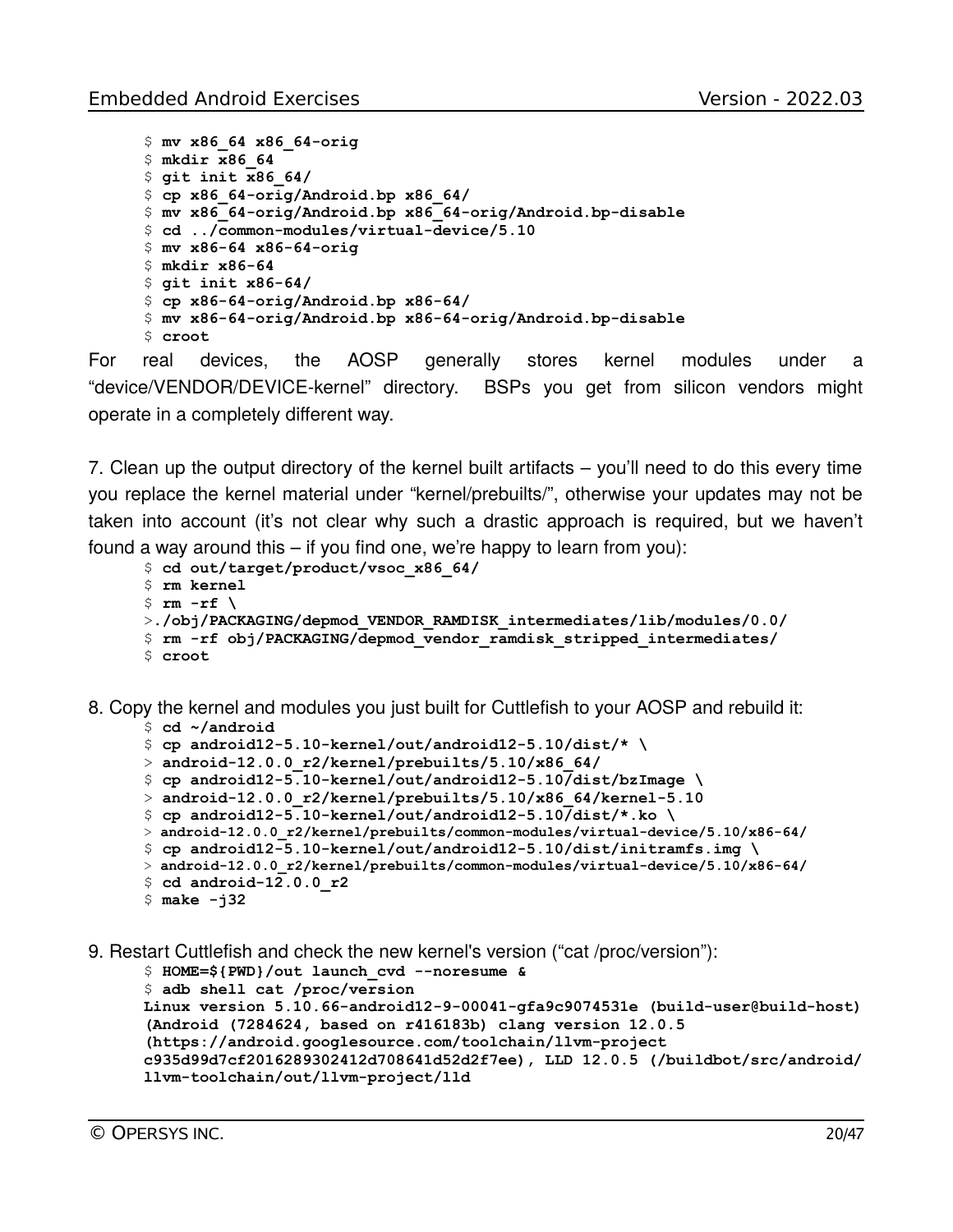**c935d99d7cf2016289302412d708641d52d2f7ee)) #1 SMP PREEMPT Fri Nov 12 11:36:25 UTC 2021**

The "--noresume" option of Cuttlefish is important because it'll avoid using a cached previous Cuttlefish run. Notice that the version information printed out is different from the one you last checked it.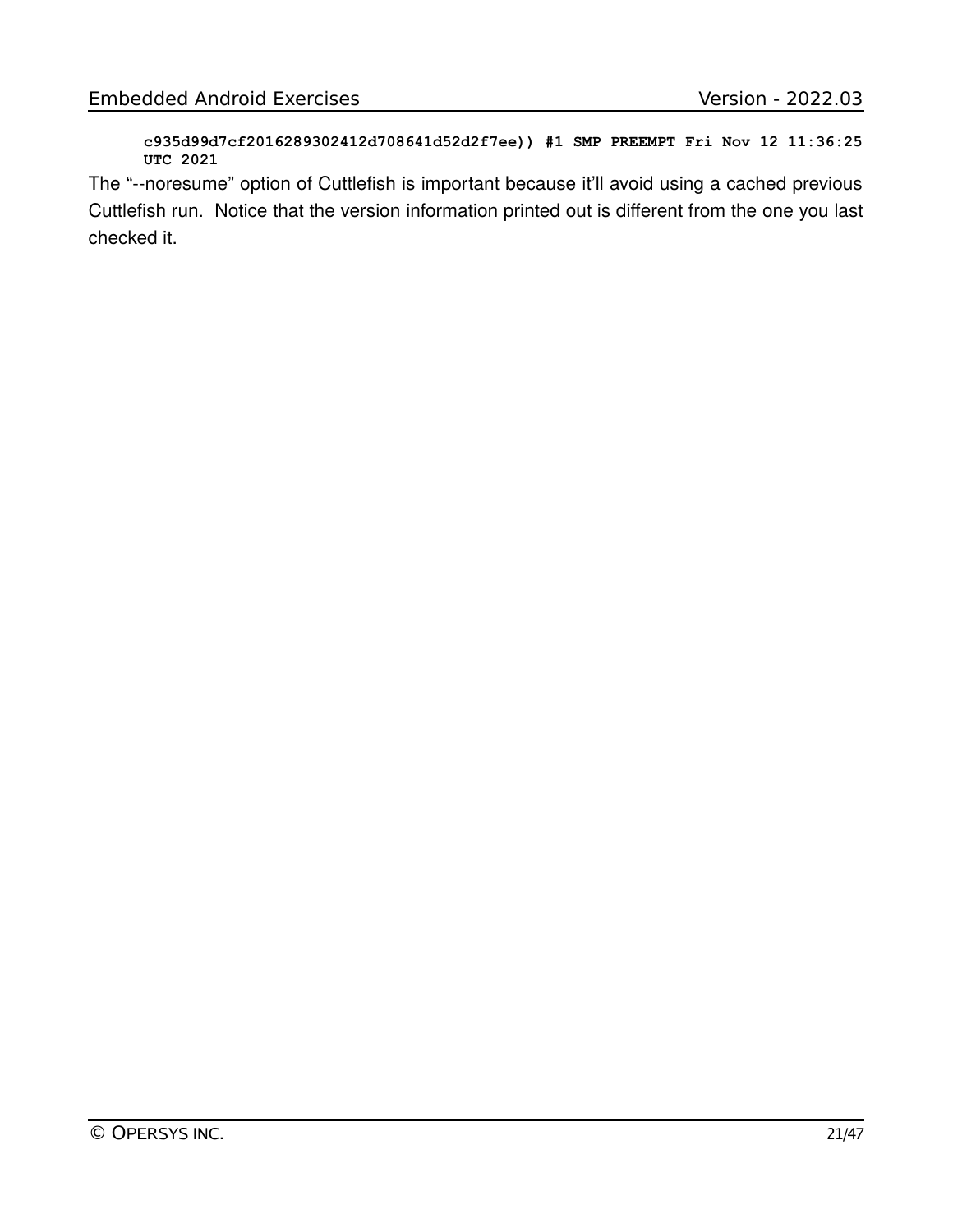# **Linux Device Driver**

In this section you will learn how to:

- Integrate a vendor driver to the Google Kernel repository
- Compile a vendor driver using Google's kernel build tools
- Modify the AOSP to take into account a new device in the native filesystem
- Integrate a driver with native Android user-space components for proper operation
- Check if a driver has been properly-loaded at boot time

#### **NOTES:**

- The exercises in this section assume that you have a kernel that was downloaded and built according to the "Kernel Basics" exercise section.
- The tarball we'll use for our exercise is here: http://www.opersys.com/downloads/vendor-circular-driver-220217.tar.bz2
- The driver we use in these exercises implements a circular buffer over the read/write file-operations. When read, if there is not data available, it returns 0 bytes.
- The driver is, however, simplistic. It doesn't implement blocking/waking semantics nor does it use proper locking primitives. It's ok for an exercise, but wouldn't be something you would ship to anyone.
- Also, the driver relies on misc\_register() instead of register\_chrdev() and will therefore register your char dev and fire off a hotplug event.
- For more information on device driver writing in Linux, have a look at the Linux Device Drivers book (dated as it may be): <http://lwn.net/Kernel/LDD3/>
- For reference, there's another driver sample here: http://tldp.org/LDP/lkmpg/2.6/html/x569.html

1. Download and extract the sample driver within the toplevel directory of the previouslydownloaded kernel repository:

\$ **cd ~/android/android12-5.10-kernel**

\$ **wget http://www.opersys.com/downloads/vendor-circular-driver-220217.tar.bz2** \$ **tar xvjf vendor-circular-driver-220217.tar.bz2**

Have a look at the content of the "vendor/" directory to see what's inside for building the driver. Note that Google has no known documentation at the time of this writing that explains how to build "vendor" modules alongside its GKI kernels. Hence, while the recipe here works, it's not necessarily the final way by which Google will want or instruct vendors to build their modules against GKI kernels.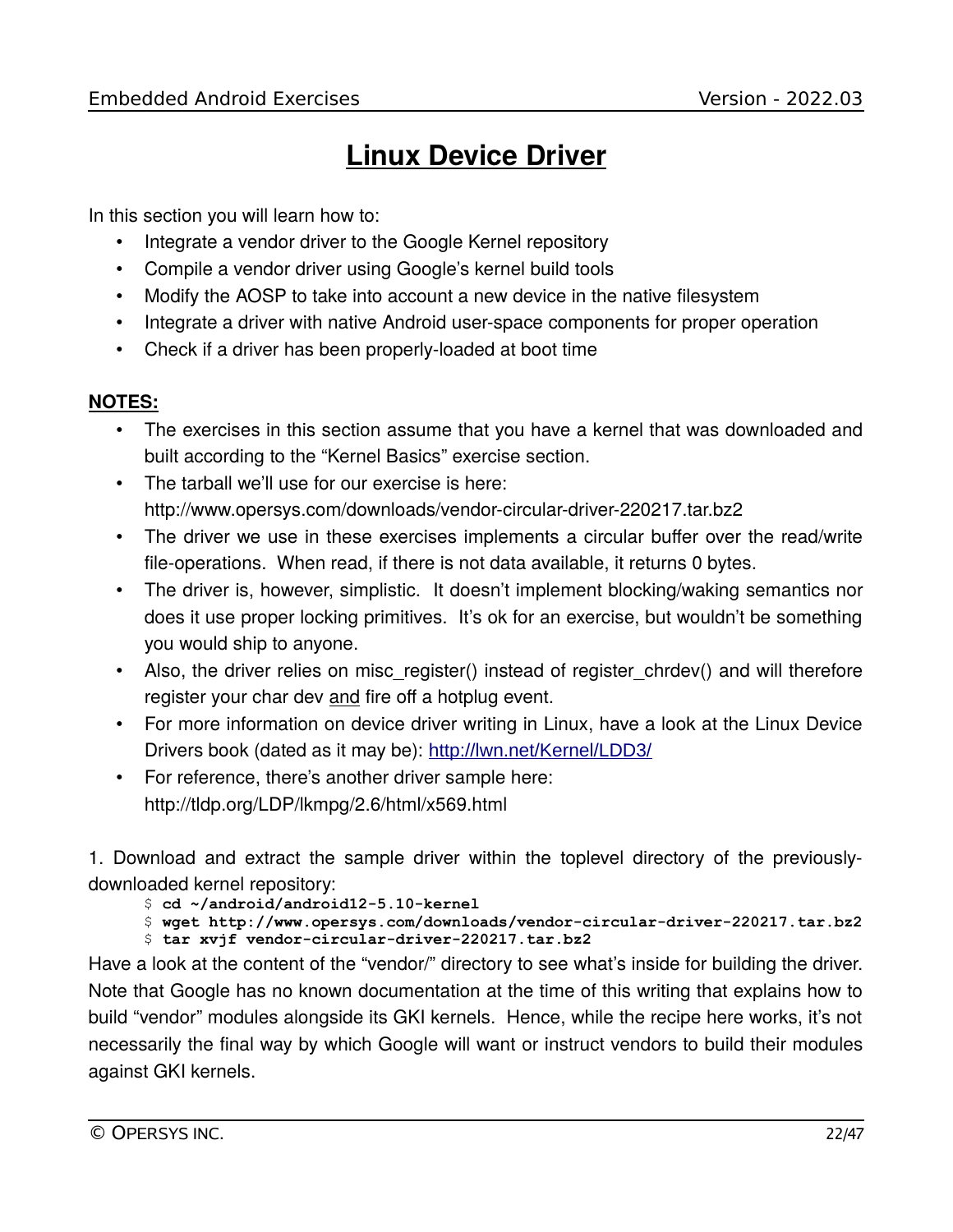2. Build the driver using Google's build script and copy it to the proper location in

\$ **SKIP\_MRPROPER=1 BUILD\_CONFIG=common/build.config.gki.x86\_64 \** 

- > **EXT\_MODULES="vendor/circular-driver" build/build.sh**
- \$ **cp out/android12-5.10/dist/circular-char.ko \**

> **~/android/android-12.0.0\_r2/kernel/prebuilts/common-modules/virtual-device/5.10/x86-64/**

The build process will generate a "circular-char.ko" under out/android12-5.10/dist/. This is the driver module. We need to copy it to the proper location under "prebuilts" in the AOSP in order for it to be: a) taken into account by the AOSP build system, and b) automatically loaded at start from vendor-image.

3. To have ueventd create the proper entry in /dev at runtime, you'll need to modify a ueventd.rc to have a proper entry for the module. You can modify the device/google/cuttlefish/shared/config/ueventd.rc file to add:

/dev/circchar 0666 system system

Without this line, the driver will be owned by the "root" user and will be inaccessible to a system service running as the "system" user.

4. To allow the device driver to be accessible by the system server, you'll need to modify the selinux policies to have a rule for the /dev entry. To do so, add "/dev/circchar" to the list of files allowed by the system server in the following file:

"device/google/cuttlefish/shared/sepolicy/vendor/file\_contexts":

/dev/circchar u:object\_r:tty\_device:s0

As before, this file contains the SELinux access rules for files in the filesystem. The rule we just added states that "/dev/circchar" belongs to the "tty\_device" domain and will be accessible subject to the rules set for any process that has access to that domain.

5. Recompile your AOSP and restart Cuttlefish (again, don't forget "--noresume"). You should then shell into your device and see the module loaded and the device under /dev:

```
$ adb shell
vsoc_x86_64:/ # lsmod
Module Size Used by
zram 28672 0 
... 
circular char 16384 0
...
vsoc_x86_64:/ # ls -al /dev/circchar
crw-rw-rw- 1 system system 10, 123 2021-11-17 14:31 /dev/circchar
```
Notice how the entry under /dev/ belongs to the "system" user and group.

6. You can now use "cat" and "echo" commands to read and write to your device: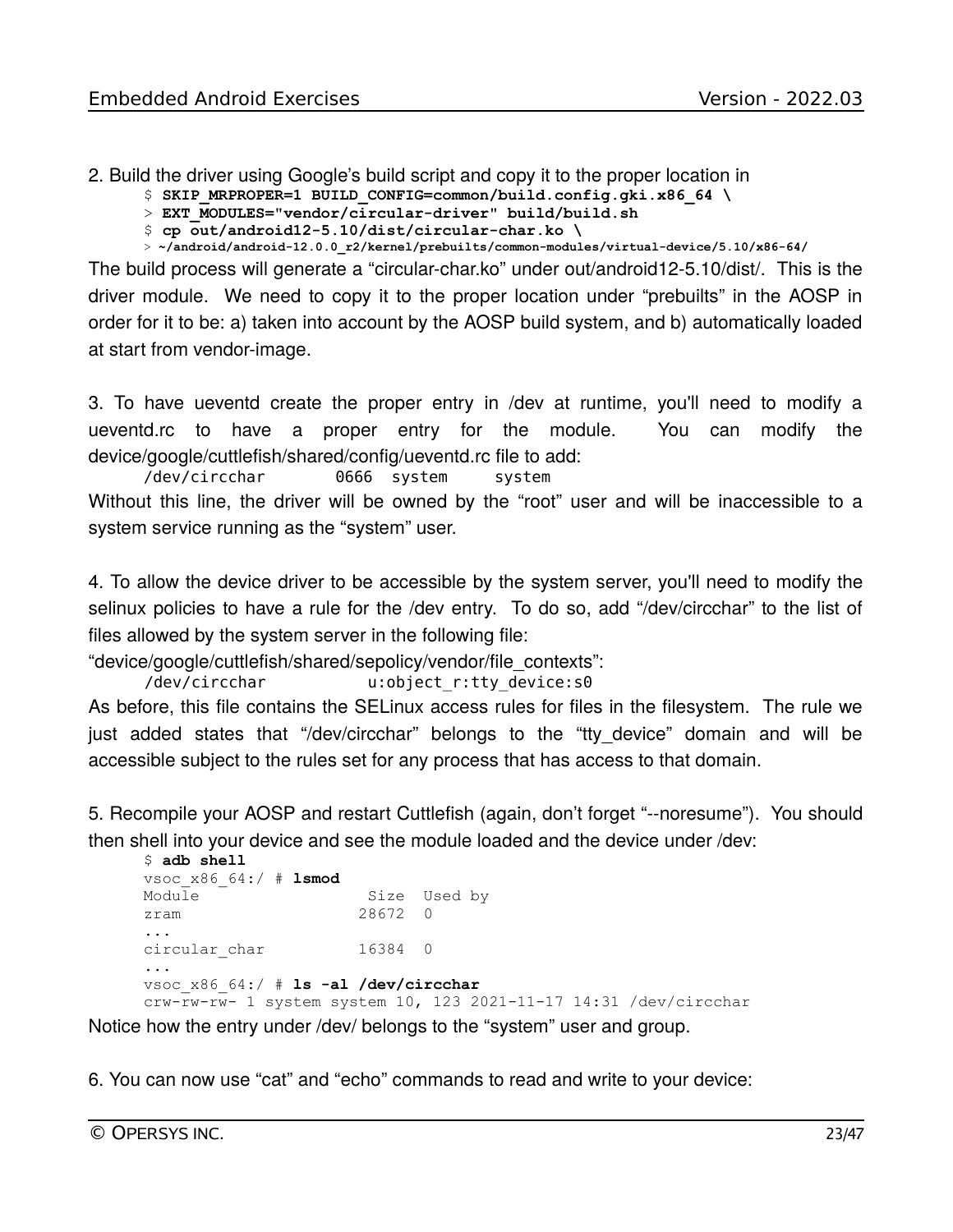```
vsoc_x86_64:/ # echo foobar > /dev/circchar
vsoc_x86_64:/ # cat /dev/circchar
foobar
vsoc_x86_64:/ # cat /dev/circchar
v\sec x86664:/ #
```
Notice how the  $2<sup>nd</sup>$  "cat" command returns nothing. This is important because it means that the bytes have been "consumed". The driver is also fairly verbose in the kernel logs. In a typical driver this would be wrong to do, but the exercise is meant to be academic:

vsoc\_x86\_64:/ # **dmesg**

| E         |                       | 272.584741] device open called    |
|-----------|-----------------------|-----------------------------------|
| [         | 272.5861771           | device write called               |
| L         | 272.587692] Writing f |                                   |
| L         | 272.588957] Writing o |                                   |
| [         | 272.590306] Writing o |                                   |
| [         | 272.591285] Writing b |                                   |
| [         | 272.592183] Writing a |                                   |
| [         | 272.592995] Writing r |                                   |
| $\lbrack$ |                       | 272.593807] Writing \x0a          |
| [         |                       | 272.595215] device release called |
| [         | 276.354275]           | device open called                |
| [         |                       | 276.354555] device read called    |
| [         | 276.3547941           | Reading o                         |
| [         | 276.354989] Reading o |                                   |
| [         | 276.355158] Reading b |                                   |
| E         | 276.355328] Reading a |                                   |
|           | 276.355497] Reading r |                                   |
| L         |                       |                                   |
| [         | 276.3556661           | Reading \x0a                      |
| [         | 276.355929]           | Reading \x00                      |
| [         | 276.3561251           | device read called                |
| [         | 276.3567071           | device release called             |
| L         | 282.449302]           | device open called                |
| E         | 282.4495361           | device read called                |
|           | 282.449756]           | device release called             |
|           |                       |                                   |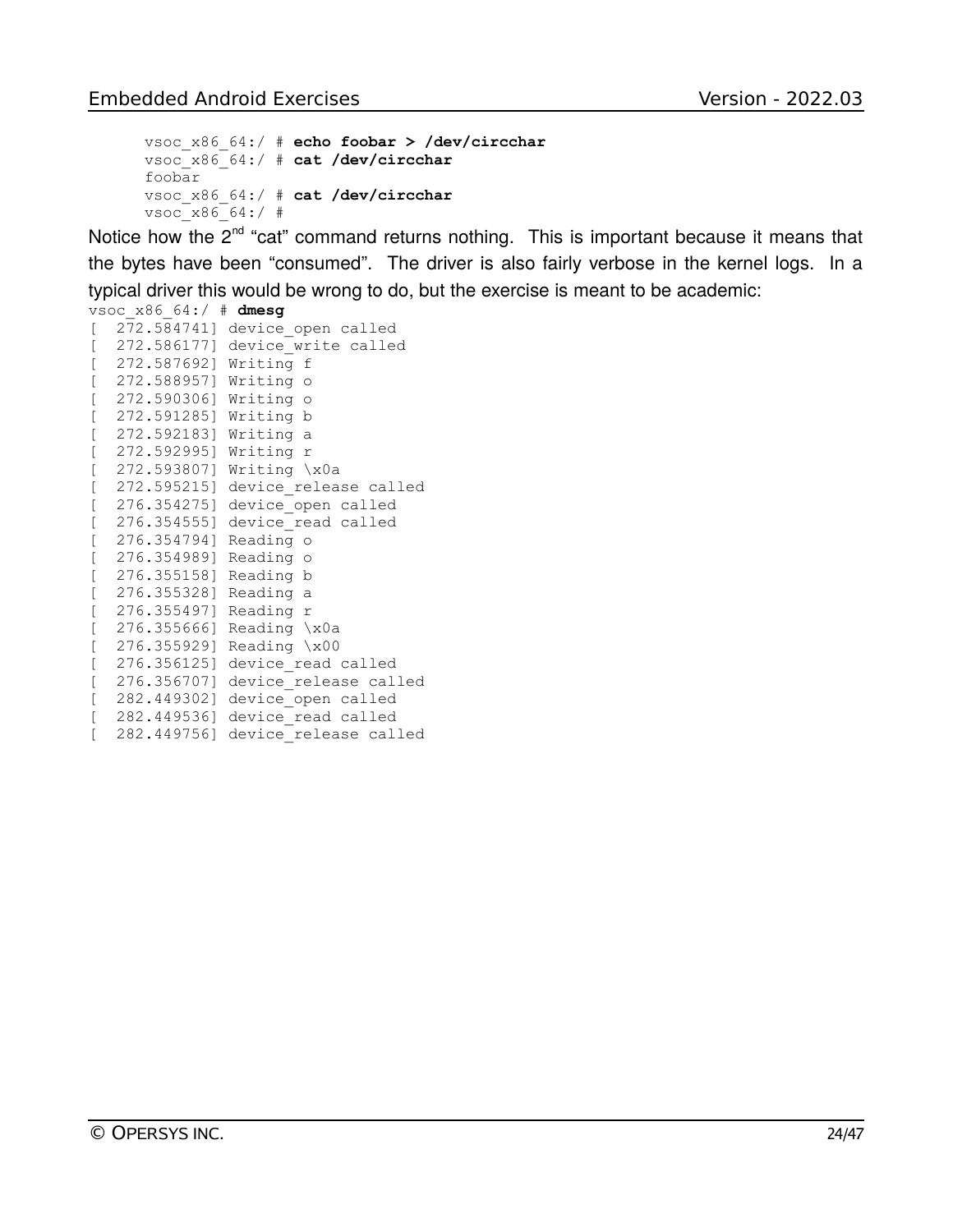# **HAL Preparation Homework**

This section contains a few preparatory steps for avoiding long build times. What's being done here will be explained later.

1. Replace your IOpersysService.aidl file (use godir to find it if you don't remember the path) with the following file (you'll want to strip the suffix): https://www.opersys.com/downloads/IOpersysService.aidl-FULL

2. Add the stubs in the following file to your OpersysService.java file right after the read and write calls: https://www.opersys.com/downloads/OpersysService.java-STUBS

3. Rebuild your AOSP.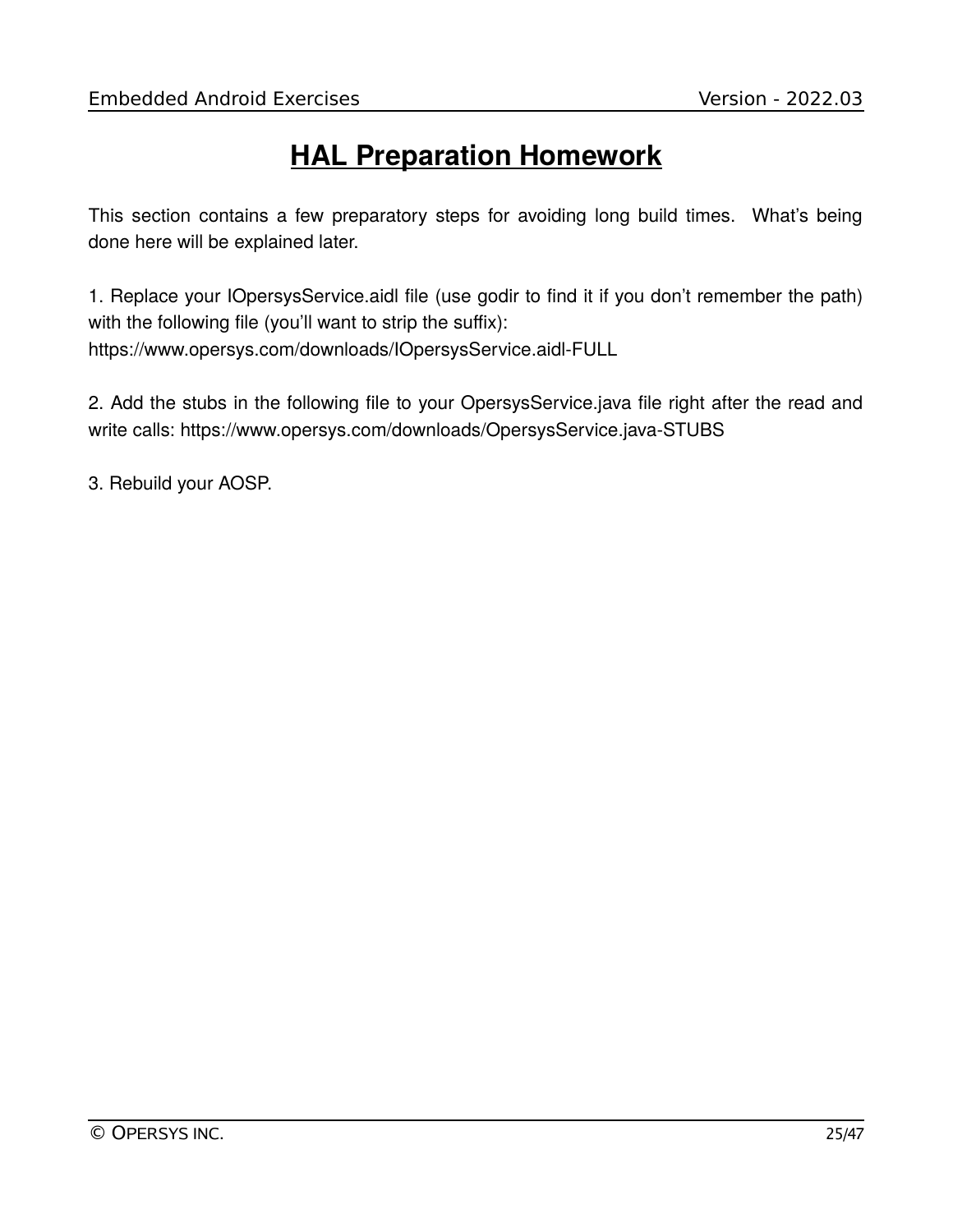### **Hardware Abstraction Layer / HIDL**

In this section you will learn how to:

- Connect a system service to a device driver through the HAL
- Add native code to a system service
- Introduce a new HAL using HIDL files into the HAL
- Add a legacy header HAL definition to the HAL
- Connect a HAL module to a device driver
- Add the relevant extensions/changes to the AOSP for all of the above

For this exercise, we will use a tarball that is structured with the same directory hierarchy as your AOSP. Despite the hierarchy similarity, do NOT extract this archive into or onto your AOSP. Instead, extract it separately and proceed on to copy the content bit by bit, as needed, into your AOSP. As before, the following file suffixes apply:

- Any file without one of the following suffixes: You can use that file as-is
- file-ALREADY COPIED:

This is a file that you were presumably asked to copy already. It's being provided here to you to reinforce its relevance in the present context, but we highly suggest you don't copy it again.

• file-DONOTCOPY:

This is a file that you have to inspect to understand why we're asking you not to copy it as-is. Maybe it contains just a sample, maybe it's just an example. Context and instructor explanations will guide you here.

• file-EXISTS:

This file exists in your tree, but the one we're providing you has some differences. You can use the "meld" tool to compare our version with the one in your AOSP to understand what we're adding and why we're adding it.

• file-EXAMPLE:

This is a sample that you may want to either use as-is or take portions of for your own use.

**Note:** it's important to "touch" any files you copy to update timestamps, otherwise they'll likely get ignored at the next "make".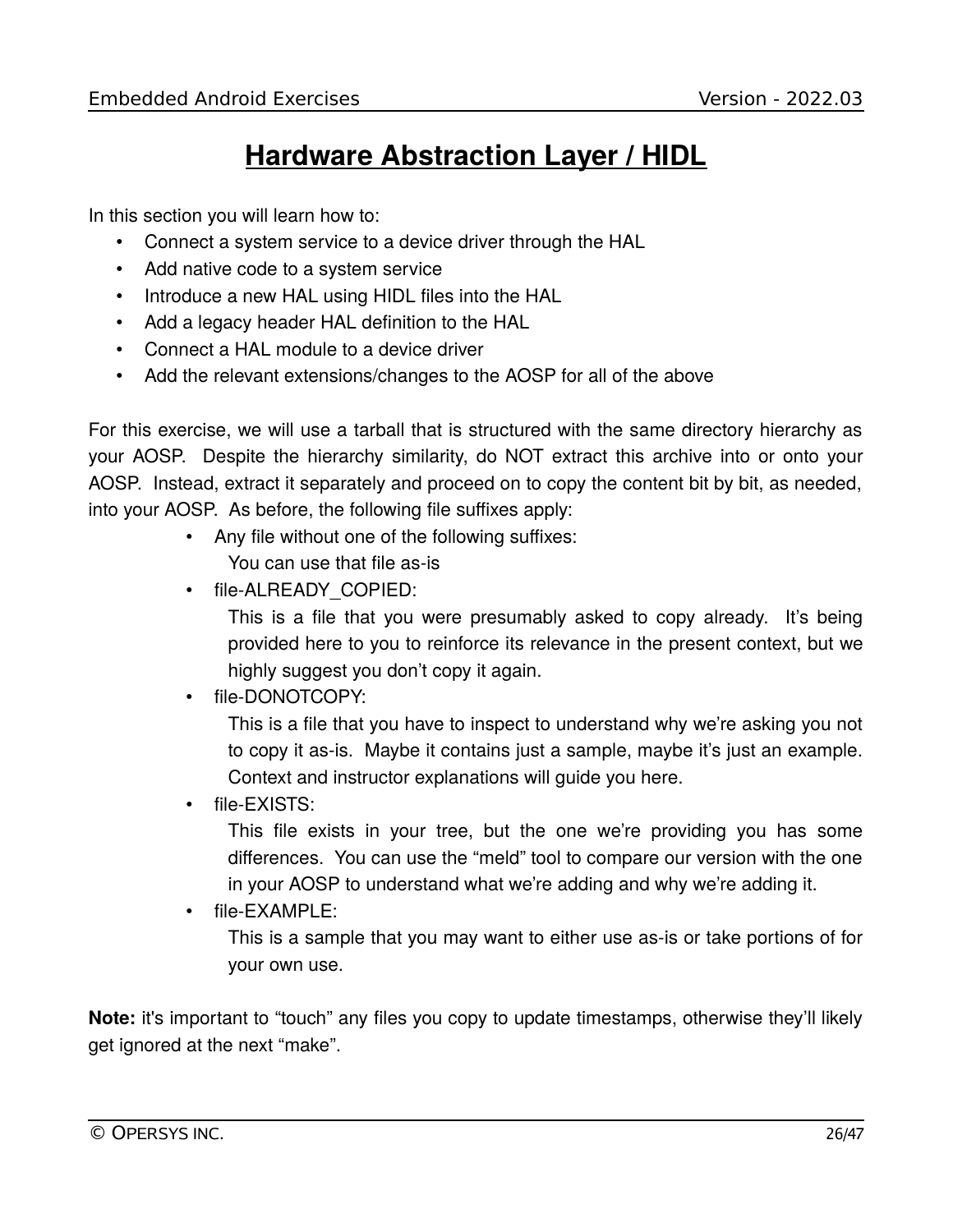Tarball for this section of exercises:

http://opersys.com/downloads/halext-opersys-cuttlefish-12.0-220217.tar.bz2

- 1. Download and extract the exercise tarball:
	- \$ **cd ~/android**
	- \$ **wget http://opersys.com/downloads/halext-opersys-cuttlefish-12.0-220217.tar.bz2**
	- \$ **tar xvjf halext-opersys-cuttlefish-12.0-220217.tar.bz2**

2. Add the System Server portions of the tarball to your AOSP. These are the relevant bits (note the suffixes):



Regarding the various parts of this tree:

- You've already added the IOpersysService.aidl file and it's provided here for completeness. Avoid touching this file as it will trigger a rebuild of the framework.
- You already have an OpersysService.java but it doesn't contain the necessary code to interact with its JNI counter-side. The version here does provide the JNI hooks and actual implementations of read() and write(), but it doesn't have a dump() function such as the one you implemented earlier. If you want to preserve your dump() function then merge it with this file and use the result as your new OpersysService.java. Otherwise, you can use this file as-is.
- Everything under "jni" is more or less new. com android server OpersysService.cpp is the JNI side of the system service. You can take this file as-is without modification.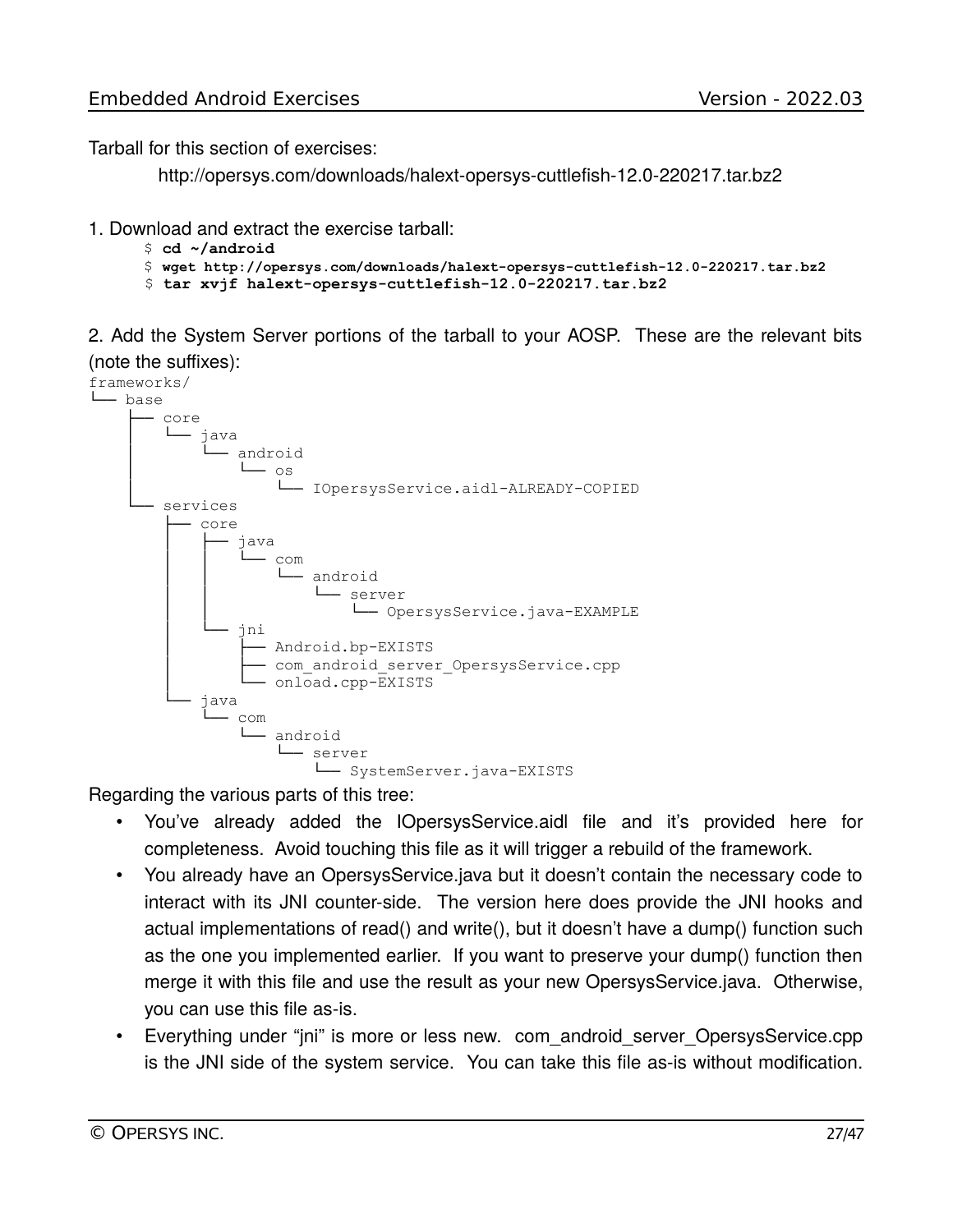It works "out of the box". The corresponding Android.bp and onload.cpp already exist in your tree and you need to take the relevant parts of the versions we're giving you and copy only the parts relevant to the present system service. You can use "meld" to compare your version to ours.

• You already likely amended SystemServer.java in the previous system service exercise. It's provided here also for completeness.

3. Add the hardware/HAL portions of the tarball to your AOSP. These are the relevant bits (note the suffixes, or lack thereof in this case):



Regarding the various parts of this tree:

- You can copy all this content as-is in the proper location of your tree without any changes. It works "out of the box"
- All Android.bp files here were originally auto-generated either using the "hidl-gen" tool or by running the "hardware/interfaces/update-makefiles.sh" script. Some of them had to be tweaked after having been generated. For the moment there is nothing for you to change here.
- The .hal files are the HIDL definitions of the "Opersys" hardware type.
- The files under "hardware/interfaces/opersys/2.0/default/" are the default HIDL implementation for the Opersys hardware type that connects the HIDL definition the legacy header-based HAL definition.
- opersyshw.h is the legacy HAL definition (pre-Treble) for the Opersys hardware type.
- android.hardware.opersys@2.0.xml contains the VINTF fragment required for this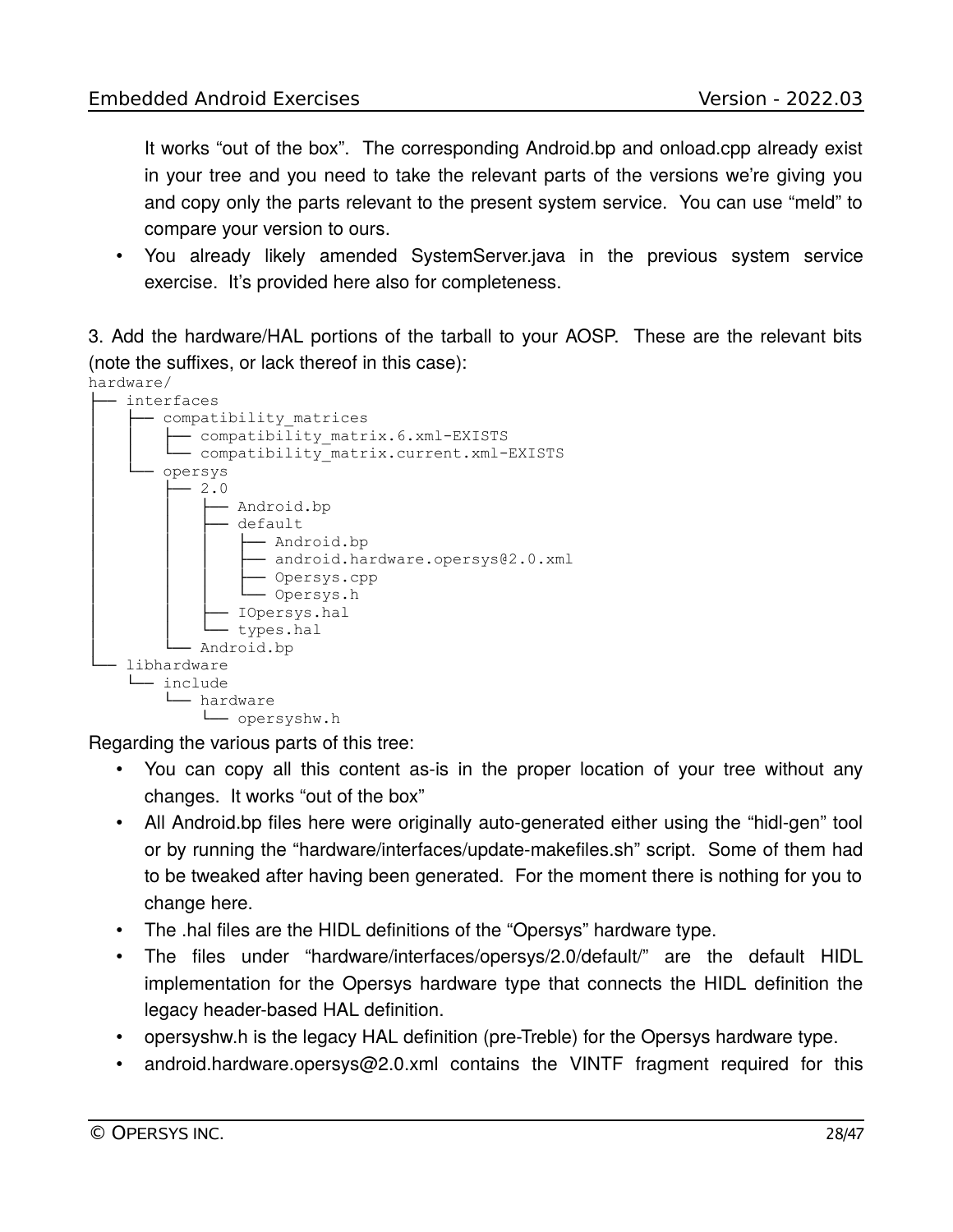Opersys default HIDL implementation to operate properly (i.e. as a passthrough implementation).

• The compatibility matrix additions are required for the AOSP to build since we're adding a new HAL. This is new starting with Android 12.

4. Fix the API definitions to allow the new hardware type to be permitted as a same-process/passthrough implementation. These are the relevant bits (note the suffixes): build

```
└── target
     L<sub>product</sub>
           └── gsi
                  └── 31.txt-EXISTS
```
Regarding the various parts of this tree:

• 31.txt contains the Google-published reference for what APIs/definitions are available in the AOSP release that matches API level 31 (i.e. Android 12). Same-process/passthrough implementations are only available for HALs that Google explicitly grants. If we don't modify this file, therefore, we won't be able to use the HAL parts that we added since we are using the passthrough implementation for our new hardware type. Note that in general this isn't something that you'd want to be doing in a shipping AOSP. One of the purposes in the present exercises is to understand some of the core mechanisms in the AOSP.

5. Fix the SELinux policies to allow the new additions. These are the relevant bits (note the suffixes):

```
system/
└── sepolicy
      └── private
            - hwservice contexts-EXISTS
            -- nwssexes-_-<br>-- service_contexts-EXISTS
```
Regarding the various parts of this tree:

- You already amended service contexts earlier to permit the registration of your system service. It's provided here for completeness.
- You need to modify the hwservice contexts file to allow the new hardware type to have HIDL implementations registered for it. Much like earlier for the service contexts, we are reusing an existing domain definition to tag our hardware type. This isn't how it should be done, but it simplifies the exercise with regards to SELinux rule modifications.
- 6. Add the device-specific portions of the tarball to your AOSP. These are the relevant bits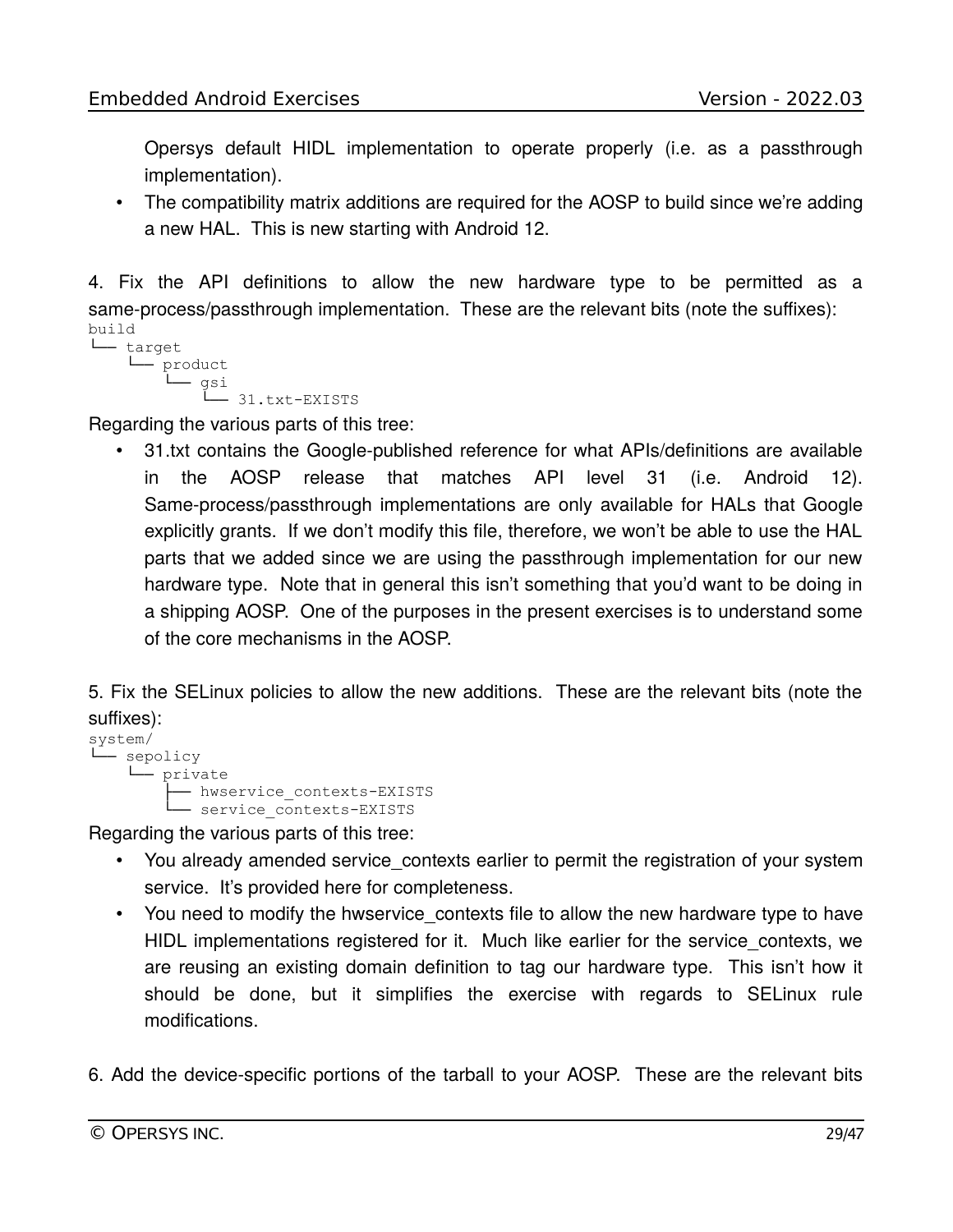#### (note the suffixes):



Regarding the various parts of this tree:

- The "device/google/cuttlefish/opersyshw/" directory contains the actual HAL module implementation. This is the portion that sits under the HAL and should implement communication with the device driver you added earlier. **IMPORTANT**: Note that the opersyshw.c file we give you does NOT actually communicate with your driver. This is part of the exercise. You need to add the necessary code to that file to communicate with "/dev/circchar". We suggest you google a bit for "Unix file I/O" and look at some examples. You shouldn't need to add more than about 5 or 6 lines of code in the entire file. Don't overdo it and make sure you use unbuffered file I/O operations.
- You should have already modified the ueventd.rc file earlier. It's provided here with modifications for completeness.
- The device vendor.mk file contains additions for ensuring the HAL module above and necessary HAL libraries are built.
- The file contexts file contains SELinux rules that make the HAL module and HAL libraries accessible as required by the relevant security contexts. Note that you already modified this file earlier and the version we are giving you here might contain things that you have already added – which doesn't mean there aren't new things that you don't already have.

7. Modify the HIDL interface generation Go-lang program to allow us to continue using HIDLs instead of AIDL files. This is the relevant bit:

```
system/
└── tools
       └── hidl
          └── build
              └── hidl_interface.go-EXISTS
```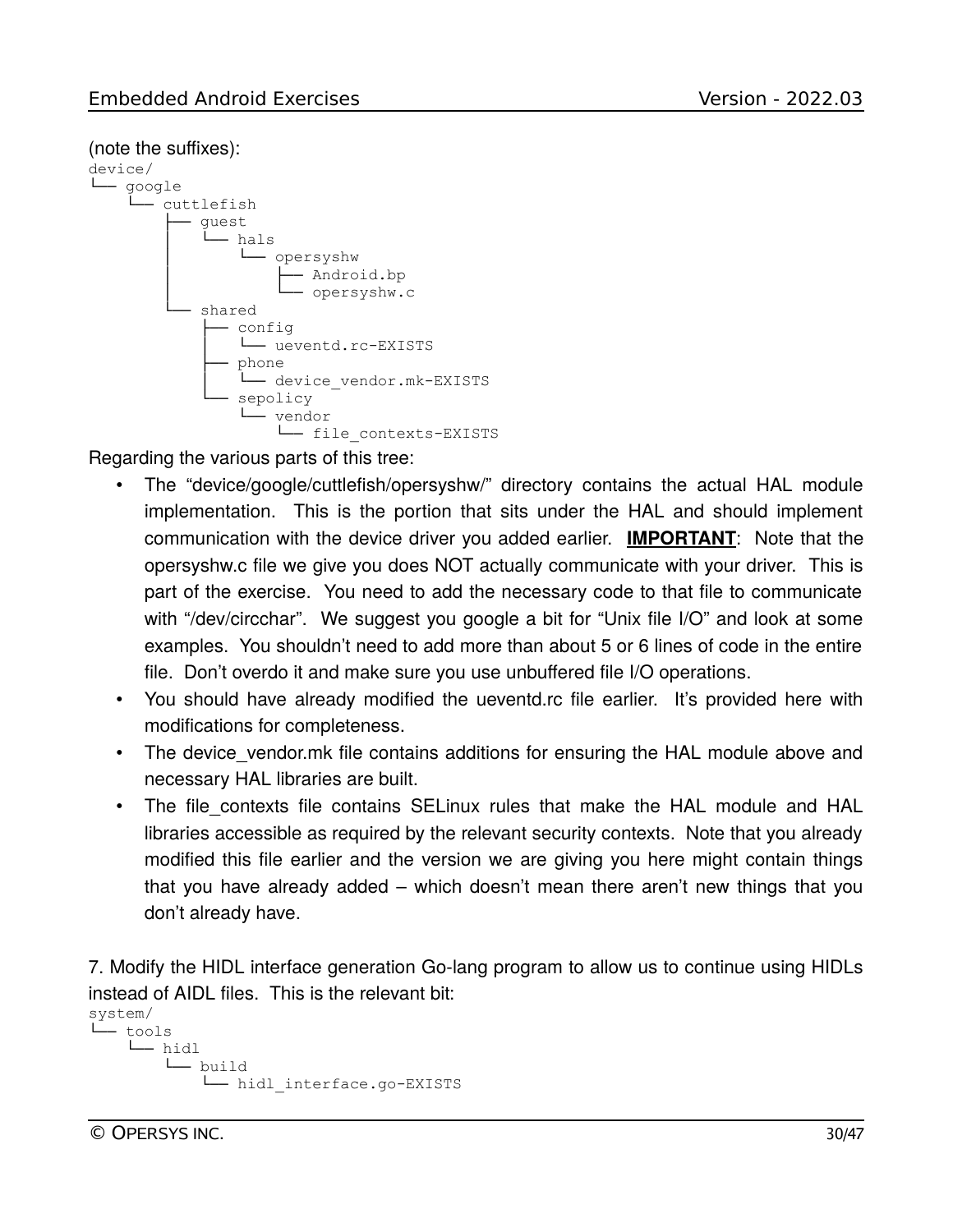If you don't make this modification, the AOSP build system will refuse to build your added HIDL. This is new as of Android 12.

8. Once you have made your additions, rebuild your AOSP and restart Cuttlefish (don't forget the "--noresume" parameter).

9. To test your additions, you should be able to write and read into the driver through the system service's AIDL interface and correspondingly read and write from the driver. For example:

```
# service call opersys 2 s16 foobar
Result: Parcel(00000000 00000006 '........')
# cat /dev/circchar
foobar
# echo test-string > /dev/circchar
# service call opersys 1 i32 40
Result: Parcel(
  0x00000000: 00000000 0000000c 00650074 00740073 '........t.e.s.t.'
  0x00000010: 0073002d 00720074 006e0069 000a0067 '-.s.t.r.i.n.g...'<br>(' 0x00000020: 00000000
  0x00000020: 00000000
```
10. Implement or extend the dump() function within your system server in order to allow the dumpsys utility to retrieve the number of calls read() and write() having been made since system startup.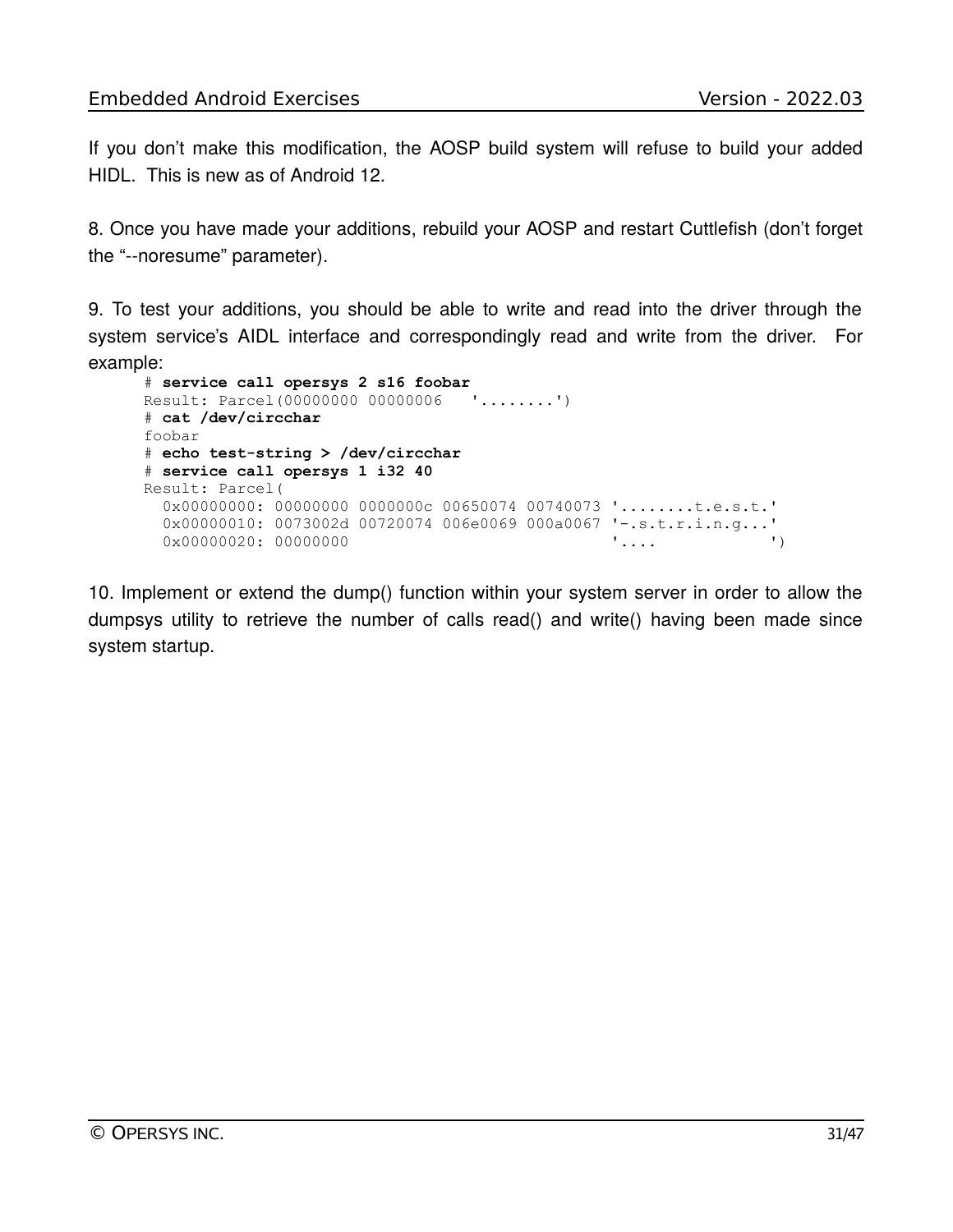# **Stack Extension Exercises**

In this section you will learn how to:

- Extend a vertical stack from the app level to the driver to add new functionality
- Add new definitions to an AIDL file
- Implement new AIDL definitions in a system service
- Connect Java-based system service calls to C++ using JNI
- Implement JNI functions and their entries in JNI method tables
- Generate required build artifacts for new HAL definitions
- Generate default implementations for HAL definitions
- Modify default HAL implementations to implement calls to legacy HALs
- Extend legacy HALs
- Implement new calls in a legacy HAL module
- Connect a HAL module to a driver using ioctl() calls
- Extend a character device driver to add ioctl() calls

We suggest you use the previous file tree descriptions as your guide to this exercise. The layers are all the same, and there are modifications required at every layer.

0. You may want to make a backup copy of your working tree before proceeding with this exercise in order to be sure that you have something to go back to if you don't have the time to complete this exercise. Here's how you can use the "repo" command to commit your AOSP changes to your local tree before proceeding:

\$ **repo forall build/make/ device/google/cuttlefish/ frameworks/base/ hardware/libhardware/ hardware/interfaces/ prebuilts/qemu-kernel/ system/core/ system/sepolicy/ system/tools/hidl/ -c git add .** \$ **repo forall build/make/ device/google/cuttlefish/ frameworks/base/ hardware/libhardware/ hardware/interfaces/ prebuilts/qemu-kernel/ system/core/ system/sepolicy/ system/tools/hidl/ -c git commit -m "Initial changes for Opersys system service and HAL"**

1. Modify the IOpersysService AIDL and the system service deriving from it to add the following class (you can grab a copy here as well – https://www.opersys.com/downloads/IOpersysService.aidl-FULL):

void clearBuffer(), which empties the circular buffer

boolean isThereContent(), which tells the caller whether there's content to read long getLastWriteTime(), which returns the time at which the last write happens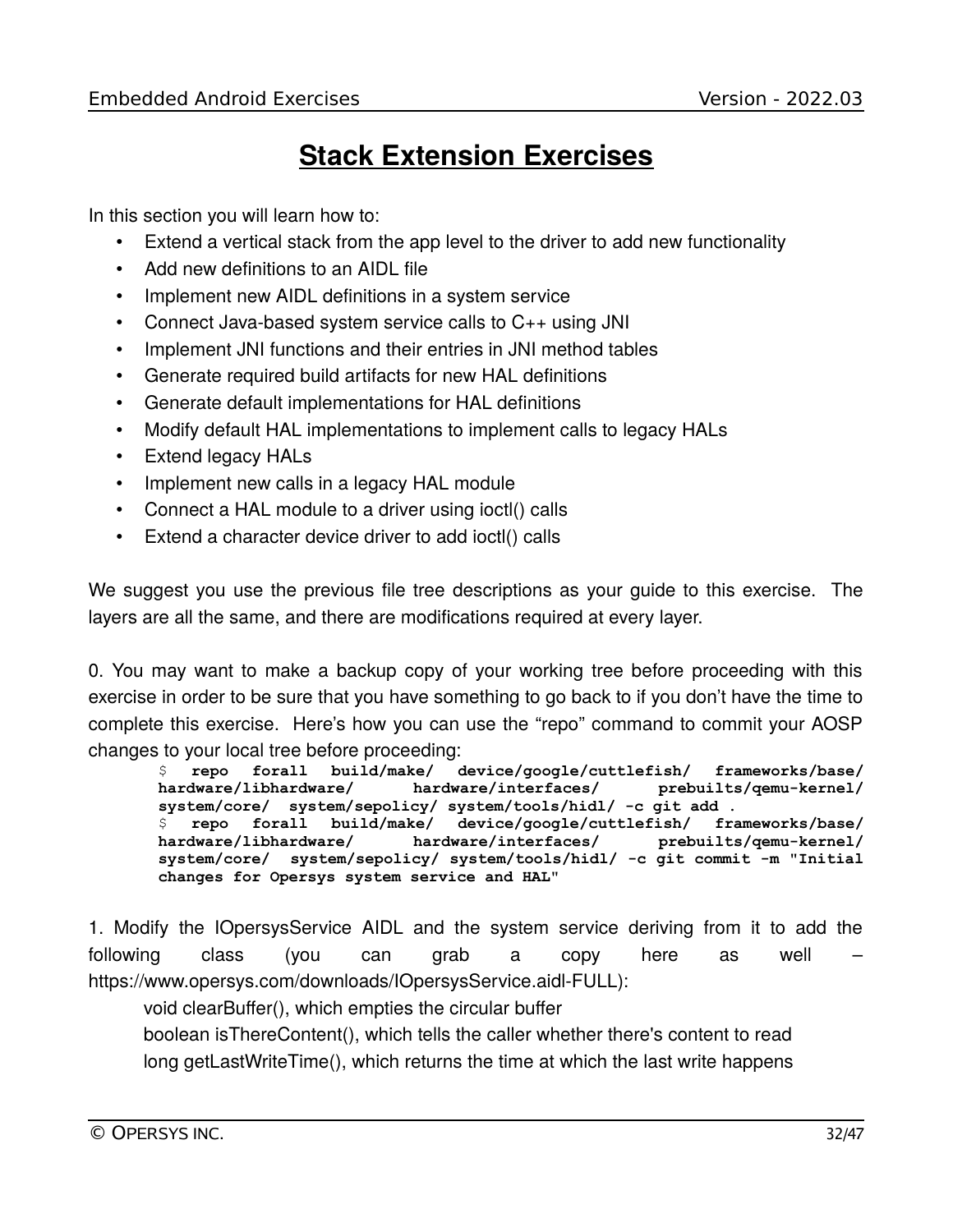int getReadStat(), which returns the number of read() calls made to the driver int getWriteStat(), which returns the number of write() calls made to the driver

void setBufferToChar(char), which sets the buffer's content to a char value Stub the implementations in OpersysService.java to "keep the compiler happy" and restart the AOSP build. We do this in the beginning because this change will cause a framework rebuild which will itself trigger the rebuild of quite a few components. Since this takes a bit of time, it's best to start by making this disruptive change first and then proceed in parallel to the rest of the changes while the build continues.

- 2. Implement the ioctl() call of the driver to:
	- a. Zero out the content of the circular buffer
	- b. Poll the driver to see if there's new data in the buffer
	- c. Get last write time-stamp
	- d. Get the number of calls to read()
	- e. Get the number of calls to write()
	- f. Set the entire content of the buffer to a given character value

A few notes regarding this exercise:

- ioctl() calls are generally frowned upon for new drivers, /sys (sysfs) entries being preferable. We are using them here for simplification.
- You can use the Linux Device Drivers book linked to earlier for a reference on how to implement ioctl() calls.
- You'll need to implement unlocked ioctl() instead of ioctl() in the file operations struct. Here is the signature of the function pointer you need to add an implementation for in your driver (taken from include/linux/fs.h):

```
long (*unlocked ioctl) (struct file *, unsigned int, unsigned long);
```
You should define yourself a device\_ioctl that has a similar signature:

long device\_ioctl (struct file \*  $\overline{f}$ ilep, unsigned int cmd, unsigned long arg) {}

• You then need to amend the file operations struct in circular-char.c to connect the unlocked ioctl function pointer to your implementation:

```
...
.unlocked ioctl = device ioctl,
...
```
• The device ioctl() function must do a switch-case on the "cmd" parameter. You can define your command set as something like this – this isn't the proper way to do that, but it works for the present exercise:

```
#define CMD_BASE 0x13481432
#define CMD_ZERO_CONTENT CMD_BASE + 0
#define CMD IS THERE CONTENT CMD BASE + 1
...
```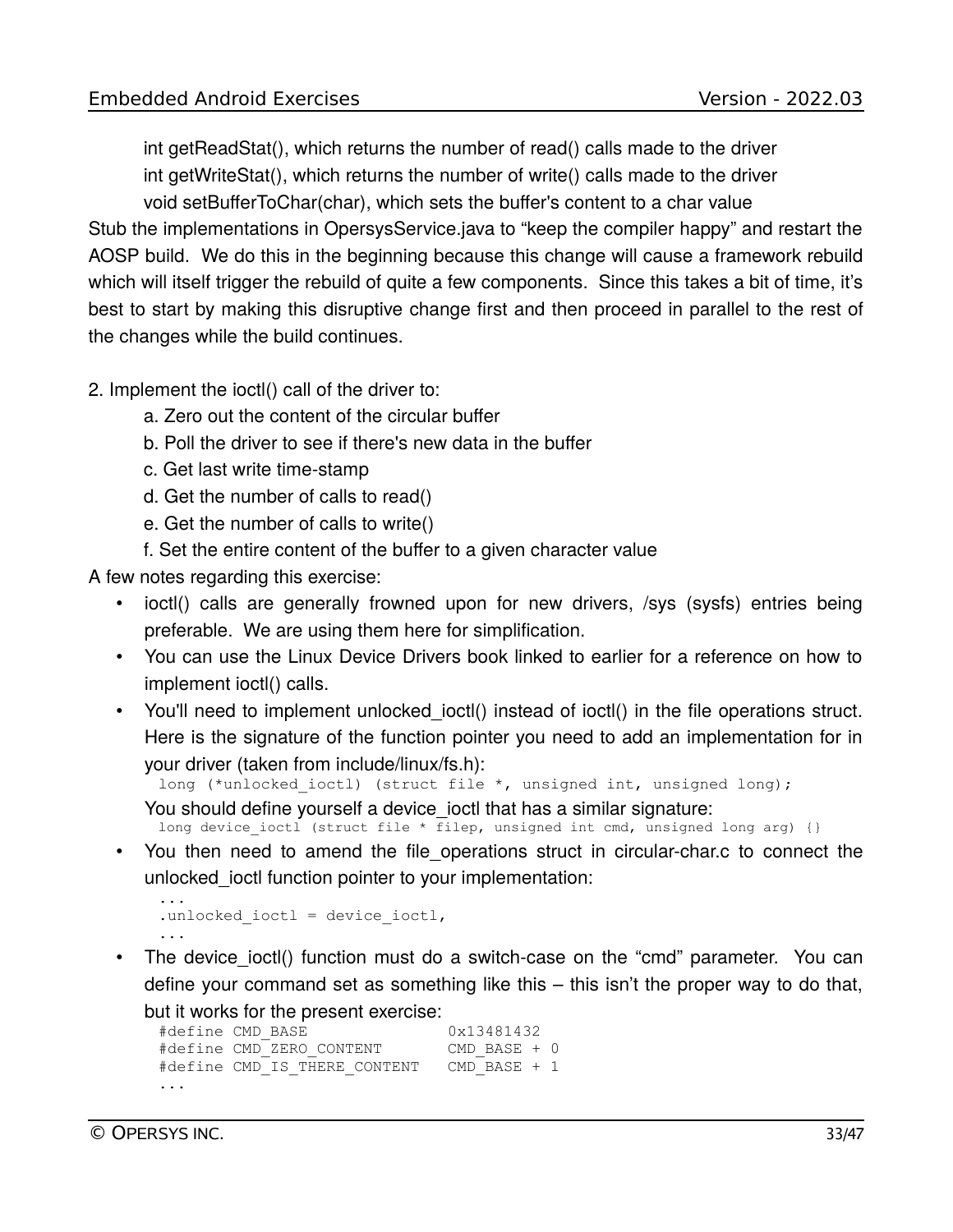- Once you have modified the driver, refer the previous device driver instructions on how to build the driver and copy it to your AOSP for inclusion at the next rebuild of the AOSP.
- A sample "rought cut" driver with the above changes is available here: https://www.opersys.com/downloads/circular-char.c-EXT\_SAMPLE

3. Once the driver is modified, go to the HAL module in device/google/cuttlefish/opersyshw/ and modify opersyshw.c to add calls to invoke the new calls in the driver. You should have something like this added to your file:

```
#define CMD_BASE 0x13481432
#define CMD_ZERO_CONTENT CMD_BASE + 0
#define CMD IS THERE CONTENT CMD BASE + 1
...
void opersyshw__zero_content()
{
       ioctl(fd, CMD_ZERO_CONTENT, 0);
}
int opersyshw is there content()
{
       return ioctl(fd, CMD IS THERE CONTENT, 0);
}
```
You will also need to modify the open\_opersyshw() function to register those new functions into the legacy HAL definitions that will need to also amend further in the exercises:

```
static int open opersyshw (const struct hw module t* module, char const* ...
        struct hw device t^{**} device)
{
...
dev->zero content = opersyshw_zero content;
dev->is there content = opersyshw is there content;
...
```
4. Extend the legacy HAL struct in opersyshw.h under hardware/libhardware/include/hardware to add the new calls.

5. Rework the HIDL definitions to add the new calls. This is a bit of a tricky step. You need to:

- 1. Keep a backup of the hardware/interfaces/opersys/ directory we gave you
- 2. Go into hardware/interfaces/opersys/ and delete everything except the .hal and .xml files
- 3. Amend the .hal files to add your new calls
- 4. Use the hidl-gen script as described here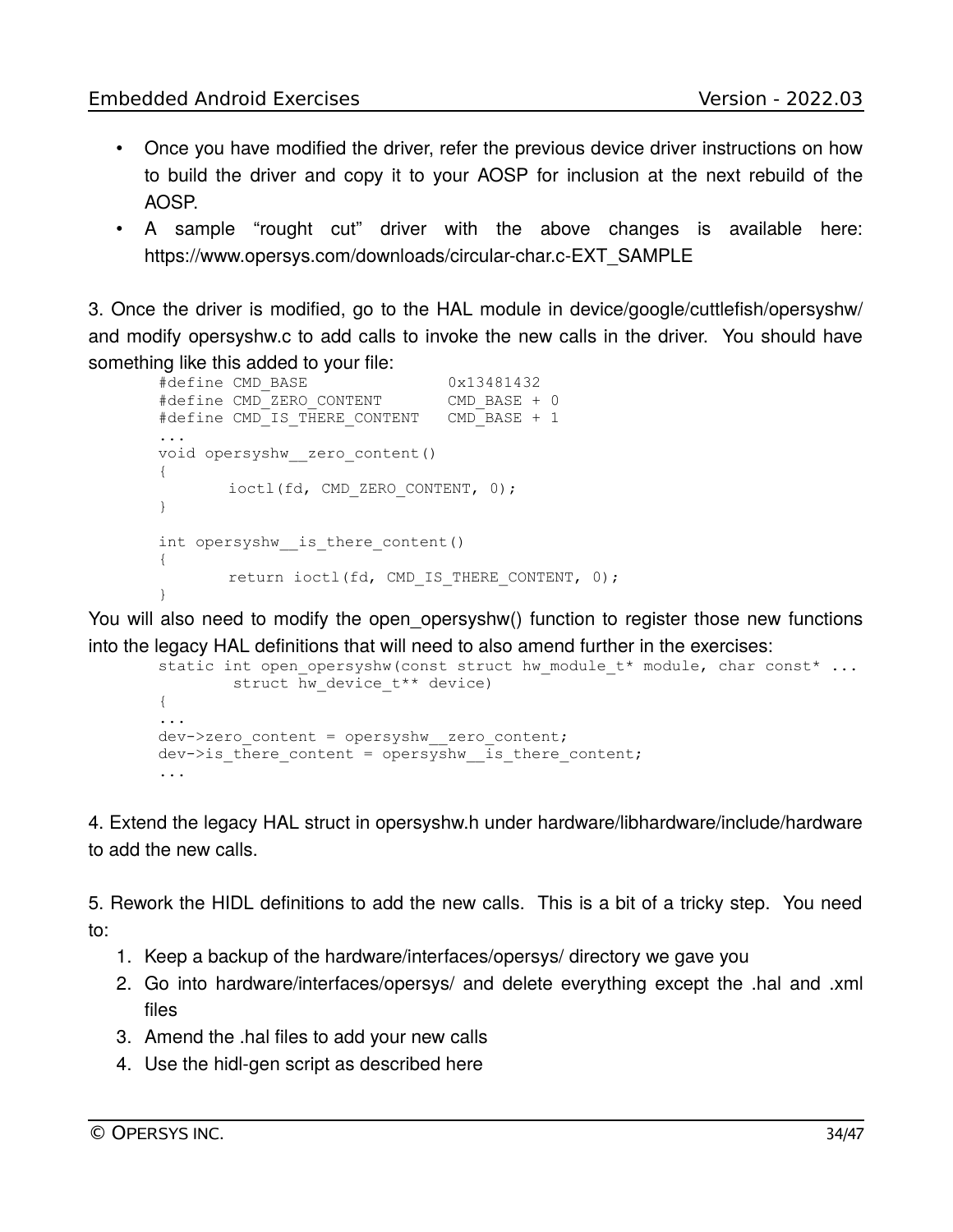(https://source.android.com/devices/architecture/hidl-cpp#creating-the-hal-server) to

regenerate a default HIDL implementation:

- \$ **croot** \$ **PACKAGE=android.hardware.opersys@2.0**
- \$ **LOC=hardware/interfaces/opersys/2.0/default/**
- \$ **hidl-gen -o \$LOC -Lc++-impl -randroid.hardware:hardware/interfaces \**
- **-randroid.hidl:system/libhidl/transport \$PACKAGE**
- \$ **hidl-gen -o \$LOC -Landroidbp-impl -randroid.hardware:hardware/interfaces \ -randroid.hidl:system/libhidl/transport \$PACKAGE**
- 5. Use hidl-gen to create the Android.bp used to build the .hal files (also from root dir): \$ **hidl-gen -Landroidbp -randroid.hardware:hardware/interfaces \$PACKAGE**

You may need to do this as well to get the AOSP to ignore the changes that we've made:

- \$ **cp out/soong/vndk/vndk.libraries.txt build/make/target/product/gsi/31.txt**
- 6. Compare **all** the files generated to those of the backup you did at the beginning of the exercise and merge back what we had given you.
- 7. Add the implementation for the functions under hardware/interfaces/opersys/2.0/default/Opersys.cpp that we hadn't given you an implementation.
- 6. Rework the com\_android\_server\_OpersysService.cpp file to add:
	- 1. JNI calls to receive from the Java side
	- 2. Calls to the newly extended HIDL interface

7. Go back to OpersysService.java and extend it to now call on the new JNI calls added to com android server OpersysService.cpp.

8. You should now be able to rebuild your AOSP and test your extended calls by using the "service" command line tool with the extend AIDL.

#### Extra:

These exercise will have you extend your system service to make it act like a real system service that reacts to hardware events by sending an Intent that might be receive by or activate an application.

9. Add a "void enableIntentOnContent()" and "void disableIntentOnContent()" to the OpersysService that makes it so that the service periodically polls the driver to see if it's got new content and broadcasts a new Intent when new content is found. Use the driver's ability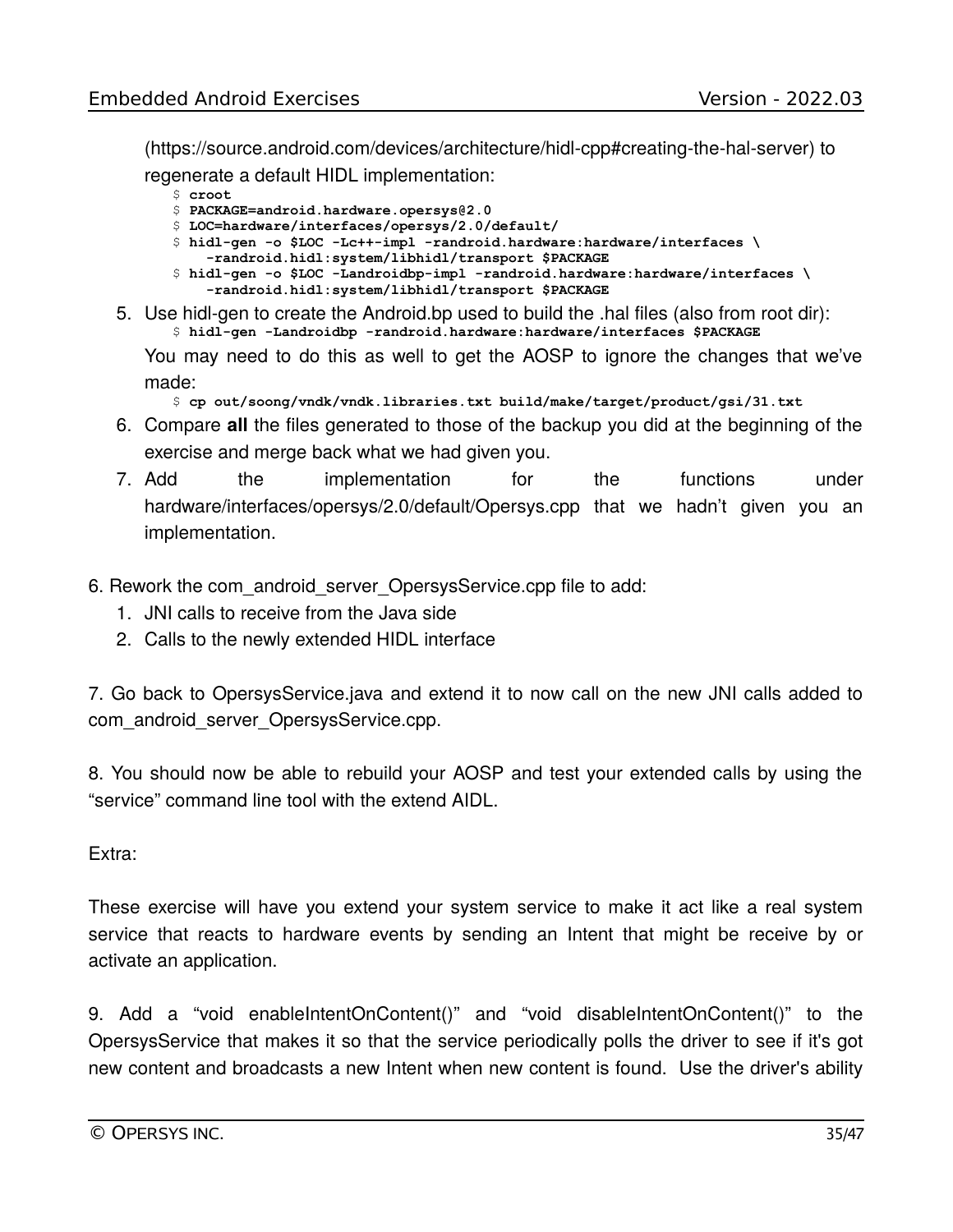to give you the time of the last write to avoid sending an Intent twice for the same addition to the buffer.

10. Use the "service call" command to call on "enableIntentOnContent()" and catch the Intent with a BroadcastReceiver inside an app.

11. Build your AOSP and test your additions.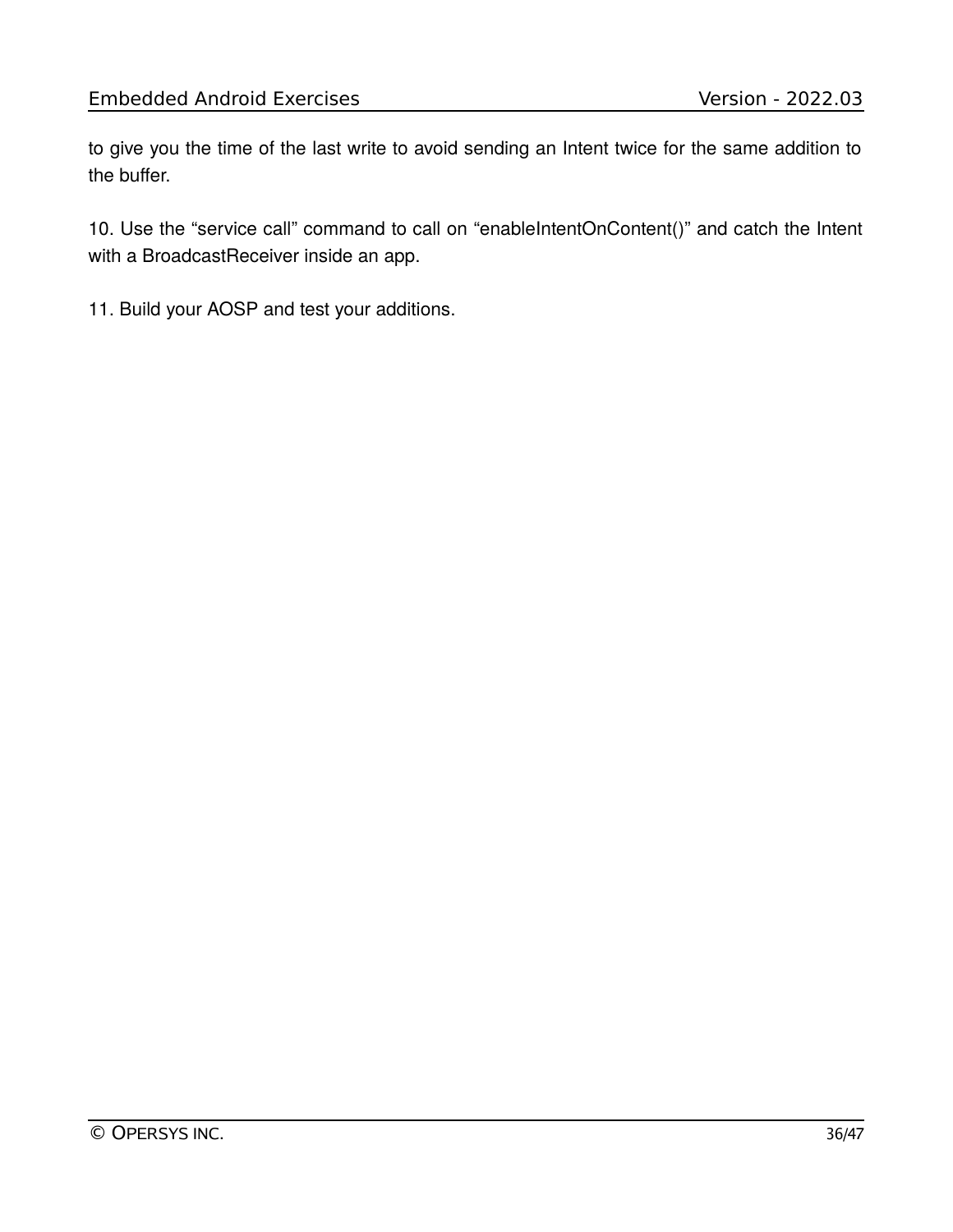### **AOSP sources and symbolic debugging**

In this section you will learn how to:

- Import the AOSP as a project into Android Studio
- Use Studio to explore the AOSP
- Debug the AOSP's java code using Studio
- Use lldb to debug C/C++ code
- Step from a Java system service all the way down to a HAL module with Studio and lldb
- 1. Generate and run the idegen script:
	- \$ **cd ~/android/android-12.0.0\_r2**
	- \$ **. build/envsetup.sh**
	- \$ **lunch aosp\_cf\_x86\_64\_phone-eng**
	- \$ **make idegen && development/tools/idegen/idegen.sh**

This should result in your having a "android.ipr" file at the top level of your AOSP. Note that the build may complain about permission issues with some "root" directories. You can ignore this.

2. Add the Android's sources as a Java project by opening the "android.ipr" file as existing project in Android Studio. A few gotchas:

- Accept converting the android.ipr to a new format if prompted.
- Do NOT accept migrating the project to Gradle if prompted.
- Watch out for memory limit messages. You may need to increase the size of the heap attributed to Android Studio. Click on the warning message to be taken to the proper menu; go to Help->"Change Memory Settings" as an alternative. Set memory to 8192 in size. You'll need to restart Android Studio for changes to take effect
- Watch out for filesystem watch limit. You may need to increase the watch limits by following the steps outlined in the link in the error message. Check here for details: https://youtrack.jetbrains.com/articles/IDEA-A-2/Inotify-Watches-Limit. Use double the number on that page (i.e. 2\*524288). You'll need to restart Android Studio for changes to take effect.
- You must make sure you have the SDK support for API 31. Check Tools->"SDK Manager".
- Ignore messaging regarding git indexing
- Once indexing is done, you'll need to check that File->"Project Structure" has SDK 31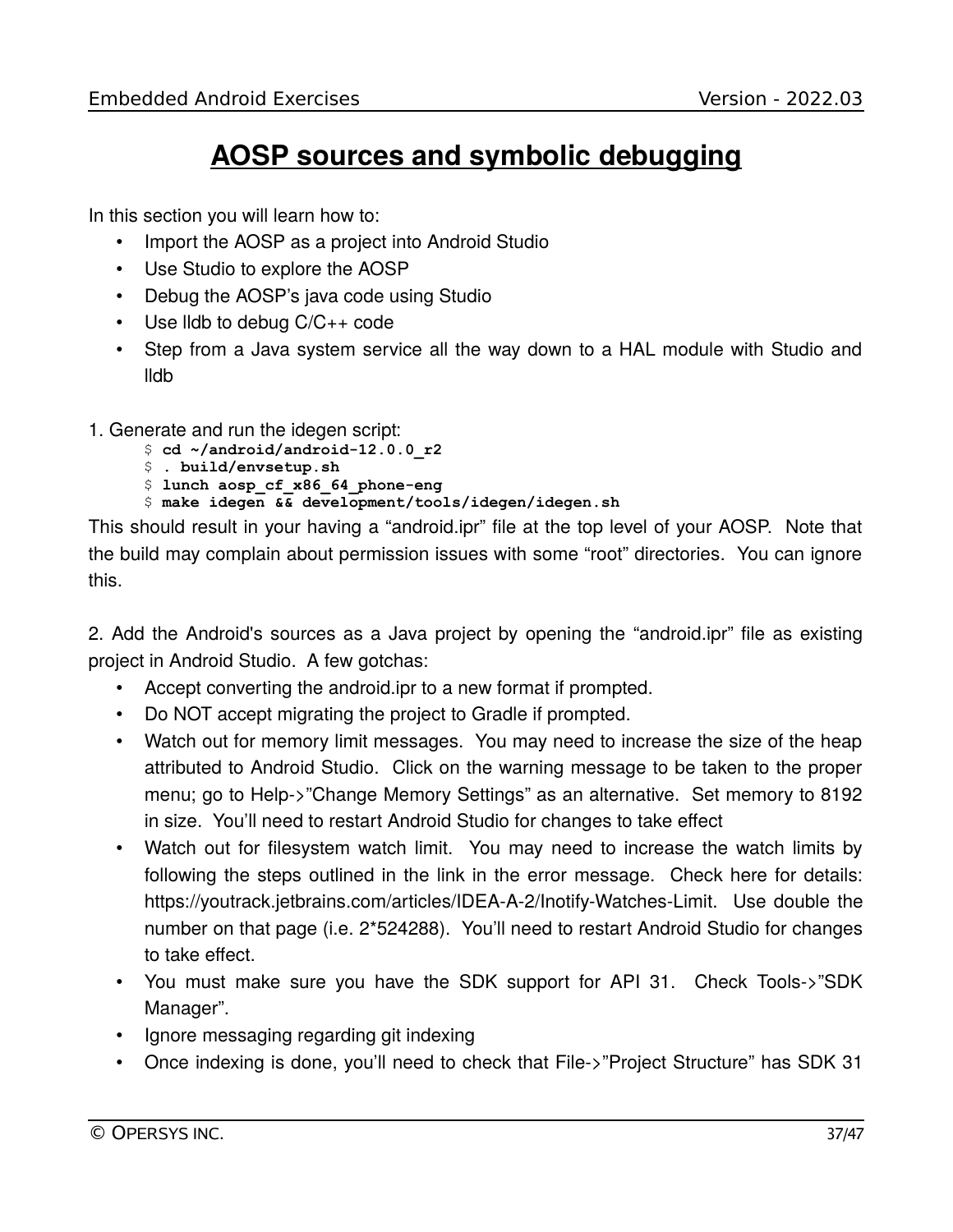selected.

3. Explore Android Studio's Java sources browsing capabilities (i.e. try out the shortcuts suggested a developer.android.com).

4. With the system server process (i.e. "system process" as shown in the list) selected in the Android Device Monitor, set a breakpoint in frameworks/base/services/core/java/com/android/ server/statusbar/StatusBarManagerService.java:expandNotificationsPanel(). Use "service call statusbar 1" to expand the status bar. Eclipse should now break into the debug view at the breakpoint you selected. Now, you can step in the Status Bar Manager's code for expanding the notifications panel.

5. Do the same as the previous exercise but with OpersysService.java. Use "service call opersys 2 s16 foobar" to send the "foobar" string to the Opersys system service. User "service call opersys 1 i32 45" to read 45 bytes from the Opersys system service.

6. Use the "lldbclient.py" on the host to step from the JNI side of the system service all the way down the driver call. In other words, add a breakpoint to read native() and write native() and follow the calls all the way to the corresponding open(), read() and write() occurring in the opersyshw HAL.

#### \$ **lldbclient.py -n system\_server**

A few quick lldb commands, which resemble those of gdb by the way – you'll easily find many tutorials on the internet with a lot more details:

- cont: Continue running the program you'll need to do this after setting breakpoints
- b: Set a breakpoint, ex.: b com android server OpersysService.cpp:75
	- This command supports TAB-completion for filenames
	- ":75" is the line number
- n: Step over next line
- s: Step into function
- p: Print variable
	- p var: prints "var"
	- p &var: prints dereferenced "var" -- useful is, say, "var" is a pointer.
- 7. Full system service debugging:
	- With the system server process attached to using Android Studio, set breakpoints in the Opersys system service added earlier, namely in read() and write()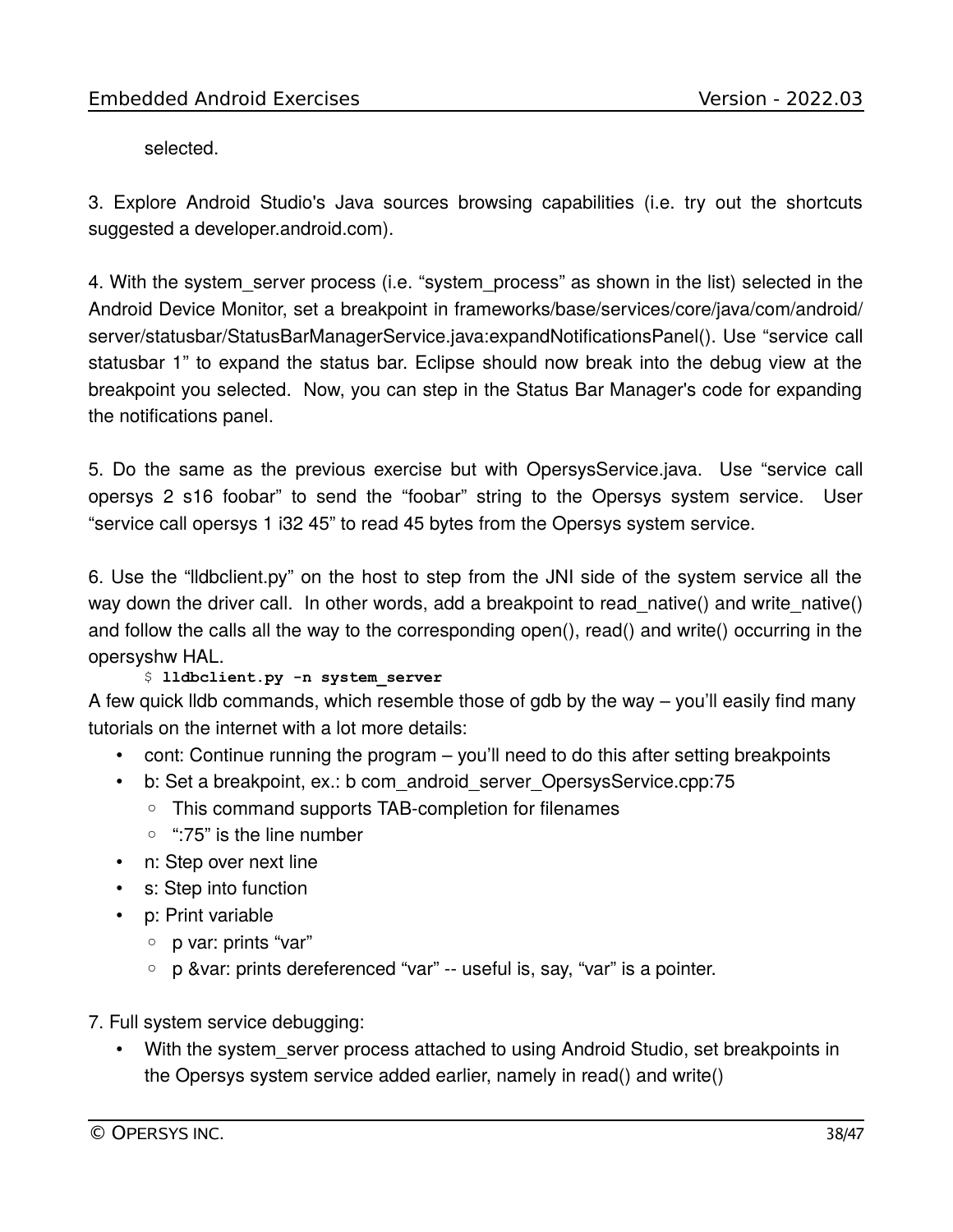- Use lldb to set breakpoints in the system service's JNI code: read\_native() and write\_native()
- Have the system service invoked using "service call opersys ..."
- Step through the code starting from the system service's java code all the way down to the HAL module's writing to the device driver.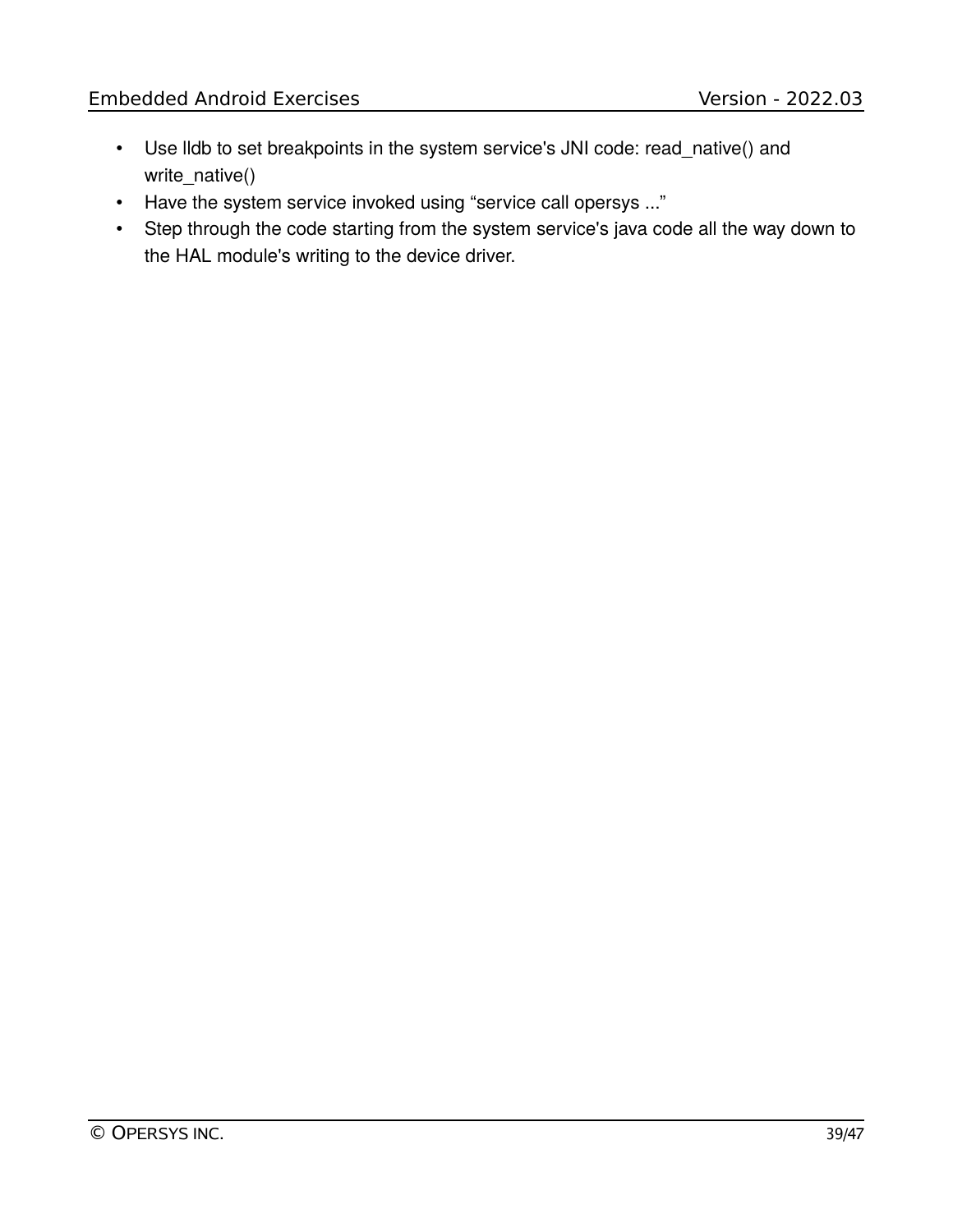# **Tracing with ftrace**

In this section you will learn how to work with ftrace and Android's integration of it to get detailed information about the system's operation.

1. Use ftrace to monitor the following:

- Scheduling change events
- CPU frequency scaling events
- All events occurring while the "system server" process is scheduled

2. Modify the circular character driver to add a static tracepoint to monitor each read() and write() operation to it. Use trace printk() to achieve that, remember that you'll have to use MODULE\_LICENSE("GPL") in order to have access to this symbol. Rebuild your driver and reload it on the device. Start ftrace tracing and make sure you can see the output in the ftrace output at runtime when you do a "cat" or "echo" as above.

3. Instrument the native parts of the Opersys system service to log to ftrace's "trace\_marker" file. Namely use the ATRACE  $*$  macros to instrument (use "godir" to find the files):

- opersyshw.c
- Opersys.cpp
- com\_android\_server\_OpersysService.cpp

For "Opersys.cpp", you'll need to edit the Android.bp in the same directory and ensure that it i has the following libraries as dependencies: libcutils and libutils.

4. Update your target and rerun it with ftrace enabled and check that the instrumentation added in the previous exercise is reflected in the traces generated. Make sure you review the slides on how to enable tracing for the AOSP parts.

5. Instrument the Java side of the system service, namely OpersysService.java, to log to ftrace's trace\_marker file.

6. Update your system and check that you can use ftrace to follow all the tracepoints from the java layer, to the native layer, and into the driver.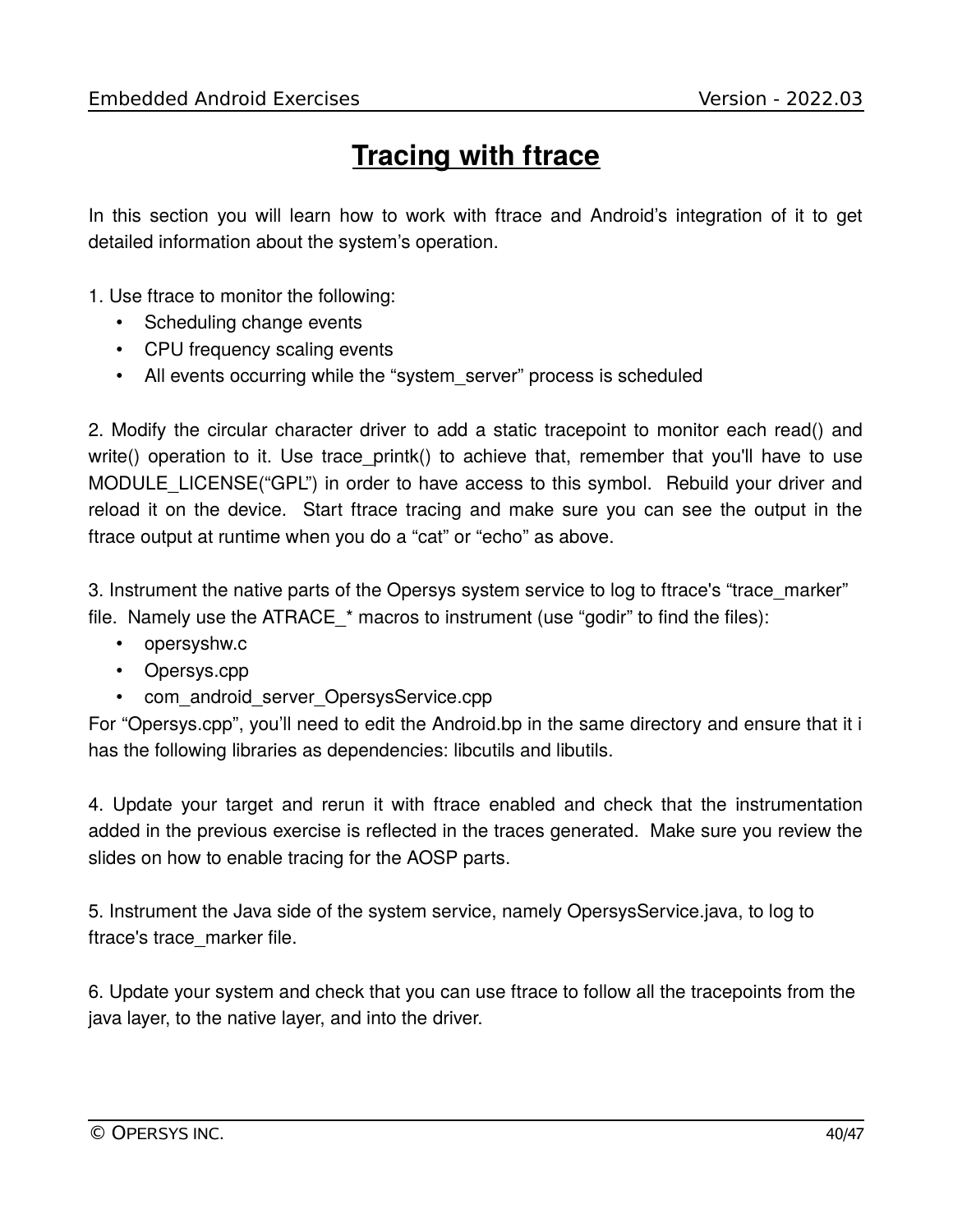### **Tracing with eBPF/BCC**

In this section, you'll learn how to use Google's AndroDeb to get a chroot-hosted Debian distribution running inside Android in order to use to get access to the full range of eBPF/BCC tracing functionality.

- 1. How to use AndroDeb:
	- Start by replacing the adeb directory under external/:

```
$ cd external
$ mv adeb adeb-orig
$ git clone https://github.com/joelagnel/adeb.git
$ cd adeb
```
- Download an AMD64 image for use with adeb. The image is at the following URL https://drive.google.com/file/d/1Dy2HKC5y11BNgZ01Z1kkM244DQWH7kfc/ and you must place it under external/adeb/. Then you can prepare it:
	- \$ **./adeb prepare --archive amd64\_androdeb.tar.gz**
- Now mount the tracing directory under /sys to adeb's root filesystem this will make the formal /sys/kernel/tracing directory from Android's root filesystem available in the Debian chroot jail:

```
$ adb shell mount --bind /sys/kernel/tracing/ \
> /data/androdeb/debian/sys/kernel/tracing
```
• Finally, you can shell into AndroDeb: \$ **./adeb shell** root@localhost:/#

2. Fix AndroDeb's BCC libraries to take into account Android 11's tracing filesystem transition from /sys/kernel/debug/tracing to /sys/kernel/tracing. Here, we're going to be using a "dirty" hack to replace the hard-coded paths in AndroDeb libraries with updated paths. WARNING: the extra "/" characters in the perl command have to be accounted for exactly to replace the number of characters in "debug". All of the following commands are done in the AndroDeb shell – the "root@localhost:/" part of the string is removed for brevity:

```
# cd /usr/lib/x86_64-linux-gnu
# cp libbcc.so.0.18.0 libbcc.so.0.18.0-orig
# perl -pe 's:kernel/debug:kernel//////:g' libbcc.so.0.18.0 > cheat.so
# cp cheat.so libbcc.so.0.18.0
# cd /usr/lib/python2.7/dist-packages/bcc
# cp __init__.py __init__.pyc-orig
# perl -pe 's:kernel/debug:kernel/:g' __init__.py > __init__.py-fix
# cp __init__.py-fix __init__.py
# cd /
```
3. Try out some of the BCC tools inside AndroDeb: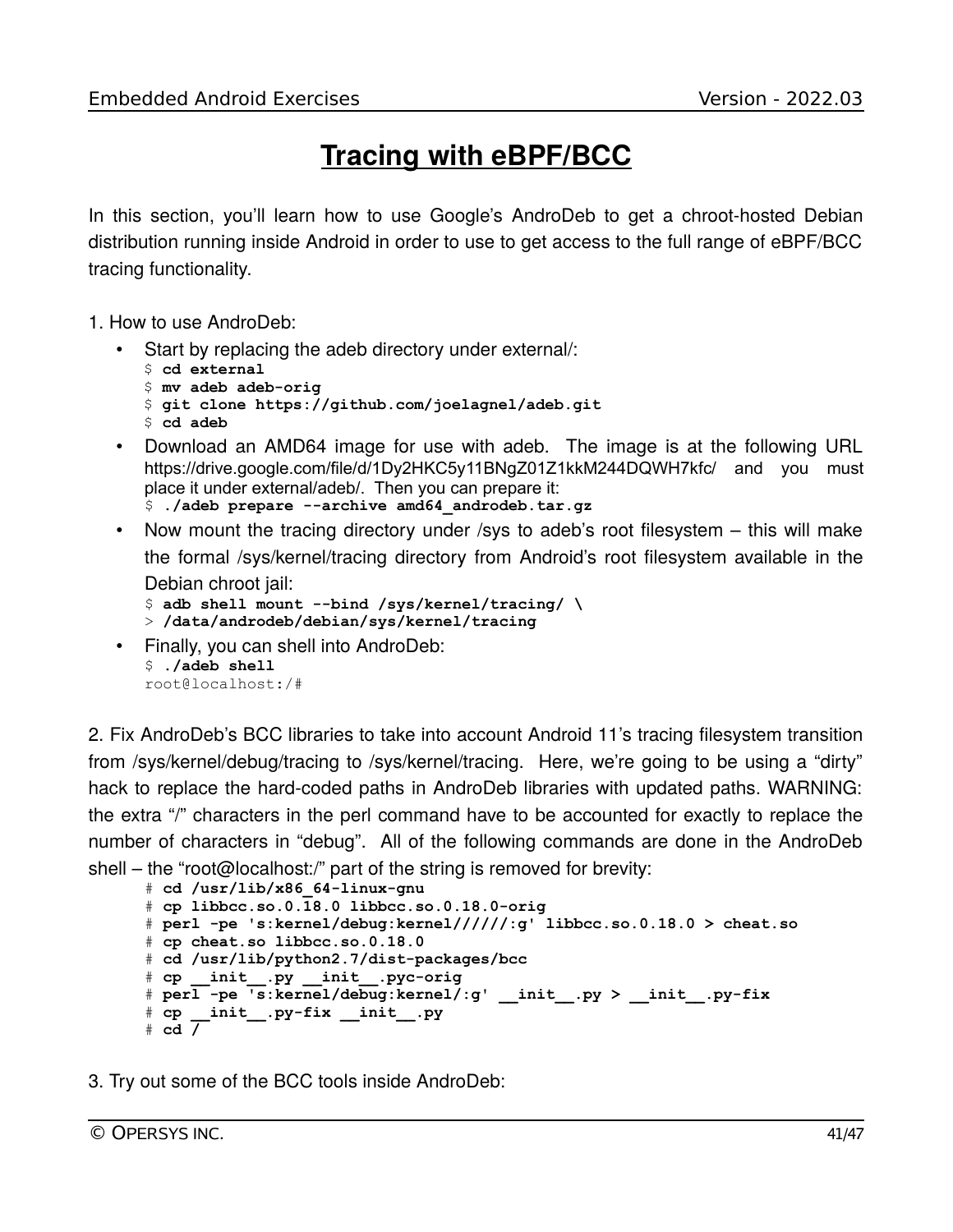- execsnoop
- filetop
- opensnoop
- 4. Snooping on Binder communication:
	- Download "bindersnoop.py" from opersys.com/downloads/bindersnoop.py
	- Push bindersnoop.py to the /tmp/ directory of AndroDeb
	- Set bindersnoop.py as executable (chmod 755)
	- Run bindersnoop to monitor Binder communication in Android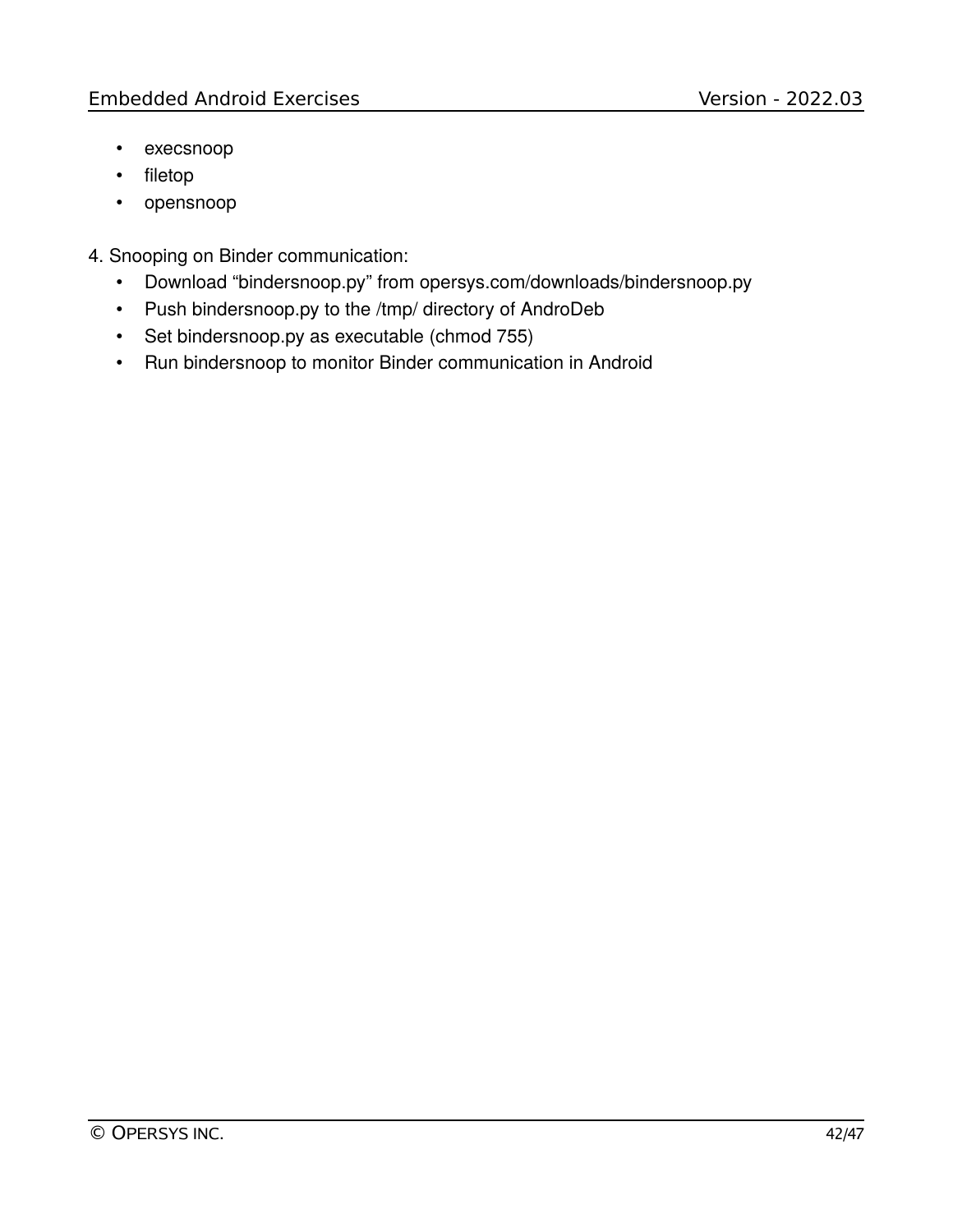### **Platform Internals Exercises**



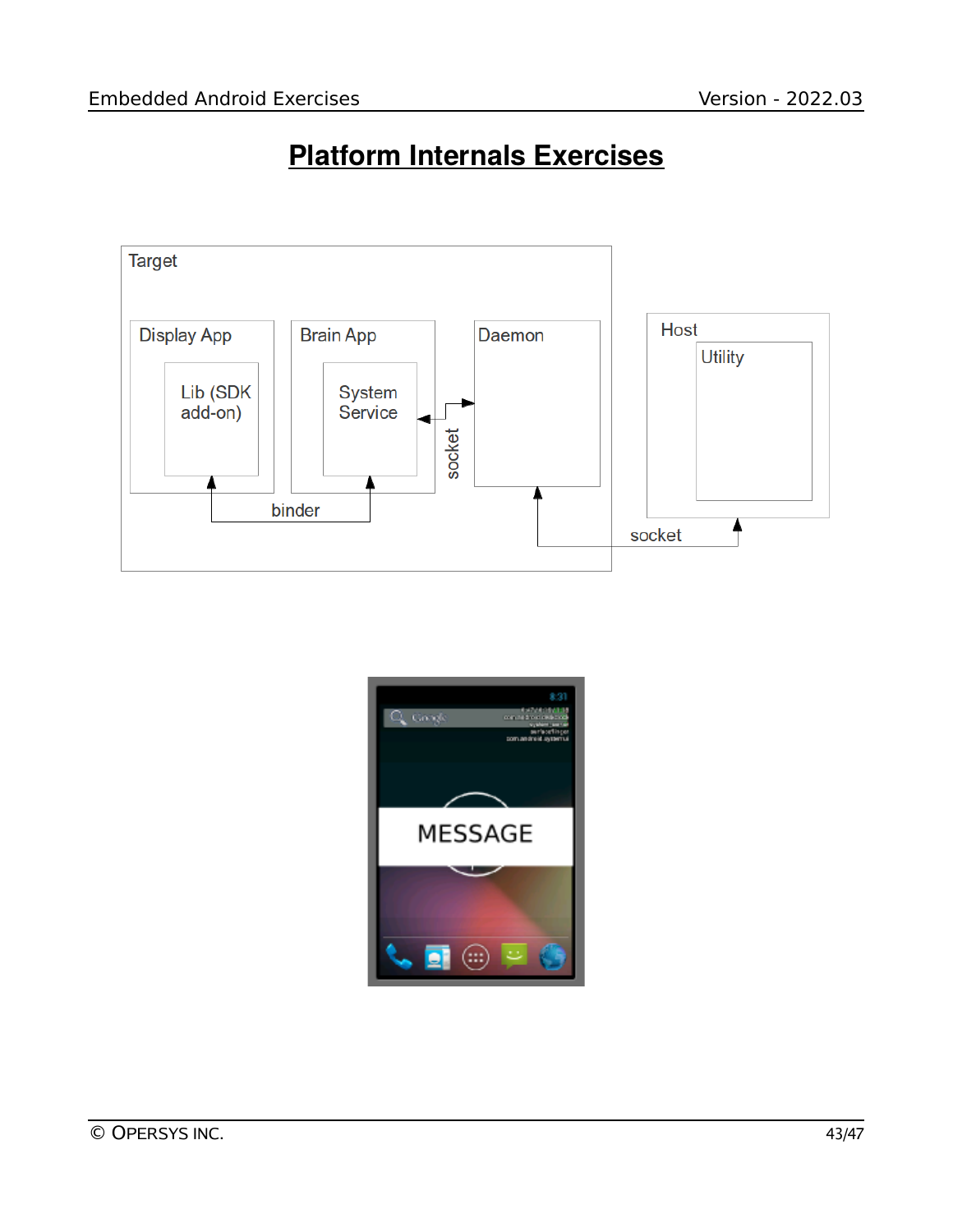1. Have the Brain App be a standalone app in packages/apps (in the case of the emulator) or device/ti/beaglebone/ (in the case of the Beaglebone.) To make sure the app is part of PRODUCT\_PACKAGES, you'll need to modify build/target/product/generic\_no\_telephony.mk (in the case of the emulator) and device/ti/beaglebone/beaglebone.mk (in the case of the emulator). Follow the Phone app example on how to make your app a standalone app that has a system service. You can use your existing system service as a basis for your new system service in the Brain App.

2. The system service in the brain app should maintain an internal buffer which is fed from the buffer your circular driver has; more on this below. The API of the system service in the brain app should be:

String read(), which returns what's in its buffer

int write(), which writes a string to the system service's internal buffer

void clearBuffer(), which empties the circular buffer

boolean isThereContent(), which tells the caller whether there's content to read long getLastWriteTime(), which returns the time at which the last write happens int getReadStat(), which returns the number of read() calls made to the system service int getWriteStat(), which returns the number of write() calls made to the system service void setBufferToChar(char), which sets the buffer's content to a char value void enableIntentOnContent(), makes it so that system service sends an intent when there's new data

void disableIntentOnContent(), disables the intent on data

void registerCallbackInterface(), to allow an app to register a callback remote binder interface

void unregisterCallbackInterface(), to deregister the remote callback interface

3. Create a thread in your system service that periodically reads the driver's buffer to fill the buffer maintained by the system service. Instead of using the HAL to read from the driver, put the code that was in opersyshw\_qemu.c (in the case of the emulator) or opersyshw\_beaglebone.c (in the case of the BeagleBone) inside a C library that is called through JNI by your system service. You'll have to get that library loaded by your app. Have a look at the Hello JNI sample in the NDK.

4. Extend the Status Bar app to have a new overlay window such as the one displayed by LoadAverageService.java; copy the latter and start from there. Have your new addition connect to the system service in the Brain App and register a callback interface to allow the system service to call the service back with new data added to the buffer. When new data comes in, have your Status Bar extension display the new data as an overlay as the example in the previous page shows. Have a look at the registerStatusBar() call part of the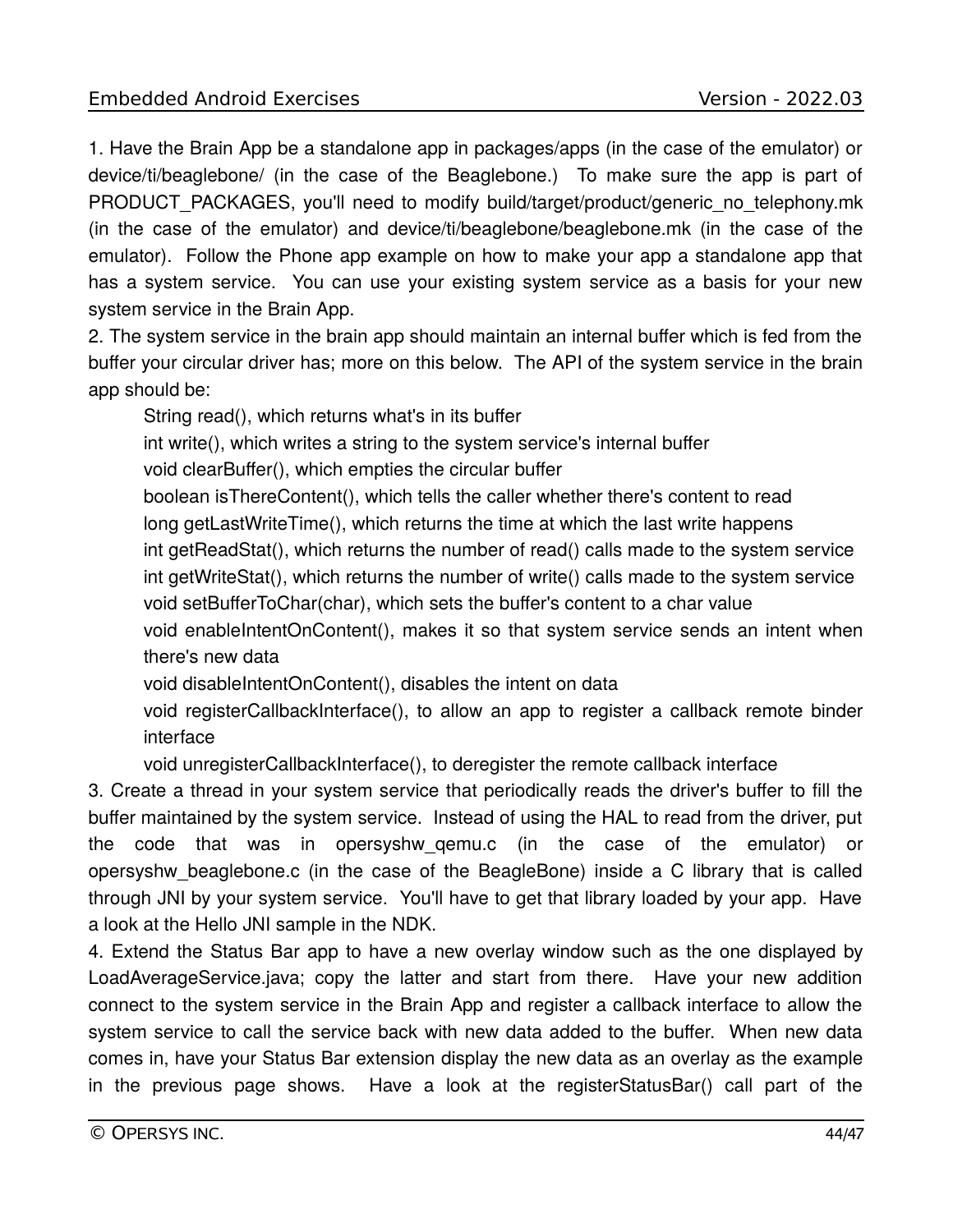IStatusBarService.aidl in frameworks/base/core/java/com/android/internal/statusbar/ for an example of how a system service can allow a caller to register a callback interface.

5. Create a library that exposes the system service's API through a Java library that is exposed to regular applications using an SDK add-on. Import the SDK add-on to your SDK and create a sample application with Android Studio that can read() and write() to your system service through the add-on.

6. Create a native daemon that listens to socket connections from the system service and also receives remote connections from a host utility. The commands received from the system service should be (assuming a text based interface like the one between installd and the Package Manager):

"get host message", to retrieve any messages buffered in the daemon from the host utility

"new data in buffer", for sending new messages added to the system service' buffer The system service should connect to the daemon through a Unix domain socket like the ones in /dev/socket/ while the host utility will connect to the daemon through a classic IP port; pick a port number of your choice. You'll want to extend the thread created earlier in the system service to periodically poll the daemon for host messages.

7. Create a utility for using on the host to:

- a. read new messages available from the daemon on the target
- b. push new messages to the daemon on the target

At the end of this, you should be able to push a new message from the utility on the host and have it display to the screen through the extension to the status bar.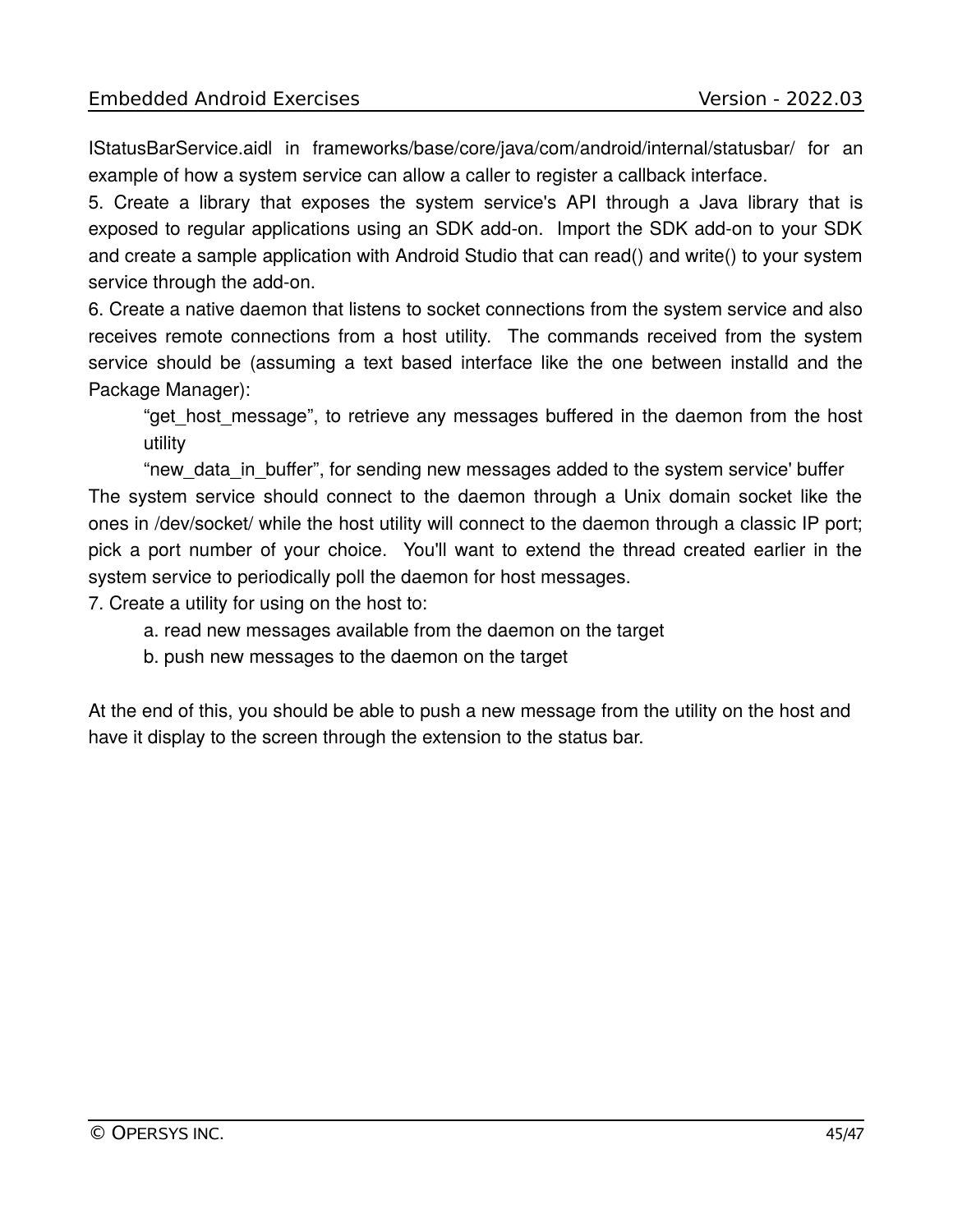### **Extra Exercises**

1. Mark Zygote as "disabled" in init.rc and start it by hand after boot using the "start" command.

2. Modify the bootloader parameters to have the system boot remotely from the network.

a. Create a "uEnv.txt" file on the "boot" partition of the micro-SD card to provide appropriate values for the "net\_boot" command to operate properly. You'll likely need to set "serverip" to your host's IP address. You'll likely also want to set "rootpath" to the location of your rootfs. To load environment variables from "uEnv.txt", type:

U-Boot# mmc rescan

U-Boot# run loadbootenv

- U-Boot# run importbootenv
- b. Create a U-Boot image of the kernel built earlier
- c. Configure your host for serving TFTP requests
- d. Use TFTP to download image to target
- e. Boot with image

f. Configure your host and your target so that the target's configuration is obtained at boot time via DHCP and the rootfs is mounted on NFS.

3. Extend the "svc" command in frameworks/base/svc to make it capable of talking to the Opersys system service, thereby allowing you to communicate with that system service straight from the command-line. "svc" already implements commands for a couple of system services (PowerManager, ConnectivityManager, TelephonyManager, and WifiManager).

4. Create app w/ EditText and Button that sends text entered in the text box all the way down to the driver.

5. Create an app that acts as the home screen. You'll to have an activity with the following set of filters:

```
 <intent-filter>
     <action android:name="android.intent.action.MAIN" />
      <category android:name="android.intent.category.HOME"/>
      <category android:name="android.intent.category.DEFAULT" />
 </intent-filter>
```
Have a look at development/samples/Home for an example basic home app. You're not expected to have a full app allowing the starting of other apps. Just make sure you can get a "HelloWorld" to kick in right after boot up.

6. Implement a C-built system service and a corresponding C command-line utility that use Binder to communicate. Have a look at:

frameworks/base/libs/surfaceflinger\_client/ISurfaceComposer.cpp frameworks/base/services/